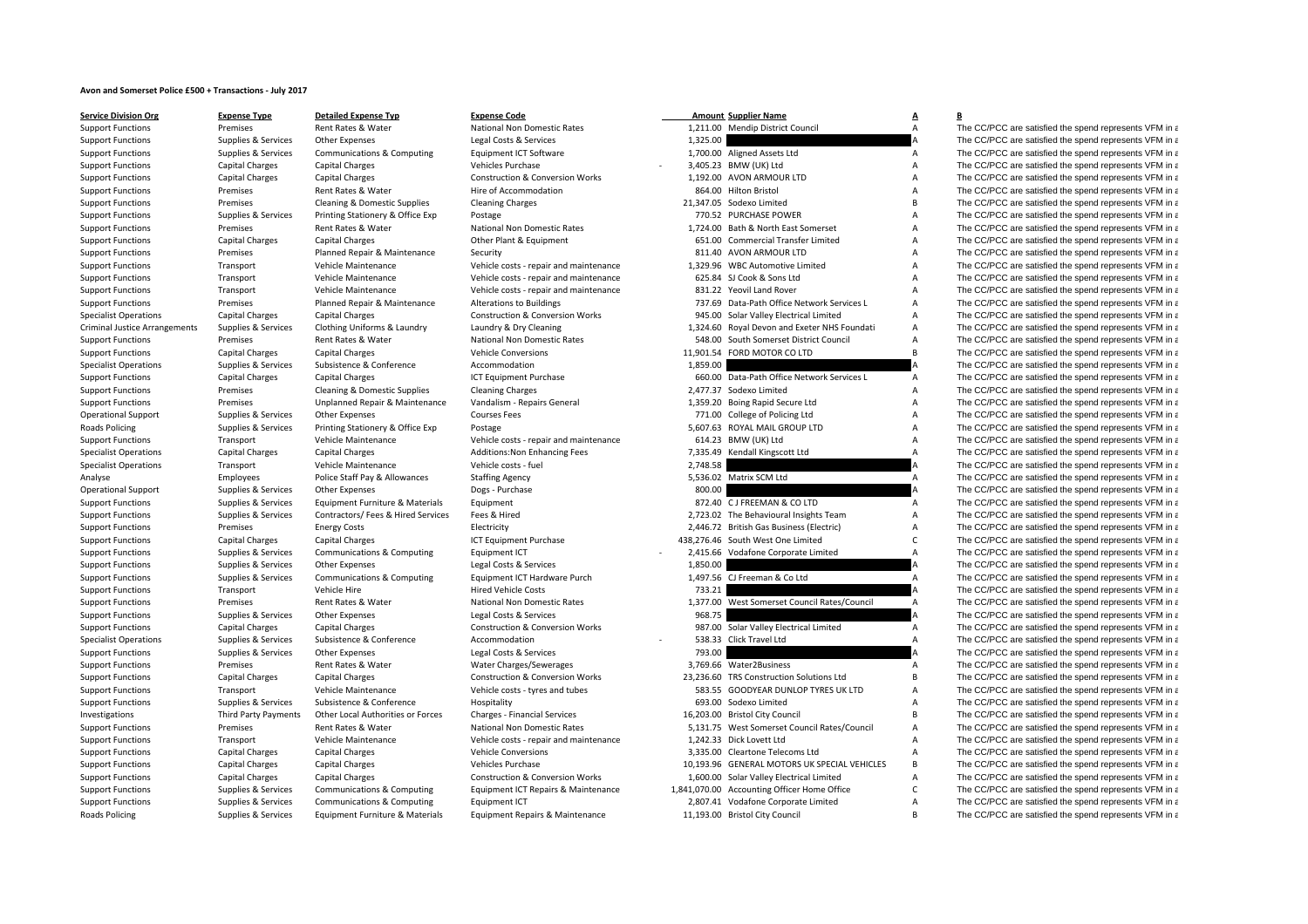**Roads Policing** Criminal Justice

Support Functions Supplies & Services Other Expenses Courses Fees Courses Fees 5,122.00 College of Policing Ltd A The CC/PCC are satisfied the spend represents VFM in a

|          | 5,122.00 College of Policing Ltd                    |
|----------|-----------------------------------------------------|
|          | 1,901.54 FORD MOTOR CO LTD                          |
|          | 3,000.00 TELEFONICA O2 (UK) LTD                     |
|          | 650.85 SUEZ Recycling and Recovery UK Ltd           |
|          | 1,330.00 Pilton Working Men's Club Ltd              |
|          | 2,202.00 Bath & North East Somerset                 |
|          | 559.00 Bristol City Council                         |
|          | 5,500.00 Axon Public Safety UK Limited              |
|          | 1,152.00 Hilton Bristol                             |
| 0,849.99 | TRS Construction Solutions Ltd                      |
|          | 6,583.00 North Somerset Council                     |
| 2,795.00 |                                                     |
| 9,956.57 | Integral UK Ltd                                     |
|          | 1,700.00 Cellebrite UK Ltd                          |
|          | 1,812.00 D.tec International Limited                |
|          | 1,045.80 Click Travel Ltd                           |
|          | 566.00 Data Pro IT Ltd                              |
|          | 800.00 College of Policing Ltd                      |
|          | 1,788.50 GOODYEAR DUNLOP TYRES UK LTD               |
|          | 500.00 BKS (Made to Measure) Ltd                    |
|          | 7,991.40 Herjavec Group Limited                     |
| 2,870.00 |                                                     |
| 9,960.00 | Taunton Deane Borough Council                       |
| 7,811.00 | TELEFONICA O2 (UK) LTD                              |
|          | 572.00 Environmental Scientifics Group Ltd          |
|          | 3,877.49 GENERAL MOTORS UK SPECIAL VEHICLES         |
|          | 687.23 SOFTWARE BOX LTD                             |
|          | 8,160.16 SOFTWARE BOX LTD                           |
|          | 826.73 Sodexo Limited                               |
|          |                                                     |
|          |                                                     |
|          | 6,898.12 FORD MOTOR CO LTD                          |
|          | 0,193.96 GENERAL MOTORS UK SPECIAL VEHICLES         |
| 540.00   |                                                     |
|          | 529.20 CASTROL (UK) LTD                             |
|          | 2,717.75 Firebrand Training Ltd                     |
|          | 7,800.00 Vodafone                                   |
|          | 1,030.00 Royal Devon and Exeter NHS Foundati        |
|          | 3,250.00 SBI Tac Pro Ltd                            |
|          | 6,406.00 TELEFONICA O2 (UK) LTD                     |
|          | 6,456.16 PCC for Gloucestershire                    |
|          | 1,143.48 GOODYEAR DUNLOP TYRES UK LTD               |
| 1,410.00 | Vehicle Livery Solutions Ltd                        |
|          | 6,754.00 Bristol City Council                       |
|          | 3,273.96 PCC for Devon & Cornwall                   |
| 3,250.00 | Southwest One Unitary Charge                        |
|          | 750.57 PLANT CARE INTERIORSCAPES                    |
| 0,431.37 | BMW (UK) Ltd                                        |
| 503.17   | CORONA ENERGY RETAIL 4 LTD                          |
|          | 717.00 WESSEX GLASS CO LTD                          |
|          | 7,000.00 KRP Consultancy Ltd T/A Alexander          |
|          | 4,690.60 South West One Limited                     |
| 8,227.00 | PCC for Gwent                                       |
|          | 542.84 MICHELIN TYRE PLC                            |
|          | 0,799.40 Somerset County Council Pension Fun        |
|          | 6,854.54 FORD MOTOR CO LTD                          |
|          | 927.30 WBC Automotive Limited                       |
|          |                                                     |
| 0,069.65 | 510.69 Click Travel Ltd<br>5,619.88 Softcat Limited |

Support Functions Capital Charges Capital Charges Vehicle Conversions 11,901.54 FORD MOTOR CO LTD B The CC/PCC are satisfied the spend represents VFM in a Support Functions Capital Charges Capital Charges Capital Charges ICT Equipment Purchase 3,000.00 TELEFONICA O2 (UK) LTD A The CC/PCC are satisfied the spend represents VFM in a Support Functions Premises Waste Disposal – Premises Waste Disposal – Premises Waste Disposal – Premises Waste Disposal – Premises Waste Disposal – Premises SUEZ Recycling and Recovery UK Ltd A The CC/PCC are satisfied the Operational Support Premises Rent Rates & Water Hire of Accommodation History of Accommodation 1,330.00 Pilton Working Men's Club Ltd A The CC/PCC are satisfied the spend represents VFM in a support Premises Rent Rates & W Support Functions Premises Rent Rates & Water National Non Domestic Rates 2,202.00 Bath & North East Somerset A The CC/PCC are satisfied the spend represents VFM in a Support Functions Premises Rent Rates & Water National Non Domestic Rates 559.00 Bristol City Council A The CC/PCC are satisfied the spend represents VFM in a Support Functions Supplies & Services Equipment Furniture & Materials Equipment Operational 5,500.00 Axon Public Safety UK Limited A The CC/PCC are satisfied the spend represents VFM in a Support Functions Premises Rent Rates & Water Hire of Accommodation Hire of Accommodation 1,152.00 Hilton Bristol A The CC/PCC are satisfied the spend represents VFM in a Support Functions Capital Charges Capital Charges Construction & Conversion Works 10,849.99 TRS Construction Solutions Ltd B The CC/PCC are satisfied the spend represents VFM in a Specialist Operations Premises Rent Rates & Water National Non Domestic Rates 6,583.00 North Somerset Council A The CC/PCC are satisfied the spend represents VFM in a Support Functions Supplies & Services Equipment Furniture & Materials Equipment 2,795.00 2,795.00 A The CC/PCC are satisfied the spend represents VFM in a Support Functions Premises Planned Repair & Maintenance Servicing - Mechanical Plant 9,956.57 Integral UK Ltd A The CC/PCC are satisfied the spend represents VFM in a Support Functions Supplies & Services Communications & Computing Faultoment ICT 1,700.00 Cellebrite UK Ltd A The CC/PCC are satisfied the spend represents VFM in a Policing Supplies Services Equipment Furniture & Materials Equipment 1,812.00 D.tec International Limited A The CC/PCC are satisfied the spend represents VFM in a Specialist Operations Supplies & Services Subsistence Subsistence Accommodation Accommodation Accommodation and the Service and A The CC/PCC are satisfied the spend represents VFM in a Supplies & Services Communications & Support Functions Supplies & Services Communications & Computing Faultoment ICT Hardware Purch 566.00 Data Pro IT Ltd A The CC/PCC are satisfied the spend represents VFM in a Support Functions Supplies & Services Other Expenses Courses Fees 800.00 College of Policing Ltd A The CC/PCC are satisfied the spend represents VFM in a Support Functions Transport Vehicle Maintenance Vehicle costs - tyres and tubes 1,788.50 GOODYEAR DUNLOP TYRES UK LTD A The CC/PCC are satisfied the spend represents VFM in a Support Functions Supplies & Services Clothing Uniforms & Laundry Clothing & Uniforms - Issues 500.00 BKS (Made to Measure) Ltd A The CC/PCC are satisfied the spend represents VFM in a Support Functions Supplies & Services Communications & Computing Faultoment ICT Software 37,991.40 Heriavec Group Limited B The CC/PCC are satisfied the spend represents VFM in a Specialist Operations Supplies & Services Subsistence Subsistence Accommodation Accommodation 2,870.00 A The CC/PCC are satisfied the spend represents VFM in a Support Functions Premises Rent Rates & Water National Non Domestic Rates 9,960.00 Taunton Deane Borough Council A The CC/PCC are satisfied the spend represents VFM in a Support Functions Capital Charges Capital Charges Additions Enhancing Software Licen 257,811.00 TELEFONICA O2 (UK) LTD C The CC/PCC are satisfied the spend represents VFM in a Specialist Operations Supplies & Services Medical Fees Forensic Science Services Forensic Science Services 572.00 Environmental Scientifics Group Ltd A The CC/PCC are satisfied the spend represents VFM in a Support Functions Capital Charges Capital Charges Vehicle Conversions Vehicle Conversions 3,877.49 GENERAL MOTORS UK SPECIAL VEHICLES A The CC/PCC are satisfied the spend represents VFM in a Support Functions Supplies & Services Communications & Computing Equipment ICT Software 687.23 SOFTWARE BOX LTD A The CC/PCC are satisfied the spend represents VFM in a Support Functions Supplies & Services Communications & Computing Equipment ICT Software 48,160.16 SOFTWARE BOX LTD B The CC/PCC are satisfied the spend represents VFM in a Support Functions Premises Cleaning & Domestic Supplies Cleaning Charges 826.73 Sodexo Limited A The CC/PCC are satisfied the spend represents VFM in a Support Functions Capital Charges Capital Charges Vehicles Purchase Vehicles Purchase 16,898.12 FORD MOTOR CO LTD B The CC/PCC are satisfied the spend represents VFM in a Support Functions Capital Charges Capital Charges Vehicles Purchase Vehicles Purchase 10,193.96 GENERAL MOTORS UK SPECIAL VEHICLES B The CC/PCC are satisfied the spend represents VFM in a Support Function Support Function Support Functions Employees Indirect Employee Expenses Direct Medical Intervention 540.00 540.00 A The CC/PCC are satisfied the spend represents VFM in a Support Functions Transport Vehicle Maintenance Vehicle costs - repair and maintenance 529.20 CASTROL (UK) LTD A The CC/PCC are satisfied the spend represents VFM in a Investigations Supplies & Services Other Expenses Courses Fees Courses Fees 2,717.75 Firebrand Training Ltd A The CC/PCC are satisfied the spend represents VFM in a Support Functions Supplies & Services Communications & Computing Faultoment ICT 7,800.00 Vodafone 7,800.00 Vodafone A The CC/PCC are satisfied the spend represents VFM in a Supplies & Services Clothing Uniforms & Laundry Laundry & Dry Cleaning 1,030.00 Royal Devon and Exeter NHS Foundati A The CC/PCC are satisfied the spend represents VFM in a Support Functions Supplies & Services Clothing Uniforms & Laundry Clothing & Uniforms - Issues 3,250.00 SBI Tac Pro Ltd A The CC/PCC are satisfied the spend represents VFM in a Support Functions Supplies & Services Communications & Computing Equipment ICT 46,406.00 TELEFONICA O2 (UK) LTD B The CC/PCC are satisfied the spend represents VFM in a Specialist Operations Employees Police Pay & Allowances Police Chief Inspector - Basic Pay / NI / Pension 6,456.16 PCC for Gloucestershire A The CC/PCC are satisfied the spend represents VFM in a Support Functions Transport Vehicle Maintenance Vehicle costs - tyres and tubes 1,143.48 GOODYEAR DUNLOP TYRES UK LTD A The CC/PCC are satisfied the spend represents VFM in a Support Functions Transport Vehicle Maintenance Vehicle costs – commissioning 1,410.00 Vehicle Livery Solutions Ltd A The CC/PCC are satisfied the spend represents VFM in a Support Functions Commission of the Spend represe Support Functions Premises Rent Rates & Water National Non Domestic Rates 6,754.00 Bristol City Council A The CC/PCC are satisfied the spend represents VFM in a Specialist Operations Employees Police Overtime Police PC - Overtime Police PC - Overtime 3,273.96 PCC for Devon & Cornwall A The CC/PCC are satisfied the spend represents VFM in a Support Functions Third Party Payments Other Agencies Contract Payment Contract Payment 23,250.00 Southwest One Unitary Charge B The CC/PCC are satisfied the spend represents VFM in a Support Functions Supplies & Services Professional Fees & Consultancy Professional Fees & Consultancy Professional Fees & Consultancy 750.57 PLANT CARE INTERIORSCAPES A The CC/PCC are satisfied the spend represents VFM in Support Functions Capital Charges Capital Charges Vehicles Purchase Vehicles Purchase 20,431.37 BMW (UK) Ltd B The CC/PCC are satisfied the spend represents VFM in a Support Functions Premises Energy Costs Gas Gas Gas Support Energy Costs Gas Support Functions and the CC/PCC are satisfied the spend represents VFM in a Support Functions Capital Charges Capital Charges Construction & Conversion Works 717.00 WESSEX GLASS CO LTD A The CC/PCC are satisfied the spend represents VFM in a Analyse Supplies & Services Contractors/ Fees & Hired Services Fees & Hired The Services Fees & Hired The COLOCO ARP Consultancy Ltd T/A Alexander A The CC/PCC are satisfied the spend represents VFM in a Specialist Operations Supplies & Services Communications & Computing Equipment ICT 34,690.60 South West One Limited B The CC/PCC are satisfied the spend represents VFM in a Operational Support Third Party Payments Other Local Authorities or Forces Contributions to Other Forces 38,227.00 PCC for Gwent B The CC/PCC are satisfied the spend represents VFM in a Support Functions Transport Vehicle Maintenance Vehicle costs - tyres and tubes 542.84 MICHELIN TYRE PLC A The CC/PCC are satisfied the spend represents VFM in a Analyse Employees Police Staff Pay & Allowances Police Pension 280,799.40 Somerset County Council Pension Fun C The CC/PCC are satisfied the spend represents VFM in a Support Functions Capital Charges Capital Charges Vehicle Conversions 6,854.54 FORD MOTOR CO LTD A The CC/PCC are satisfied the spend represents VFM in a Support Functions Transport Vehicle Maintenance Vehicle costs - repair and maintenance 927.30 WBC Automotive Limited A The CC/PCC are satisfied the spend represents VFM in a Supplies & Services Equipment Furniture & Materi Support Functions Supplies & Services Equipment Furniture & Materials Equipment 20,069.65 20,069.65 20,069.65 The CC/PCC are satisfied the spend represents VFM in a Specialist Operations Supplies & Services Subsistence Subsistence Accommodation Accommodation 510.69 Click Travel Ltd A The CC/PCC are satisfied the spend represents VFM in a Support Functions Capital Charges Capital Charges Capital Charges ICT Equipment Purchase 5,619.88 Softcat Limited A The CC/PCC are satisfied the spend represents VFM in a Support Functions Transport Vehicle Maintenance Vehicle costs - tyres and tubes 1,115.00 GOODYEAR DUNLOP TYRES UK LTD A The CC/PCC are satisfied the spend represents VFM in a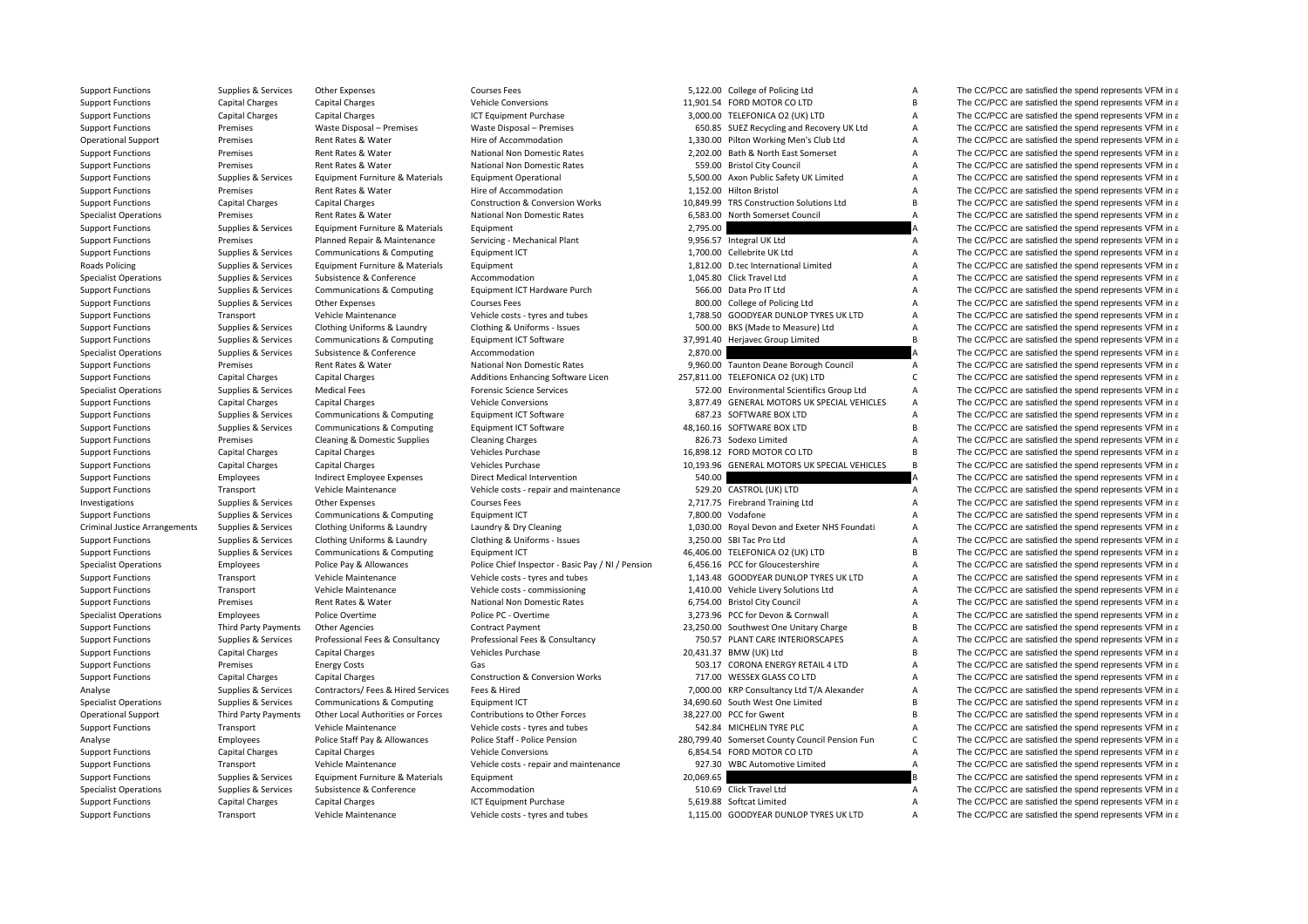| <b>Support Functions</b>     | Premises                    | Unplanned Repair & Maintenance     | Vandalism - Repairs General                |          | 1,873.20 Boing Rapid Secure Ltd               | A              | The CC/PCC are satisfied the spend represents VFM in a  |
|------------------------------|-----------------------------|------------------------------------|--------------------------------------------|----------|-----------------------------------------------|----------------|---------------------------------------------------------|
| <b>Support Functions</b>     | Premises                    | Rent Rates & Water                 | Hire of Accommodation                      |          | 864.00 Hilton Bristol                         | Α              | The CC/PCC are satisfied the spend represents VFM in a  |
| <b>Support Functions</b>     | Capital Charges             | <b>Capital Charges</b>             | Other Plant & Equipment                    |          | 2,137.86 Commercial Transfer Limited          | Α              | The CC/PCC are satisfied the spend represents VFM in a  |
| <b>Support Functions</b>     | Supplies & Services         | Communications & Computing         | Equipment ICT                              |          | 1,605.00 EE Limited                           | Α              | The CC/PCC are satisfied the spend represents VFM in a  |
| Support                      | Supplies & Services         | Communications & Computing         | Equipment ICT                              |          | 1,594.93 BT Global Services                   | A              | The CC/PCC are satisfied the spend represents VFM in a  |
| <b>Support Functions</b>     | Supplies & Services         | Communications & Computing         | Equipment ICT Software                     |          | 3,499.00 Aligned Assets Ltd                   | A              | The CC/PCC are satisfied the spend represents VFM in a  |
| <b>Support Functions</b>     | Supplies & Services         | Professional Fees & Consultancy    | Professional Fees & Consultancy            |          | 5,573.60 Hartnell Taylor Cook LLP             | A              | The CC/PCC are satisfied the spend represents VFM in a  |
| <b>Support Functions</b>     | Premises                    | Rent Rates & Water                 | <b>National Non Domestic Rates</b>         |          | 44,068.00 South Gloucestershire               | B <sub>1</sub> | The CC/PCC are satisfied the spend represents VFM in a  |
| <b>Support Functions</b>     | Premises                    | Rent Rates & Water                 | Hire of Accommodation                      |          | 1,152.00 Hilton Bristol                       | A              | The CC/PCC are satisfied the spend represents VFM in a  |
| <b>Support Functions</b>     | Transport                   | Vehicle Maintenance                | Vehicle costs - fuel                       |          | 33,007.82 Arval UK Ltd                        | B <sub>1</sub> | The CC/PCC are satisfied the spend represents VFM in a  |
| <b>Specialist Operations</b> | Employees                   | Police Pay & Allowances            | Police PC - Basic Pay / Pension/OT         |          | 4,918.55 PCC for Gloucestershire              | A              | The CC/PCC are satisfied the spend represents VFM in a  |
| <b>Support Functions</b>     | Transport                   | Vehicle Maintenance                | Vehicle costs - repair and maintenance     |          | 1,188.60 City West Commercials Ltd            | $\overline{A}$ | The CC/PCC are satisfied the spend represents VFM in a  |
| <b>Support Functions</b>     | Supplies & Services         | Other Expenses                     | Legal Fees 3rd Party                       | 4,192.97 |                                               |                | The CC/PCC are satisfied the spend represents VFM in a  |
| <b>Support Functions</b>     | Employees                   | Police Pay & Allowances            | Police Inspector - Basic Pay               |          | 6,147.05 PCC for Wiltshire                    | $\overline{A}$ | The CC/PCC are satisfied the spend represents VFM in a  |
| PCC                          | <b>Third Party Payments</b> | Other Local Authorities or Forces  | Charges - Financial Services               |          | 1,000.00 RSM Risk Assurance Services LLP      | $\overline{A}$ | The CC/PCC are satisfied the spend represents VFM in a  |
| <b>Support Functions</b>     | Transport                   | Vehicle Maintenance                | Vehicle costs - repair and maintenance     |          | 522.65 MJ Fews Ltd                            | Α              | The CC/PCC are satisfied the spend represents VFM in a  |
| <b>Support Functions</b>     | <b>Capital Charges</b>      | <b>Capital Charges</b>             | Vehicles Purchase                          |          | 13,871.00 FORD MOTOR CO LTD                   | B <sub>1</sub> | The CC/PCC are satisfied the spend represents VFM in a  |
| <b>Support Functions</b>     | Transport                   | Vehicle Hire                       | <b>Hired Vehicle Costs</b>                 | 733.21   |                                               |                | The CC/PCC are satisfied the spend represents VFM in a  |
| Roads Policing               | Supplies & Services         | Equipment Furniture & Materials    | <b>Equipment Operational</b>               |          | 1,725.00 TURNKEY INSTRUMENTS LTD              | А              | The CC/PCC are satisfied the spend represents VFM in a  |
| <b>Support Functions</b>     | <b>Capital Charges</b>      | <b>Capital Charges</b>             | <b>Construction &amp; Conversion Works</b> |          | 1,393.24 Cablecom Networking Ltd              | А              | The CC/PCC are satisfied the spend represents VFM in a  |
| <b>Support Functions</b>     | Premises                    | <b>Energy Costs</b>                | Electricity                                |          | 2,166.70 British Gas Business (Electric)      | Α              | The CC/PCC are satisfied the spend represents VFM in a  |
| <b>Support Functions</b>     | Supplies & Services         | Communications & Computing         | Equipment ICT                              |          | 2,850.00 TELEFONICA O2 (UK) LTD               | A              | The CC/PCC are satisfied the spend represents VFM in a  |
|                              |                             | <b>Capital Charges</b>             | Vehicles Purchase                          |          | 10,193.96 GENERAL MOTORS UK SPECIAL VEHICLES  | B              | The CC/PCC are satisfied the spend represents VFM in a  |
| <b>Support Functions</b>     | <b>Capital Charges</b>      |                                    |                                            |          |                                               |                |                                                         |
| <b>Support Functions</b>     | Premises                    | Planned Repair & Maintenance       | Servicing - Lifts                          |          | 1,317.65 Jackson Lift Services Ltd            | A              | The CC/PCC are satisfied the spend represents VFM in a  |
| Investigations               | Supplies & Services         | Subsistence & Conference           | Accommodation                              |          | 4,996.63 Julian House                         | Α              | The CC/PCC are satisfied the spend represents VFM in a  |
| <b>Support Functions</b>     | <b>Capital Charges</b>      | <b>Capital Charges</b>             | <b>Vehicle Conversions</b>                 |          | 1,133.00 SAFEGUARD-SVP Ltd                    | Α              | The CC/PCC are satisfied the spend represents VFM in a  |
| <b>Support Functions</b>     | Premises                    | Planned Repair & Maintenance       | Security                                   |          | 570.00 AVON ARMOUR LTD                        | А              | The CC/PCC are satisfied the spend represents VFM in a  |
| <b>Support Functions</b>     | Supplies & Services         | Other Expenses                     | Legal Costs & Services                     | 840.00   |                                               |                | The CC/PCC are satisfied the spend represents VFM in a  |
| <b>Support Functions</b>     | Supplies & Services         | Communications & Computing         | Equipment ICT Hardware Purch               |          | 3,598.00 Data Pro IT Ltd                      | Α              | The CC/PCC are satisfied the spend represents VFM in a  |
| <b>Support Functions</b>     | Premises                    | Rent Rates & Water                 | Rents                                      |          | 5.375.00 SOMERSET COUNTY COUNCIL              | Α              | The CC/PCC are satisfied the spend represents VFM in a  |
| <b>Support Functions</b>     | Employees                   | Police Pay & Allowances            | Police PC - Basic Pay / Pension            |          | 3,933.10 PCC for Wiltshire                    | A              | The CC/PCC are satisfied the spend represents VFM in a  |
| <b>Support Functions</b>     | Transport                   | Vehicle Maintenance                | Vehicle costs - tyres and tubes            |          | 1.115.00 GOODYEAR DUNLOP TYRES UK LTD         | A              | The CC/PCC are satisfied the spend represents VFM in a  |
| <b>Support Functions</b>     | Transport                   | Vehicle Maintenance                | Vehicle costs - repair and maintenance     |          | 841.07 Carco Group Ltd                        | $\overline{A}$ | The CC/PCC are satisfied the spend represents VFM in a  |
| <b>Support Functions</b>     | Supplies & Services         | Equipment Furniture & Materials    | <b>Equipment Operational</b>               |          | 6,390.00 GMK Ltd                              | Α              | The CC/PCC are satisfied the spend represents VFM in a  |
| <b>Support Functions</b>     | Supplies & Services         | Equipment Furniture & Materials    | Equipment - Consumables                    |          | 535.50 Level Peaks Associates Limited         | A              | The CC/PCC are satisfied the spend represents VFM in a  |
| <b>Support Functions</b>     | Premises                    | Rent Rates & Water                 | National Non Domestic Rates                |          | 2,807.00 South Gloucestershire                | Α              | The CC/PCC are satisfied the spend represents VFM in a  |
| Disused                      | Supplies & Services         | Printing Stationery & Office Exp   | Reprographics                              |          | 38,493.53 Rigby Capital Limited T/A SCC Capit | B              | The CC/PCC are satisfied the spend represents VFM in a  |
| <b>Support Functions</b>     | Transport                   | Vehicle Maintenance                | Vehicle costs - repair and maintenance     |          | 984.60 BMW (UK) Ltd                           | A              | The CC/PCC are satisfied the spend represents VFM in a  |
| <b>Support Functions</b>     | Capital Charges             | <b>Capital Charges</b>             | <b>Vehicle Conversions</b>                 |          | 3,877.49 GENERAL MOTORS UK SPECIAL VEHICLES   | A              | The CC/PCC are satisfied the spend represents VFM in a  |
| <b>Support Functions</b>     | Transport                   | Vehicle Maintenance                | Vehicle costs - tyres and tubes            |          | 522.44 GOODYEAR DUNLOP TYRES UK LTD           | A              | The CC/PCC are satisfied the spend represents VFM in a  |
| <b>Support Functions</b>     | Transport                   | Vehicle Maintenance                | Vehicle costs - tyres and tubes            |          | 723.00 CABOT TYRE SERVICE LTD                 | Α              | The CC/PCC are satisfied the spend represents VFM in a  |
| <b>Support Functions</b>     | Premises                    | Rent Rates & Water                 | National Non Domestic Rates                |          | 1,024.62 West Somerset Council Rates/Council  | A              | The CC/PCC are satisfied the spend represents VFM in a  |
| <b>Support Functions</b>     | Capital Charges             | <b>Capital Charges</b>             | <b>Vehicle Conversions</b>                 |          | 11,901.54 FORD MOTOR CO LTD                   | B <sub>1</sub> | The CC/PCC are satisfied the spend represents VFM in a  |
| <b>Support Functions</b>     | Premises                    | Rent Rates & Water                 | National Non Domestic Rates                |          | 640.00 Taunton Deane Borough Council          | A              | The CC/PCC are satisfied the spend represents VFM in a  |
| <b>Support Functions</b>     | Premises                    | Waste Disposal - Premises          | Waste Disposal - Premises                  |          | 590.72 OCS Group UK Ltd t/a Cannon            | A              | The CC/PCC are satisfied the spend represents VFM in a  |
| <b>Local Policing</b>        | Supplies & Services         | Other Expenses                     | <b>Courses Fees</b>                        |          | 540.00 Julie Nicholson                        | Α              | The CC/PCC are satisfied the spend represents VFM in a  |
| <b>Specialist Operations</b> | Supplies & Services         | Subsistence & Conference           | Accommodation                              |          | 1,185.87 Click Travel Ltd                     | $\overline{A}$ | The CC/PCC are satisfied the spend represents VFM in a  |
| <b>Support Functions</b>     | Supplies & Services         | Other Expenses                     | <b>Courses Fees</b>                        |          | 1,560.00 Out There Events Limited             | $\overline{A}$ | The CC/PCC are satisfied the spend represents VFM in a  |
| <b>Support Functions</b>     | Premises                    | Unplanned Repair & Maintenance     | Responsive Maint - Plumbing & Water        |          | 680.50 Grinters Limited                       | A              | The CC/PCC are satisfied the spend represents VFM in a  |
| <b>Support Functions</b>     | Capital Charges             | <b>Capital Charges</b>             | <b>Construction &amp; Conversion Works</b> |          | 7,345.00 Solar Valley Electrical Limited      | A              | The CC/PCC are satisfied the spend represents VFM in a  |
| Investigative Support        | Supplies & Services         | <b>Medical Fees</b>                | <b>Forensic Science Services</b>           |          | 14,640.90 ORCHID CELLMARK LTD                 | B              | The CC/PCC are satisfied the spend represents VFM in a  |
| <b>Support Functions</b>     | Transport                   | Vehicle Hire                       | <b>Hired Vehicle Costs</b>                 | 550.80   |                                               |                | The CC/PCC are satisfied the spend represents VFM in a  |
| <b>Support Functions</b>     | Supplies & Services         | Equipment Furniture & Materials    | <b>Equipment Operational</b>               |          | 4,980.69 VIKING ARMS LTD                      | A              | The CC/PCC are satisfied the spend represents VFM in a  |
| <b>Support Functions</b>     | <b>Capital Charges</b>      | <b>Capital Charges</b>             | Vehicle Conversions                        |          | 3,877.49 GENERAL MOTORS UK SPECIAL VEHICLES   | A              | The CC/PCC are satisfied the spend represents VFM in a  |
| <b>Specialist Operations</b> | Supplies & Services         | Professional Fees & Consultancy    | Professional Fees & Consultancy            |          | 1,608.00 UK Security Vetting (UKSV)           | A              | The CC/PCC are satisfied the spend represents VFM in a  |
| <b>Support Functions</b>     | Premises                    | Rent Rates & Water                 | Hire of Accommodation                      |          | 1,152.00 Hilton Bristol                       | Α              | The CC/PCC are satisfied the spend represents VFM in a  |
| <b>Support Functions</b>     | Premises                    | Rent Rates & Water                 | Hire of Accommodation                      |          | 1,152.00 Hilton Bristol                       | Α              | The CC/PCC are satisfied the spend represents VFM in a  |
| <b>Support Functions</b>     | Supplies & Services         | Contractors/ Fees & Hired Services | Fees & Hired                               |          | 500.00 Highlights Photography                 | Α              | The CC/PCC are satisfied the spend represents VFM in a  |
| Sunnort Eunctions            | <b>Dramicac</b>             | <b>Ront Rator &amp; Water</b>      | National Non Domestic Rates                |          | 1.027.00 North Somercet Council               |                | The CC/PCC are estiglied the spend represents VEM in s. |
|                              |                             |                                    |                                            |          |                                               |                |                                                         |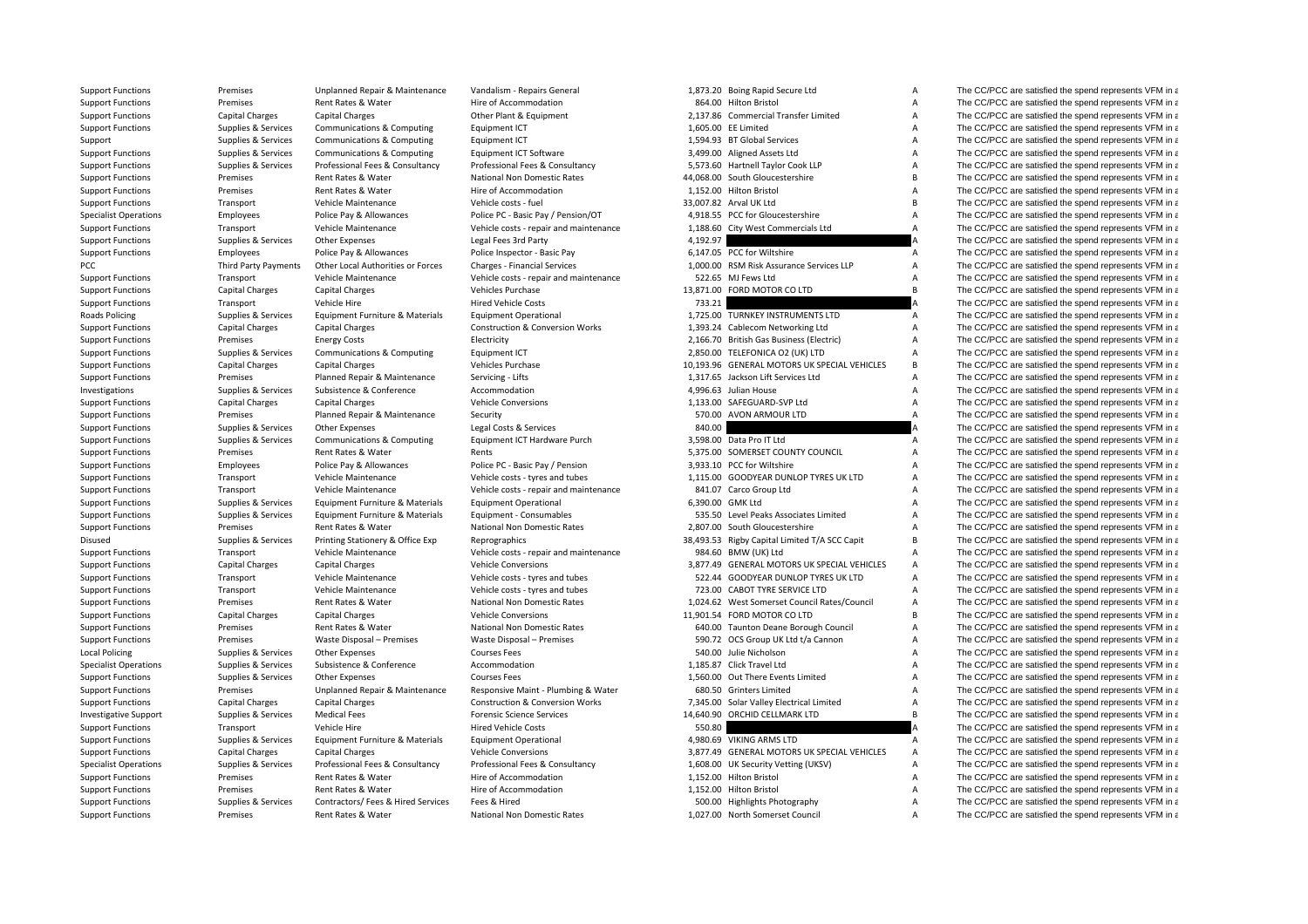| <b>Support Functions</b>     | Transport                                   | Vehicle Maintenance                   | Vehicle costs - commissioning                |          | 607.10 Vehicle Livery Solutions Ltd           | A              | The CC/PCC are satisfied the spend represents VFM in a |
|------------------------------|---------------------------------------------|---------------------------------------|----------------------------------------------|----------|-----------------------------------------------|----------------|--------------------------------------------------------|
| <b>Support Functions</b>     | Premises                                    | <b>Energy Costs</b>                   | Gas                                          |          | 906.65 CORONA ENERGY RETAIL 4 LTD             | А              | The CC/PCC are satisfied the spend represents VFM in a |
| <b>Support Functions</b>     | Supplies & Services                         | Other Expenses                        | Courses Fees                                 |          | 1,800.00 B.I.T Forklift Training              | Α              | The CC/PCC are satisfied the spend represents VFM in a |
| <b>Support Functions</b>     | Supplies & Services                         | Equipment Furniture & Materials       | Equipment                                    |          | 695.00 DIRT DRIVER LTD                        | A              | The CC/PCC are satisfied the spend represents VFM in a |
| Analyse                      | Supplies & Services                         | <b>Medical Fees</b>                   | Rehabilitation                               |          | 1,056.60 3M United Kingdom PLC                | A              | The CC/PCC are satisfied the spend represents VFM in a |
| <b>Support Functions</b>     | <b>Capital Charges</b>                      | <b>Capital Charges</b>                | <b>Vehicle Conversions</b>                   |          | 650.00 Cleartone Telecoms Ltd                 | A              | The CC/PCC are satisfied the spend represents VFM in a |
| <b>Support Functions</b>     | Transport                                   | Vehicle Maintenance                   | Vehicle costs - repair and maintenance       |          | 540.38 BMW (UK) Ltd                           | A              | The CC/PCC are satisfied the spend represents VFM in a |
| <b>Support Functions</b>     | Capital Charges                             | <b>Capital Charges</b>                | <b>Construction &amp; Conversion Works</b>   |          | 4,275.50 Benson Bros (Bristol) Ltd            | Α              | The CC/PCC are satisfied the spend represents VFM in a |
| <b>Support Functions</b>     | Supplies & Services                         | <b>Medical Fees</b>                   | Drugs & Medical Requisites                   |          | 2,598.00 AAH Pharmaceuticals Ltd              | A              | The CC/PCC are satisfied the spend represents VFM in a |
| <b>Support Functions</b>     | Capital Charges                             | <b>Capital Charges</b>                | Vehicles Purchase                            |          | 13,871.00 FORD MOTOR CO LTD                   | B              | The CC/PCC are satisfied the spend represents VFM in a |
| <b>Support Functions</b>     | Supplies & Services                         | Equipment Furniture & Materials       | <b>Equipment Operational</b>                 |          | 752.00 GMK Ltd                                | A              | The CC/PCC are satisfied the spend represents VFM in a |
| <b>Support Functions</b>     | Premises                                    | Rent Rates & Water                    | <b>National Non Domestic Rates</b>           |          | 11,831.00 South Somerset District Council     | B              | The CC/PCC are satisfied the spend represents VFM in a |
| Roads Policing               | Supplies & Services                         | Printing Stationery & Office Exp      | Postage                                      |          | 6.177.25 ROYAL MAIL GROUP LTD                 | A              | The CC/PCC are satisfied the spend represents VFM in a |
| <b>Support Functions</b>     | Transport                                   | Vehicle Maintenance                   | Vehicle costs - repair and maintenance       |          | 566.35 Mill Autoquip                          | A              | The CC/PCC are satisfied the spend represents VFM in a |
| <b>Support Functions</b>     | Premises                                    | Cleaning & Domestic Supplies          | <b>Cleaning Charges</b>                      |          | 5,528.40 Sodexo Limited                       | Α              | The CC/PCC are satisfied the spend represents VFM in a |
| Investigations               | Supplies & Services                         | <b>Communications &amp; Computing</b> | Equipment ICT Hardware Purch                 |          | 862.01 Stone Comptuers Limited                | A              | The CC/PCC are satisfied the spend represents VFM in a |
| <b>Support Functions</b>     | Premises                                    | Planned Repair & Maintenance          | <b>Servicing Agreements</b>                  |          | 614.00 STO SAFE T QUIP                        | A              | The CC/PCC are satisfied the spend represents VFM in a |
| <b>Support Functions</b>     | Supplies & Services                         | Communications & Computing            | Equipment ICT Repairs & Maintenance          |          | 2,087.71 PCC for Gloucestershire              | Α              | The CC/PCC are satisfied the spend represents VFM in a |
| <b>Support Functions</b>     | Supplies & Services                         | Communications & Computing            | Equipment ICT Repairs & Maintenance          |          | 902.88 Iken Business Ltd                      | А              | The CC/PCC are satisfied the spend represents VFM in a |
| <b>Investigative Support</b> | Supplies & Services                         | <b>Medical Fees</b>                   | <b>Forensic Science Services</b>             |          | 10,627.00 Key Forensic Services Ltd           | B              | The CC/PCC are satisfied the spend represents VFM in a |
| <b>Support Functions</b>     | Premises                                    | Planned Repair & Maintenance          | Servicing - Lifts                            |          | 1,515.48 Jackson Lift Services Ltd            | A              | The CC/PCC are satisfied the spend represents VFM in a |
| <b>Support Functions</b>     | Premises                                    | <b>Energy Costs</b>                   | Gas                                          |          | 4,056.71 Npower Business                      | A              | The CC/PCC are satisfied the spend represents VFM in a |
| <b>Operational Support</b>   | Supplies & Services                         | Other Expenses                        | Dogs - Purchase                              |          | 2,550.00 West Midlands Police                 | A              | The CC/PCC are satisfied the spend represents VFM in a |
| <b>Support Functions</b>     | Employees                                   | Police Staff Pay & Allowances         | <b>Staffing Agency</b>                       |          | 984.00 Hays Specialist Recruitment Ltd        | Α              | The CC/PCC are satisfied the spend represents VFM in a |
| <b>Specialist Operations</b> |                                             | Contractors/ Fees & Hired Services    | Fees & Hired                                 |          | 2,200.00 Resilience SW Ltd                    | Α              | The CC/PCC are satisfied the spend represents VFM in a |
| PCC                          | Supplies & Services<br>Third Party Payments |                                       |                                              |          | 8,750.00 THE BRANDON TRUST                    | Α              | The CC/PCC are satisfied the spend represents VFM in a |
|                              |                                             | Payments to Clients                   | Grants - Voluntary Orgs                      |          | 43,589.00 Bath & North East Somerset          | B              | The CC/PCC are satisfied the spend represents VFM in a |
| <b>Support Functions</b>     | Premises                                    | Rent Rates & Water                    | National Non Domestic Rates                  |          |                                               |                |                                                        |
| <b>Support Functions</b>     | Transport                                   | Vehicle Maintenance                   | Vehicle costs - fuel                         |          | 559.03 Arval UK Ltd<br>800.00 CHARTER SYSTEMS | A<br>A         | The CC/PCC are satisfied the spend represents VFM in a |
| <b>Specialist Operations</b> | Supplies & Services                         | Professional Fees & Consultancy       | Professional Fees & Consultancy              |          |                                               |                | The CC/PCC are satisfied the spend represents VFM in a |
| Investigations               | Supplies & Services                         | Grants & Subscriptions                | Subscriptions                                |          | 519.60 Vodafone Corporate Limited             | Α              | The CC/PCC are satisfied the spend represents VFM in a |
| <b>Support Functions</b>     | Transport                                   | Vehicle Maintenance                   | Vehicle costs - tyres and tubes              |          | 715.00 GOODYEAR DUNLOP TYRES UK LTD           | A              | The CC/PCC are satisfied the spend represents VFM in a |
| <b>Support Functions</b>     | Transport                                   | Vehicle Maintenance                   | Vehicle costs - tyres and tubes              |          | 2,114.41 GOODYEAR DUNLOP TYRES UK LTD         | Α              | The CC/PCC are satisfied the spend represents VFM in a |
| <b>Support Functions</b>     | Premises                                    | Cleaning & Domestic Supplies          | <b>Cleaning Charges</b>                      |          | 1,136.16 Sodexo Limited                       | A              | The CC/PCC are satisfied the spend represents VFM in a |
| <b>Support Functions</b>     | Supplies & Services                         | Printing Stationery & Office Exp      | Postage                                      |          | 1,010.00 PURCHASE POWER                       | $\overline{A}$ | The CC/PCC are satisfied the spend represents VFM in a |
| <b>Support Functions</b>     | Premises                                    | Rent Rates & Water                    | Landlords Service Charge                     | 934.58   |                                               |                | The CC/PCC are satisfied the spend represents VFM in a |
| <b>Support Functions</b>     | Supplies & Services                         | Equipment Furniture & Materials       | Equipment                                    | 665.95   |                                               |                | The CC/PCC are satisfied the spend represents VFM in a |
| <b>Support Functions</b>     | Premises                                    | Rent Rates & Water                    | National Non Domestic Rates                  |          | 1,305.00 Mendip District Council              | A              | The CC/PCC are satisfied the spend represents VFM in a |
| <b>Support Functions</b>     | <b>Capital Charges</b>                      | <b>Capital Charges</b>                | <b>Vehicle Conversions</b>                   |          | 3,877.49 GENERAL MOTORS UK SPECIAL VEHICLES   | $\overline{A}$ | The CC/PCC are satisfied the spend represents VFM in a |
| <b>Support Functions</b>     | Transport                                   | Vehicle Maintenance                   | Vehicle costs - fuel                         |          | 845.95 Arval UK Ltd                           | A              | The CC/PCC are satisfied the spend represents VFM in a |
| <b>Support Functions</b>     | Supplies & Services                         | Communications & Computing            | <b>Telephone Calls</b>                       |          | 13,645.59 Vodafone                            | B              | The CC/PCC are satisfied the spend represents VFM in a |
| <b>Support Functions</b>     | Supplies & Services                         | Other Expenses                        | Payment of Claims - 3rd Party                | 999.75   |                                               |                | The CC/PCC are satisfied the spend represents VFM in a |
| Analyse                      | Supplies & Services                         | Contractors/ Fees & Hired Services    | Fees & Hired                                 |          | 75,600.00 Peninsula Pensions                  | C              | The CC/PCC are satisfied the spend represents VFM in a |
| <b>Support Functions</b>     | Supplies & Services                         | Other Expenses                        | <b>Courses Fees</b>                          |          | 640.00 Hands Free Computing Ltd               | A              | The CC/PCC are satisfied the spend represents VFM in a |
| <b>Support Functions</b>     | Premises                                    | <b>Energy Costs</b>                   | Electricity                                  |          | 32,685.25 EDF ENERGY 1 LIMITED                | B              | The CC/PCC are satisfied the spend represents VFM in a |
| <b>Support Functions</b>     | Supplies & Services                         | Other Expenses                        | Legal Costs & Services                       | 552.00   |                                               |                | The CC/PCC are satisfied the spend represents VFM in a |
| <b>Specialist Operations</b> | Employees                                   | Police Pay & Allowances               | Police Sergeant - Basic Pay / NI/ OT/Pension |          | 21.750.77 PCC for Devon & Cornwall            | B              | The CC/PCC are satisfied the spend represents VFM in a |
| <b>Specialist Operations</b> | Employees                                   | Police Overtime                       | Police PC - Overtime                         |          | 2,894.98 PCC for Wiltshire                    | A              | The CC/PCC are satisfied the spend represents VFM in a |
| <b>Specialist Operations</b> | Supplies & Services                         | Equipment Furniture & Materials       | Loose Furniture                              |          | 517.12 BOF Group Ltd                          | A              | The CC/PCC are satisfied the spend represents VFM in a |
| <b>Support Functions</b>     | Supplies & Services                         | <b>Communications &amp; Computing</b> | Equipment ICT                                |          | 1.659.64 EE Limited                           | Α              | The CC/PCC are satisfied the spend represents VFM in a |
| <b>Support Functions</b>     | Premises                                    | Rent Rates & Water                    | National Non Domestic Rates                  |          | 1,200.00 Bath & North East Somerset           | A              | The CC/PCC are satisfied the spend represents VFM in a |
| <b>Support Functions</b>     | Transport                                   | Vehicle Maintenance                   | Vehicle costs - tyres and tubes              |          | 1,046.88 GOODYEAR DUNLOP TYRES UK LTD         | Α              | The CC/PCC are satisfied the spend represents VFM in a |
| Investigative Support        | Supplies & Services                         | <b>Medical Fees</b>                   | <b>Forensic Science Services</b>             |          | 1,427.45 ORCHID CELLMARK LTD                  | A              | The CC/PCC are satisfied the spend represents VFM in a |
| <b>Support Functions</b>     | Supplies & Services                         | Other Expenses                        | Legal Fees 3rd Party                         | 1,345.48 |                                               |                | The CC/PCC are satisfied the spend represents VFM in a |
| <b>Support Functions</b>     | Supplies & Services                         | <b>Communications &amp; Computing</b> | Equipment ICT                                |          | 3,022.49 Vodafone Corporate Limited           | Α              | The CC/PCC are satisfied the spend represents VFM in a |
| <b>Support Functions</b>     | Capital Charges                             | <b>Capital Charges</b>                | <b>Vehicle Conversions</b>                   |          | 3,375.54 FORD MOTOR CO LTD                    | Α              | The CC/PCC are satisfied the spend represents VFM in a |
| <b>Support Functions</b>     | <b>Capital Charges</b>                      | <b>Capital Charges</b>                | Additions Enhancing Software Licen           |          | 119,976.00 Specialist Computer Centres        | $\mathsf{C}$   | The CC/PCC are satisfied the spend represents VFM in a |
| <b>Investigative Support</b> | Supplies & Services                         | <b>Medical Fees</b>                   | <b>Forensic Science Services</b>             |          | 5,165.00 Key Forensic Services Ltd            | Α              | The CC/PCC are satisfied the spend represents VFM in a |
| <b>Support Functions</b>     | Transport                                   | Vehicle Maintenance                   | Vehicle costs - repair and maintenance       |          | 568.50 Firemark Ltd                           | A              | The CC/PCC are satisfied the spend represents VFM in a |
|                              |                                             |                                       |                                              |          |                                               |                |                                                        |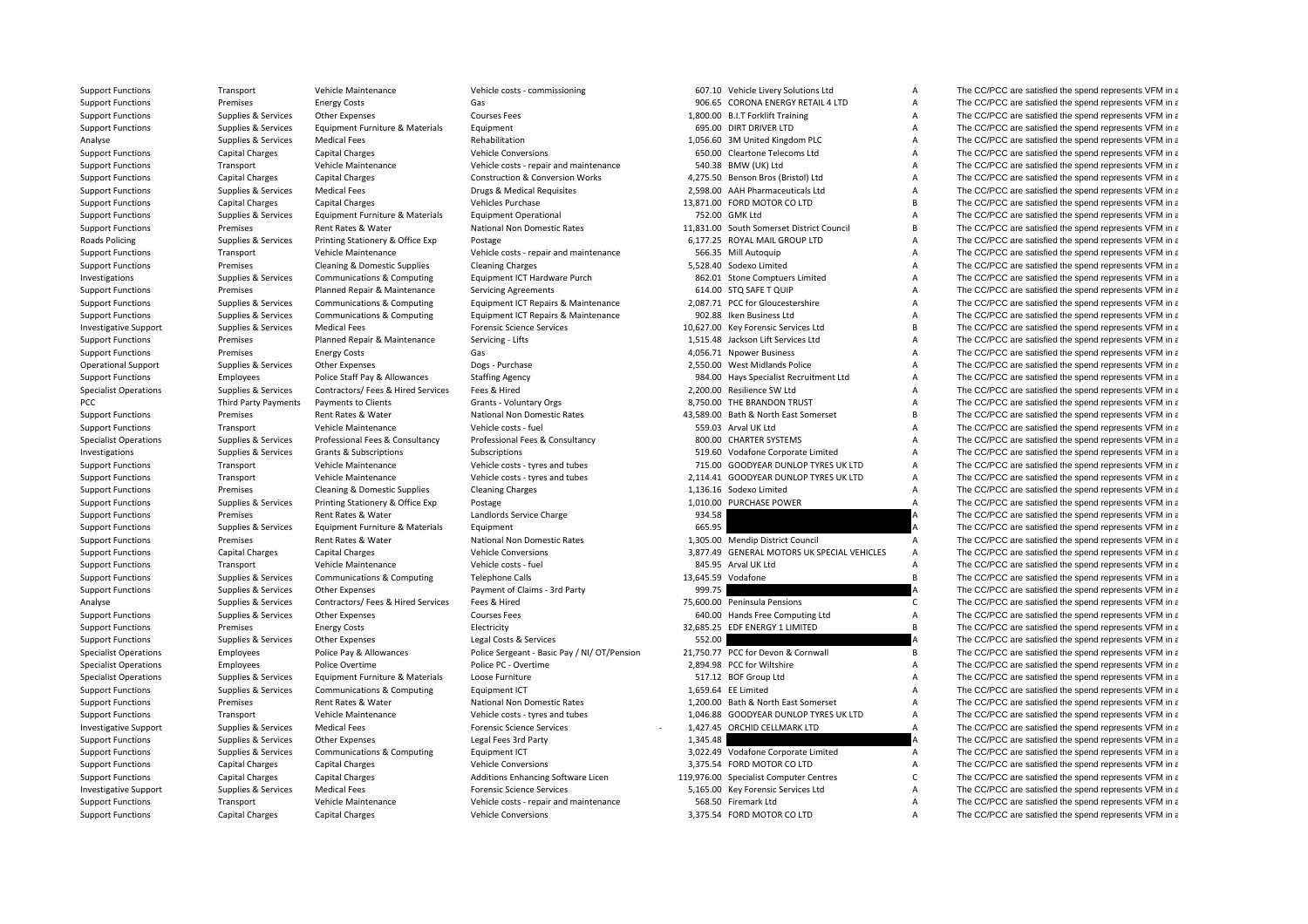| <b>Support Functions</b>             | Premises               | <b>Energy Costs</b>                   | Electricity                                       |          | 3,497.41 EDF ENERGY 1 LIMITED                | $\overline{A}$ | The CC/PCC are satisfied the spend represents VFM in a |
|--------------------------------------|------------------------|---------------------------------------|---------------------------------------------------|----------|----------------------------------------------|----------------|--------------------------------------------------------|
| <b>Support Functions</b>             | Supplies & Services    | Contractors/ Fees & Hired Services    | Fees & Hired                                      |          | 2,322.50 SMSR (Social & Market Strategic Res | Α              | The CC/PCC are satisfied the spend represents VFM in a |
| <b>Specialist Operations</b>         | Employees              | Police Pay & Allowances               | Police Superintendent - Basic Pay / NI/Pension    |          | 17,475.61 PCC for Wiltshire                  | R              | The CC/PCC are satisfied the spend represents VFM in a |
| <b>Specialist Operations</b>         | Employees              | Police Pay & Allowances               | Police Inspector - Basic Pay /Ni/ Pension         |          | 17,983.33 PCC for Devon & Cornwall           | B              | The CC/PCC are satisfied the spend represents VFM in a |
| <b>Support Functions</b>             | Transport              | Vehicle Hire                          | <b>Hired Vehicle Costs</b>                        | 820.62   |                                              |                | The CC/PCC are satisfied the spend represents VFM in a |
| <b>Local Policing</b>                | Transport              | Vehicle Hire                          | <b>Hired Vehicle Costs</b>                        |          | 3,994.00 Fowlers of Bristol Ltd              | Α              | The CC/PCC are satisfied the spend represents VFM in a |
| Dealing with the Public              | Supplies & Services    | Communications & Computing            | Airwave                                           |          | 100,258.84 AIRWAVE SOLUTIONS LTD             | $\mathsf{C}$   | The CC/PCC are satisfied the spend represents VFM in a |
| <b>Support Functions</b>             | Capital Charges        | <b>Capital Charges</b>                | Vehicles Purchase                                 |          | 12,857.19 FORD MOTOR CO LTD                  | B              | The CC/PCC are satisfied the spend represents VFM in a |
| <b>Investigative Support</b>         | Supplies & Services    | <b>Medical Fees</b>                   | <b>Forensic Science Services</b>                  |          | 4,786.50 ORCHID CELLMARK LTD                 | A              | The CC/PCC are satisfied the spend represents VFM in a |
| <b>Support Functions</b>             | Capital Charges        | <b>Capital Charges</b>                | <b>Construction &amp; Conversion Works</b>        |          | 5,955.00 Solar Valley Electrical Limited     | A              | The CC/PCC are satisfied the spend represents VFM in a |
| <b>Support Functions</b>             | Transport              | Vehicle Maintenance                   | Vehicle costs - repair and maintenance            |          | 589.14 Mill Autoquip                         | A              | The CC/PCC are satisfied the spend represents VFM in a |
| <b>Specialist Operations</b>         | Supplies & Services    | Subsistence & Conference              | Accommodation                                     |          | 1,185.87 Click Travel Ltd                    | A              | The CC/PCC are satisfied the spend represents VFM in a |
| <b>Support Functions</b>             | <b>Capital Charges</b> | <b>Capital Charges</b>                | <b>Construction &amp; Conversion Works</b>        |          | 2,268.00 Solar Valley Electrical Limited     | $\overline{A}$ | The CC/PCC are satisfied the spend represents VFM in a |
| <b>Support Functions</b>             | Employees              | Indirect Employee Expenses            | Direct Medical Intervention                       | 550.00   |                                              |                | The CC/PCC are satisfied the spend represents VFM in a |
| <b>Support Functions</b>             | Supplies & Services    | Other Expenses                        | Legal Costs & Services                            | 1,600.00 |                                              |                | The CC/PCC are satisfied the spend represents VFM in a |
| <b>Support Functions</b>             | <b>Capital Charges</b> | <b>Capital Charges</b>                | ICT Equipment Purchase                            |          | 665.00 Iken Business Ltd                     | A              | The CC/PCC are satisfied the spend represents VFM in a |
| Disused                              | Supplies & Services    | Printing Stationery & Office Exp      | Reprographics                                     |          | 10,040.00 Specialist Computer Centres        | B              | The CC/PCC are satisfied the spend represents VFM in a |
| <b>Support Functions</b>             | Supplies & Services    | Communications & Computing            | Equipment ICT                                     |          | 12,000.00 TELEFONICA O2 (UK) LTD             | B              | The CC/PCC are satisfied the spend represents VFM in a |
| <b>Support Functions</b>             | Supplies & Services    | <b>Communications &amp; Computing</b> | Equipment ICT Hardware Purch                      |          | 7,185.20 Stone Comptuers Limited             | A              | The CC/PCC are satisfied the spend represents VFM in a |
| <b>Operational Support</b>           | Supplies & Services    | Equipment Furniture & Materials       | Equipment                                         |          | 3,144.00 CJ Freeman & Co Ltd                 | $\overline{A}$ | The CC/PCC are satisfied the spend represents VFM in a |
| <b>Support Functions</b>             |                        | Contractors/ Fees & Hired Services    | Fees & Hired                                      |          | 690.00 Knight Frank LLP                      | A              | The CC/PCC are satisfied the spend represents VFM in a |
|                                      | Supplies & Services    | Vehicle Maintenance                   | Vehicle costs - repair and maintenance            |          | 566.79 BMW FINANCIAL SERVICES                | Α              | The CC/PCC are satisfied the spend represents VFM in a |
| <b>Support Functions</b>             | Transport              |                                       |                                                   |          |                                              |                |                                                        |
| <b>Criminal Justice Arrangements</b> | Supplies & Services    | Clothing Uniforms & Laundry           | Laundry & Dry Cleaning                            |          | 715.50 Royal Devon and Exeter NHS Foundati   | Α              | The CC/PCC are satisfied the spend represents VFM in a |
| <b>Support Functions</b>             | Capital Charges        | <b>Capital Charges</b>                | ICT Equipment Purchase                            |          | 884.01 TELEFONICA O2 (UK) LTD                | Α              | The CC/PCC are satisfied the spend represents VFM in a |
| <b>Support Functions</b>             | Premises               | <b>Energy Costs</b>                   | Gas                                               |          | 1,111.01 CORONA ENERGY RETAIL 4 LTD          | A              | The CC/PCC are satisfied the spend represents VFM in a |
| <b>Support Functions</b>             | Supplies & Services    | Professional Fees & Consultancy       | Professional Fees & Consultancy                   |          | 7,650.00 Love to Ride Ltd                    | A              | The CC/PCC are satisfied the spend represents VFM in a |
| <b>Support Functions</b>             | Premises               | Rent Rates & Water                    | Rents                                             |          | 2.666.66 BATH & NORTH EAST SOMERSET COUNCIL  | $\overline{A}$ | The CC/PCC are satisfied the spend represents VFM in a |
| <b>Support Functions</b>             | Supplies & Services    | Grants & Subscriptions                | Subscriptions                                     |          | 1.187.79 FOSTER & FREEMAN LTD                | A<br>C         | The CC/PCC are satisfied the spend represents VFM in a |
| <b>Support Functions</b>             | Premises               | Rent Rates & Water                    | <b>Premises Leases</b>                            |          | 848,298.22 Blue Light Partnership            |                | The CC/PCC are satisfied the spend represents VFM in a |
| <b>Investigative Support</b>         | Supplies & Services    | Communications & Computing            | Equipment ICT Hardware Purch                      |          | 2,586.03 Stone Comptuers Limited             | A              | The CC/PCC are satisfied the spend represents VFM in a |
| <b>Support Functions</b>             | Supplies & Services    | Professional Fees & Consultancy       | Professional Fees & Consultancy                   |          | 35,000.00 GVA GRIMLEY LTD                    | B <sub>1</sub> | The CC/PCC are satisfied the spend represents VFM in a |
| <b>Support Functions</b>             | Supplies & Services    | Contractors/ Fees & Hired Services    | Fees & Hired                                      |          | 3,665.83 CYCLESCHEME LTD                     | $\overline{A}$ | The CC/PCC are satisfied the spend represents VFM in a |
| Disused                              | Premises               | Rent Rates & Water                    | Rents                                             |          | 2,970.00 Southmead Development Trust Ltd     | $\overline{A}$ | The CC/PCC are satisfied the spend represents VFM in a |
| <b>Specialist Operations</b>         | <b>Capital Charges</b> | <b>Capital Charges</b>                | ICT Equipment Purchase                            | 6,641.20 |                                              |                | The CC/PCC are satisfied the spend represents VFM in a |
| <b>Support Functions</b>             | <b>Capital Charges</b> | <b>Capital Charges</b>                | ICT Equipment Purchase                            |          | 940.00 Data Pro IT Ltd                       | Α              | The CC/PCC are satisfied the spend represents VFM in a |
| <b>Support Functions</b>             | <b>Capital Charges</b> | <b>Capital Charges</b>                | Vehicles Purchase                                 |          | 10,193.96 GENERAL MOTORS UK SPECIAL VEHICLES | R <sub>1</sub> | The CC/PCC are satisfied the spend represents VFM in a |
| <b>Support Functions</b>             | Premises               | Rent Rates & Water                    | Hire of Accommodation                             |          | 1.056.00 Hilton Bristol                      | A              | The CC/PCC are satisfied the spend represents VFM in a |
| <b>Support Functions</b>             | Premises               | Rent Rates & Water                    | Hire of Accommodation                             |          | 864.00 Hilton Bristol                        | A              | The CC/PCC are satisfied the spend represents VFM in a |
| <b>Specialist Operations</b>         | Supplies & Services    | Subsistence & Conference              | Subsistence                                       |          | 571.75 PCC for Devon & Cornwall              | Α              | The CC/PCC are satisfied the spend represents VFM in a |
| <b>Specialist Operations</b>         | Employees              | Police Pay & Allowances               | Police Sergeant - Basic Pay / OT/ Pension/ Rest d |          | 2,275.16 PCC for Devon & Cornwall            | A              | The CC/PCC are satisfied the spend represents VFM in a |
| <b>Support Functions</b>             | Premises               | Rent Rates & Water                    | Hire of Accommodation                             |          | 1.152.00 Hilton Bristol                      | A              | The CC/PCC are satisfied the spend represents VFM in a |
| <b>Support Functions</b>             | Transport              | Vehicle Workshops/Maintenance         | Vehicle Workshop                                  |          | 3,675.00 Calibration & Consultancy Services  | A              | The CC/PCC are satisfied the spend represents VFM in a |
| <b>Support Functions</b>             | Supplies & Services    | Equipment Furniture & Materials       | Equipment                                         | 2.795.00 |                                              |                | The CC/PCC are satisfied the spend represents VFM in a |
| <b>Support Functions</b>             | Supplies & Services    | <b>Communications &amp; Computing</b> | <b>Equipment ICT Software</b>                     |          | 150,180.00 SOFTWARE BOX LTD                  | C              | The CC/PCC are satisfied the spend represents VFM in a |
| <b>Support Functions</b>             | Supplies & Services    | Subsistence & Conference              | Accommodation                                     |          | 1,985.01 Hilton Bristol                      | Α              | The CC/PCC are satisfied the spend represents VFM in a |
| <b>Support Functions</b>             | Premises               | Rent Rates & Water                    | National Non Domestic Rates                       |          | 531.00 South Somerset District Council       | A              | The CC/PCC are satisfied the spend represents VFM in a |
| <b>Support Functions</b>             | Supplies & Services    | Communications & Computing            | Equipment ICT                                     |          | 23,495.21 TELEFONICA O2 (UK) LTD             | B              | The CC/PCC are satisfied the spend represents VFM in a |
| <b>Support Functions</b>             | Premises               | Cleaning & Domestic Supplies          | <b>Cleaning Charges</b>                           |          | 2,428.98 Sodexo Limited                      | A              | The CC/PCC are satisfied the spend represents VFM in a |
| Analyse                              | Supplies & Services    | Equipment - Consumables               | Equipment - Consumables                           |          | 2,700.00 D.tec International Limited         | Α              | The CC/PCC are satisfied the spend represents VFM in a |
| Investigative Support                | Supplies & Services    | Other Expenses                        | <b>Forensic Science Services</b>                  |          | 2,580.00 Systems Technology Consultants Ltd  | Α              | The CC/PCC are satisfied the spend represents VFM in a |
| <b>Roads Policing</b>                | Supplies & Services    | Equipment Furniture & Materials       | Equipment                                         |          | 16,632.00 Northgate Public Services (UK) Ltd | B              | The CC/PCC are satisfied the spend represents VFM in a |
| <b>Support Functions</b>             | <b>Capital Charges</b> | <b>Capital Charges</b>                | Vehicles Purchase                                 |          | 12,857.19 FORD MOTOR CO LTD                  | R              | The CC/PCC are satisfied the spend represents VFM in a |
| <b>Specialist Operations</b>         | Supplies & Services    | Professional Fees & Consultancy       | Professional Fees & Consultancy                   |          | 1,608.00 UK Security Vetting (UKSV)          | Α              | The CC/PCC are satisfied the spend represents VFM in a |
| <b>Support Functions</b>             | Capital Charges        | <b>Capital Charges</b>                | ICT Equipment Purchase                            |          | 35,926.00 Stone Comptuers Limited            | B              | The CC/PCC are satisfied the spend represents VFM in a |
| Disused                              | Premises               | Rent Rates & Water                    | Rents                                             |          | 1,485.00 Southmead Development Trust Ltd     | Α              | The CC/PCC are satisfied the spend represents VFM in a |
| <b>Specialist Operations</b>         | Supplies & Services    | Subsistence & Conference              | Accommodation                                     |          | 1,545.20 Click Travel Ltd                    | Α              | The CC/PCC are satisfied the spend represents VFM in a |
| <b>Support Functions</b>             | Premises               | Rent Rates & Water                    | <b>National Non Domestic Rates</b>                |          | 1,433.00 North Somerset Council              | A              | The CC/PCC are satisfied the spend represents VFM in a |
| PCC                                  | Supplies & Services    | Grants & Subscriptions                | Subscriptions                                     |          | 900.00 Assoc of PCC Executives               | A              | The CC/PCC are satisfied the spend represents VFM in a |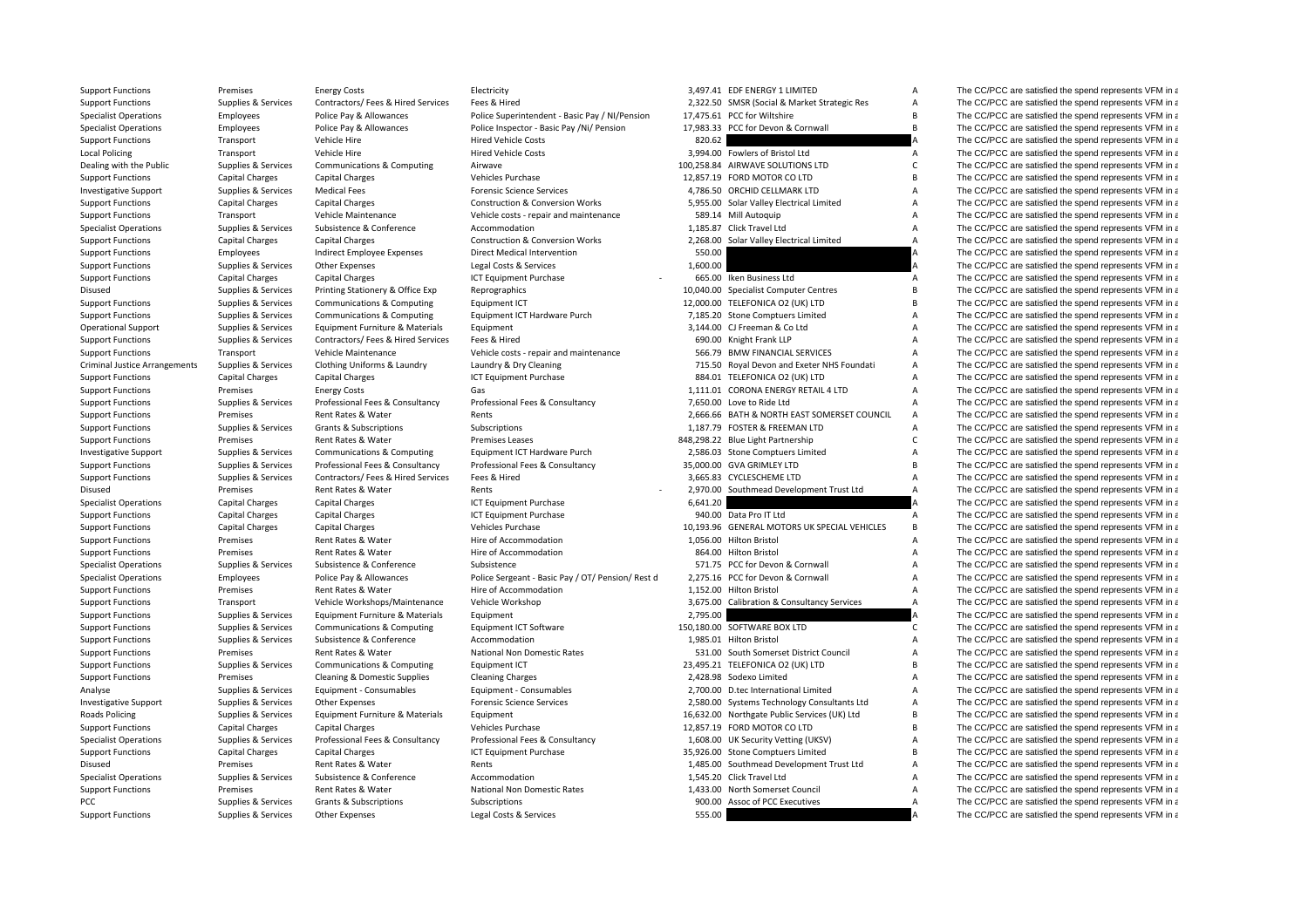| <b>Support Functions</b>             | Premises                         | Rent Rates & Water                         | Hire of Accommodation                           |          | 864.00 Hilton Bristol                       | Α              | The CC/PCC are satisfied the spend represents VFM in a |
|--------------------------------------|----------------------------------|--------------------------------------------|-------------------------------------------------|----------|---------------------------------------------|----------------|--------------------------------------------------------|
| <b>Specialist Operations</b>         | Supplies & Services              | Subsistence & Conference                   | Accommodation                                   |          | 1,028.60 Click Travel Ltd                   | Α              | The CC/PCC are satisfied the spend represents VFM in a |
| <b>Operational Support</b>           | Supplies & Services              | Printing Stationery & Office Exp           | Reprographics                                   |          | 770.00 Continua Limited                     | A              | The CC/PCC are satisfied the spend represents VFM in a |
| <b>Support Functions</b>             | Premises                         | <b>Energy Costs</b>                        | Electricity                                     |          | 5,766.57 British Gas Business (Electric)    | A              | The CC/PCC are satisfied the spend represents VFM in a |
| <b>Support Functions</b>             | Supplies & Services              | Communications & Computing                 | Equipment ICT                                   |          | 509.06 Telefonica UK Ltd                    | A              | The CC/PCC are satisfied the spend represents VFM in a |
| <b>Support Functions</b>             | Premises                         | Planned Repair & Maintenance               | Servicing - Intruder Alarms                     |          | 565.66 Chubb Fire & Security Ltd            | Α              | The CC/PCC are satisfied the spend represents VFM in a |
| <b>Support Functions</b>             | Transport                        | Vehicle Maintenance                        | Vehicle costs - repair and maintenance          |          | 590.41 City West Commercials Ltd            | A              | The CC/PCC are satisfied the spend represents VFM in a |
| Investigations                       | <b>Third Party Payments</b>      | Other Local Authorities or Forces          | Safeguarding Boards Contribution                |          | 15,597.00 Bristol City Council              | B <sub>1</sub> | The CC/PCC are satisfied the spend represents VFM in a |
| Investigations                       | Supplies & Services              | Contractors/ Fees & Hired Services         | Fees & Hired                                    |          | 598.50 Securitas Security Services (UK) Lt  | A              | The CC/PCC are satisfied the spend represents VFM in a |
| <b>Support Functions</b>             | Premises                         | Cleaning & Domestic Supplies               | <b>Cleaning Charges</b>                         |          | 3,031.24 Sodexo Limited                     | A              | The CC/PCC are satisfied the spend represents VFM in a |
| <b>Support Functions</b>             | Transport                        | Vehicle Maintenance                        | Vehicle costs - repair and maintenance          |          | 597.05 TrustFirstParts                      | A              | The CC/PCC are satisfied the spend represents VFM in a |
| <b>Support Functions</b>             | Transport                        | Vehicle Maintenance                        | Vehicle costs - tyres and tubes                 |          | 593.04 GOODYEAR DUNLOP TYRES UK LTD         | Α              | The CC/PCC are satisfied the spend represents VFM in a |
| <b>Support Functions</b>             | Transport                        | Vehicle Maintenance                        | Vehicle costs - repair and maintenance          |          | 905.00 MOBILE WINDSCREENS LTD               | Α              | The CC/PCC are satisfied the spend represents VFM in a |
| <b>Specialist Operations</b>         | Premises                         | Rent Rates & Water                         | Rents                                           |          | 1,173.44 Bristol Airport                    | А              | The CC/PCC are satisfied the spend represents VFM in a |
| Analyse                              | Supplies & Services              | Insurance                                  | <b>Insurance General</b>                        |          | 10,313.56 ZURICH INSURANCE COMPANY          | R <sub>1</sub> | The CC/PCC are satisfied the spend represents VFM in a |
| <b>Support Functions</b>             | Supplies & Services              | Other Expenses                             | Legal Fees 3rd Party                            | 4,196.93 |                                             |                | The CC/PCC are satisfied the spend represents VFM in a |
| <b>Criminal Justice Arrangements</b> | Transport                        | Vehicle Allowances                         | <b>Travel fares</b>                             |          | 1,300.00 First Bristol Buses Ltd            | $\overline{A}$ | The CC/PCC are satisfied the spend represents VFM in a |
| <b>Support Functions</b>             | Supplies & Services              | Equipment Furniture & Materials            | <b>Equipment Operational</b>                    |          | 870.00 GMK Ltd                              | A              | The CC/PCC are satisfied the spend represents VFM in a |
| <b>Support Functions</b>             | <b>Capital Charges</b>           | Capital Charges                            | <b>Vehicle Conversions</b>                      |          | 650.00 Cleartone Telecoms Ltd               | A              | The CC/PCC are satisfied the spend represents VFM in a |
| <b>Support Functions</b>             | Transport                        | Vehicle Maintenance                        | Vehicle costs - repair and maintenance          |          | 1.333.99 SJ Cook & Sons Ltd                 | A              | The CC/PCC are satisfied the spend represents VFM in a |
|                                      |                                  | Vehicle Maintenance                        |                                                 |          | 1,001.00 GOODYEAR DUNLOP TYRES UK LTD       | Α              | The CC/PCC are satisfied the spend represents VFM in a |
| <b>Support Functions</b>             | Transport<br>Supplies & Services | Contractors/ Fees & Hired Services         | Vehicle costs - tyres and tubes<br>Fees & Hired |          | 2,929.50 METROPOLITAN POLICE SERVICE        | A              | The CC/PCC are satisfied the spend represents VFM in a |
| <b>Support Functions</b>             |                                  |                                            |                                                 |          | 1,576.06 Clifford Thames Limited            | A              |                                                        |
| <b>Support Functions</b>             | Transport                        | Vehicle Maintenance                        | Vehicle costs - repair and maintenance          |          |                                             |                | The CC/PCC are satisfied the spend represents VFM in a |
| <b>Criminal Justice Arrangements</b> | Supplies & Services              | Clothing Uniforms & Laundry                | Laundry & Dry Cleaning                          |          | 657.15 Royal Devon and Exeter NHS Foundati  | A<br>Ċ         | The CC/PCC are satisfied the spend represents VFM in a |
| <b>Support Functions</b>             | Supplies & Services              | Communications & Computing                 | Equipment ICT Software                          |          | 65,520.00 SOFTWARE BOX LTD                  |                | The CC/PCC are satisfied the spend represents VFM in a |
| Analyse                              | Employees                        | Police Staff Pay & Allowances              | <b>Staffing Agency</b>                          |          | 13,245.56 Matrix SCM Ltd                    | B <sub>1</sub> | The CC/PCC are satisfied the spend represents VFM in a |
| <b>Support Functions</b>             | <b>Capital Charges</b>           | <b>Capital Charges</b>                     | Additions: Non Enhanc Cn&Wk B&I                 |          | 11,953.93 Benson Bros (Bristol) Ltd         | B <sub>1</sub> | The CC/PCC are satisfied the spend represents VFM in a |
| <b>Support Functions</b>             | <b>Capital Charges</b>           | <b>Capital Charges</b>                     | Vehicles Purchase                               |          | 12,857.19 FORD MOTOR CO LTD                 | B <sub>1</sub> | The CC/PCC are satisfied the spend represents VFM in a |
| <b>Support Functions</b>             | Supplies & Services              | Equipment Furniture & Materials            | <b>Equipment Operational</b>                    |          | 1,250.00 KINGS PLASTICS LTD                 | Α              | The CC/PCC are satisfied the spend represents VFM in a |
| <b>Support Functions</b>             | Supplies & Services              | Contractors/ Fees & Hired Services         | Fees & Hired                                    |          | 6,480.00 Health Management Limited          | А              | The CC/PCC are satisfied the spend represents VFM in a |
| <b>Support Functions</b>             | Supplies & Services              | Printing Stationery & Office Exp           | Postage                                         |          | 4,315.00 PURCHASE POWER                     | A              | The CC/PCC are satisfied the spend represents VFM in a |
| <b>Support Functions</b>             | Transport                        | Vehicle Maintenance                        | Vehicle costs - repair and maintenance          |          | 587.65 Westerly Bridgwater                  | $\overline{A}$ | The CC/PCC are satisfied the spend represents VFM in a |
| <b>Support Functions</b>             | Premises                         | Planned Repair & Maintenance               | <b>Estates Costs</b>                            |          | 785.70 Commercial Transfer Limited          | A              | The CC/PCC are satisfied the spend represents VFM in a |
| <b>Support Functions</b>             | Premises                         | Rent Rates & Water                         | Hire of Accommodation                           |          | 1.248.00 Hilton Bristol                     | A              | The CC/PCC are satisfied the spend represents VFM in a |
| <b>Support Functions</b>             | Supplies & Services              | <b>Equipment Furniture &amp; Materials</b> | <b>Equipment Operational</b>                    |          | 3,188.00 GMK Ltd                            | A              | The CC/PCC are satisfied the spend represents VFM in a |
| PCC                                  | Supplies & Services              | Contractors/ Fees & Hired Services         | Fees & Hired                                    |          | 8,000.00 Bristol City Council               | Α              | The CC/PCC are satisfied the spend represents VFM in a |
| <b>Specialist Operations</b>         | Employees                        | Police Overtime                            | Police Sergeant - Overtime                      |          | 1,502.00 PCC for Wiltshire                  | Α              | The CC/PCC are satisfied the spend represents VFM in a |
| <b>Support Functions</b>             | Premises                         | Cleaning & Domestic Supplies               | <b>Cleaning Charges</b>                         |          | 674.52 Sodexo Limited                       | A              | The CC/PCC are satisfied the spend represents VFM in a |
| <b>Support Functions</b>             | Transport                        | Vehicle Maintenance                        | Vehicle costs - repair and maintenance          |          | 1,907.74 SJ Cook & Sons Ltd                 | A              | The CC/PCC are satisfied the spend represents VFM in a |
| <b>Specialist Operations</b>         | Employees                        | Police Pay & Allowances                    | Police PC - Basic Pay/NI/OT/Pension             |          | 10,479.98 PCC for Dorset                    | B              | The CC/PCC are satisfied the spend represents VFM in a |
| PCC                                  | <b>Third Party Payments</b>      | Payments to Clients                        | Grants - Voluntary Orgs                         |          | 16,215.00 Next Link                         | B              | The CC/PCC are satisfied the spend represents VFM in a |
| <b>Support Functions</b>             | Supplies & Services              | <b>Other Expenses</b>                      | Legal Costs & Services                          | 500.00   |                                             |                | The CC/PCC are satisfied the spend represents VFM in a |
| <b>Support Functions</b>             | Transport                        | Vehicle Maintenance                        | Vehicle costs - repair and maintenance          |          | 754.90 City West Commercials Ltd            | A              | The CC/PCC are satisfied the spend represents VFM in a |
| <b>Support Functions</b>             | <b>Third Party Payments</b>      | Other Local Authorities or Forces          | <b>Contributions to Other Forces</b>            |          | 1,501.02 PCC for Dorset                     | Α              | The CC/PCC are satisfied the spend represents VFM in a |
| Disused                              | Premises                         | Rent Rates & Water                         | Rents                                           |          | 970.00 Southmead Development Trust Ltd      | А              | The CC/PCC are satisfied the spend represents VFM in a |
| <b>Support Functions</b>             | <b>Capital Charges</b>           | <b>Capital Charges</b>                     | ICT Equipment Purchase                          |          | 28,740.80 Stone Comptuers Limited           | B              | The CC/PCC are satisfied the spend represents VFM in a |
| <b>Specialist Operations</b>         | Employees                        | Police Pay & Allowances                    | Police PC - Basic Pay / NI/Pension              |          | 71,566.62 PCC for Devon & Cornwall          | $\mathsf{C}$   | The CC/PCC are satisfied the spend represents VFM in a |
| <b>Support Functions</b>             | Premises                         | <b>Energy Costs</b>                        | Gas                                             |          | 527.49 CORONA ENERGY RETAIL 4 LTD           | A              | The CC/PCC are satisfied the spend represents VFM in a |
| <b>Support Functions</b>             | Premises                         | Planned Repair & Maintenance               | Servicing - Mechanical Plant                    |          | 1,805.00 Western Power Distribution (SW)    | Α              | The CC/PCC are satisfied the spend represents VFM in a |
| <b>Support Functions</b>             | Supplies & Services              | <b>Communications &amp; Computing</b>      | Equipment ICT Repairs & Maintenance             |          | 1.231.20 Iken Business Ltd                  | A              | The CC/PCC are satisfied the spend represents VFM in a |
| <b>Local Policing</b>                | Supplies & Services              | Contractors/ Fees & Hired Services         | Fees & Hired                                    |          | 2.300.00 Sustainable Travel Solutions Ltd   | A              | The CC/PCC are satisfied the spend represents VFM in a |
| Support                              | Employees                        | Indirect Employee Expenses                 | <b>Refunds - Contributions</b>                  |          | 2.027.66 Claire House                       | Α              | The CC/PCC are satisfied the spend represents VFM in a |
| Analyse                              | Supplies & Services              | Contractors/ Fees & Hired Services         | Fees & Hired                                    |          | 13,500.00 KRP Consultancy Ltd T/A Alexander | В              | The CC/PCC are satisfied the spend represents VFM in a |
| <b>Support Functions</b>             | Transport                        | Vehicle Maintenance                        | Vehicle costs - tyres and tubes                 |          | 690.00 GOODYEAR DUNLOP TYRES UK LTD         | Α              | The CC/PCC are satisfied the spend represents VFM in a |
| Investigations                       | Supplies & Services              | Other Expenses                             | <b>Courses Fees</b>                             |          | 1,083.00 National Crime Agency              | A              | The CC/PCC are satisfied the spend represents VFM in a |
| <b>Support Functions</b>             | Premises                         | Rent Rates & Water                         | Hire of Accommodation                           |          | 864.00 Hilton Bristol                       | A              | The CC/PCC are satisfied the spend represents VFM in a |
| <b>Support Functions</b>             | Transport                        | Vehicle Maintenance                        | Vehicle costs - repair and maintenance          |          | 501.30 Guy Salmon Land Rover Bristol        | $\overline{A}$ | The CC/PCC are satisfied the spend represents VFM in a |
|                                      |                                  |                                            |                                                 |          |                                             |                | The CC/PCC are satisfied the spend represents VFM in a |
| <b>Support Functions</b>             | Supplies & Services              | Other Expenses                             | Legal Fees 3rd Party                            | 2,932.72 |                                             |                |                                                        |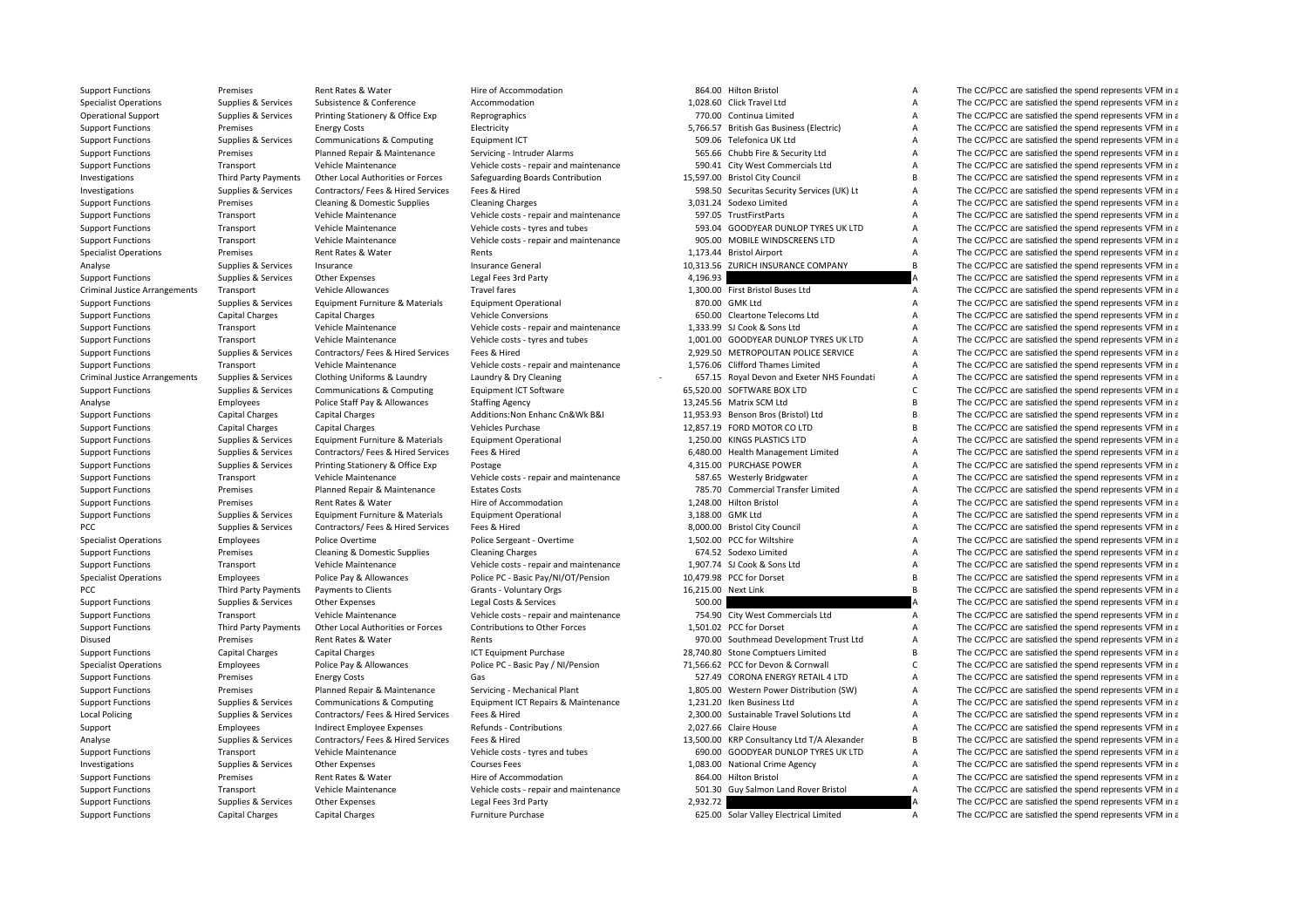Criminal JusticePCC Third Party Payments

Support Functions Premises Planned Repair & Maintenance Alterations - Health & Safety 2,313.00 STQ SAFE T QUIP A The CC/PCC are satisfied the spend represents VFM in a

Support Functions Capital Charges Capital Charges Construction & Conversion Works 4,169.80 Commercial Transfer Limited A The CC/PCC are satisfied the spend represents VFM in a Support Functions Premises Waste Disposal – Premises Waste Disposal – Premises Premises Premises SS8.37 SUEZ Recycling and Recovery UK Ltd A The CC/PCC are satisfied the spend represents VFM in a Investigative Support Transport Vehicle Hire Vehicle Hire Hired Vehicle Costs 540.00 TOLLGATE HIRE LTD A The CC/PCC are satisfied the spend represents VFM in a The CC/PCC are satisfied the spend represents VFM in a The CC/ Support Functions Transport Vehicle Maintenance Vehicle costs - tyres and tubes 1,774.68 GOODYEAR DUNLOP TYRES UK LTD A The CC/PCC are satisfied the spend represents VFM in a Support Functions Capital Charges Capital Charges Vehicles Purchase Vehicles Purchase 10,193.96 GENERAL MOTORS UK SPECIAL VEHICLES B The CC/PCC are satisfied the spend represents VFM in a Support Functions Transport Vehicle Hire Wehicle Hire Hired Vehicle Costs 2,325.00 COUNTY CARS A The CC/PCC are satisfied the spend represents VFM in a Support Functions Supplies & Services Contractors/ Fees & Hired Services Fees & Hired Services Fees & Hired Services Fees & Hired Services Fees & Hired Services Fees & Hired Services Fees & Hired Services Fees & Hired Serv Support Functions Transport Vehicle Maintenance Vehicle costs ‐ repair and maintenance 5,062.94 SJ Cook & Sons Ltd A The CC/PCC are satisfied the spend represents VFM in a Support Functions Capital Charges Capital Charges Construction & Conversion Works 79,398.89 Benson Bros (Bristol) Ltd C The CC/PCC are satisfied the spend represents VFM in a Support Functions Capital Charges Capital Charges Capital Charges ICT Equipment Purchase 17,904.60 Police ICT B The CC/PCC are satisfied the spend represents VFM in a Support Functions Premises Energy Costs Electricity Electricity and the Support Electricity 3,954.26 British Gas Business (Electricity A The CC/PCC are satisfied the spend represents VFM in a Support Functions Premises Rent Rates & Water Rents 7,098.00 Winkworth A The CC/PCC are satisfied the spend represents VFM in a Support Functions Supplies & Services Communications & Computing Faultoment ICT 1,500.00 TELEFONICA O2 (UK) LTD A The CC/PCC are satisfied the spend represents VFM in a Support Functions Supplies & Services Communications & Computing Equipment ICT Repairs & Maintenance 54,823.10 INSIGHT DIRECT (UK) LTD C The CC/PCC are satisfied the spend represents VFM in a Support Functions Supplies & Services Communications & Computing Equipment ICT 7,529.00 VIRGIN MEDIA PAYMENTS LTD A The CC/PCC are satisfied the spend represents VFM in a Arrangements Supplies & Services Other Expenses Maintenance of dogs/cats 775.00 Overhill Kennels & Exports A The CC/PCC are satisfied the spend represents VFM in a Support Functions Transport Vehicle Maintenance Vehicle costs - repair and maintenance 850.00 Babcock Vehicle Engineering Limited A The CC/PCC are satisfied the spend represents VFM in a Investigations Supplies & Services Contractors/ Fees & Hired Services Fees & Hired 1,197.00 Securitas Security Services (UK) Lt A The CC/PCC are satisfied the spend represents VFM in a Support Functions Capital Charges Capital Charges Construction & Conversion Works 796.00 Commercial Transfer Limited A The CC/PCC are satisfied the spend represents VFM in a Support Functions Supplies & Services Communications & Computing Equipment ICT Software 10,205.39 SOFTWARE BOX LTD B The CC/PCC are satisfied the spend represents VFM in a Support Functions Capital Charges Capital Charges Vehicle Conversions Vehicle Conversions 3,877.49 GENERAL MOTORS UK SPECIAL VEHICLES A The CC/PCC are satisfied the spend represents VFM in a Specialist Operations Employees Police Pay & Allowances Police Inspector - Basic Pay / NI/ Pension 5,998.17 PCC for Devon & Cornwall A The CC/PCC are satisfied the spend represents VFM in a Superation of the spend represen Support Functions Premises Rent Rates & Water Hire of Accommodation Hire of Accommodation 1,248.00 Hilton Bristol A The CC/PCC are satisfied the spend represents VFM in a Payments to Clients Grants - Voluntary Orgs Crants Communication C The CC/PCC are satisfied the spend represents VFM in a Specialist Operations Supplies & Services Subsistence & Conference Accommodation Accommodation 812.50 Click Travel Ltd A The CC/PCC are satisfied the spend represents VFM in a Support Functions Transport Vehicle Maintenance Vehicle costs - fuel 27,915.78 Arval UK Ltd B The CC/PCC are satisfied the spend represents VFM in a Support Functions Capital Charges Capital Charges Vehicles Purchase Vehicles Purchase 10,193.96 GENERAL MOTORS UK SPECIAL VEHICLES B The CC/PCC are satisfied the spend represents VFM in a Support Functions Supplies & Services Equipment Furniture & Materials Equipment 1,326.00 SONIC COMMUNICATIONS (INT) LTD A The CC/PCC are satisfied the spend represents VFM in a Support Functions Supplies & Services Professional Fees & Consultancy Professional Fees & Consultancy 3,323.00 Babbasa Youth Empowerment Projects A The CC/PCC are satisfied the spend represents VFM in a Investigative Support Supplies & Services Medical Fees Forensic Science Services Medical Fees Forensic Science Services A 1,948.00 Key Forensic Services Ltd A The CC/PCC are satisfied the spend represents VFM in a Support Functions Premises Premises Rent Rates & Water National Non Domestic Rates 1,222.00 Bristol City Council A The CC/PCC are satisfied the spend represents VFM in a Support Functions Premises Rent Rates & Water National Non Domestic Rates 3,046.00 North Somerset Council A The CC/PCC are satisfied the spend represents VFM in a Support Functions Capital Charges Capital Charges ICT Equipment Purchase 4,625.20 TELEFONICA O2 (UK) LTD A The CC/PCC are satisfied the spend represents VFM in a Support Functions Premises Planned Repair & Maintenance Alterations to Buildings 1,122.90 Fox Moving and Storage A The CC/PCC are satisfied the spend represents VFM in a Support Functions Premises Dinplanned Repair & Maintenance Vandalism - Forced Entry 1,003.00 Boing Rapid Secure Ltd A The CC/PCC are satisfied the spend represents VFM in a Support Functions Premises Rent Rates & Water National Non Domestic Rates 2,201.00 West Somerset Council A The CC/PCC are satisfied the spend represents VFM in a Support Functions Supplies & Services Other Expenses Legal Costs & Services Legal Costs & Services 639.52 A The CC/PCC are satisfied the spend represents VFM in a Support Functions Employees Police Pay & Allowances Police Sergeant - Basic Pay / Pension 4,420.27 PCC for Gloucestershire A The CC/PCC are satisfied the spend represents VFM in a Specialist Operations Supplies & Services Other Expenses Courses Fees Courses Fees 770.00 QA Limited A The CC/PCC are satisfied the spend represents VFM in a Support Functions Capital Charges Capital Charges Construction & Conversion Fees 3,062.50 Services Design Solution Ltd A The CC/PCC are satisfied the spend represents VFM in a Support Functions Transport Vehicle Maintenance Vehicle costs - repair and maintenance 1,380.74 Carco Group Ltd A The CC/PCC are satisfied the spend represents VFM in a Support Functions Supplies & Services Contractors/ Fees & Hired Services Fees & Hired 926.64 CYCLESCHEME LTD A The CC/PCC are satisfied the spend represents VFM in a Support Functions Capital Charges Capital Charges Vehicles Purchase Vehicles Purchase 10,193.96 GENERAL MOTORS UK SPECIAL VEHICLES B The CC/PCC are satisfied the spend represents VFM in a Support Functions Capital Charges Capital Charges Vehicle Conversions Vehicle Conversions 650.00 Cleartone Telecoms Ltd A The CC/PCC are satisfied the spend represents VFM in a Support Functions Premises Rent Rates & Water National Non Domestic Rates 571.00 North Somerset Council A The CC/PCC are satisfied the spend represents VFM in a Support Functions Employees Police Pay & Allowances Police PC - Basic Pay / Pension 5,556.61 PCC for Gloucestershire A The CC/PCC are satisfied the spend represents VFM in a Support Functions Supplies & Services Grants & Subscriptions Subscriptions Subscriptions Subscriptions Subscriptions Subscriptions Subscriptions and the CC/PCC are satisfied the spend represents VFM in a Support Functions Premises Cleaning & Domestic Supplies Cleaning Charges Cleaning Charges 2,709.34 Sodexo Limited A The CC/PCC are satisfied the spend represents VFM in a Support Functions Supplies & Services Communications & Computing Equipment ICT Software 1,700.00 Aligned Assets Ltd A The CC/PCC are satisfied the spend represents VFM in a Support Functions Transport Vehicle Maintenance Vehicle costs - tyres and tubes 1,435.98 GOODYEAR DUNLOP TYRES UK LTD A The CC/PCC are satisfied the spend represents VFM in a Specialist Operations Employees Police Pay & Allowances Police PC - Police Pension 2,299.05 PCC for Devon & Cornwall A The CC/PCC are satisfied the spend represents VFM in a Support Functions Transport Vehicle Maintenance Vehicle costs – tyres and tubes 1,001.15 GOODYEAR DUNLOP TYRES UK LTD A The CC/PCC are satisfied the spend represents VFM in a subport Functions Capital Charges Capital Charg Support Functions Capital Charges Capital Charges Additions Enhancing Software Licen 12,000.00 TELEFONICA O2 (UK) LTD B The CC/PCC are satisfied the spend represents VFM in a Support Functions Premises Rent Rates & Water Hire of Accommodation Hire of Accommodation 1,152.00 Hilton Bristol A The CC/PCC are satisfied the spend represents VFM in a Support Functions Premises Premises Rent Rates & Water National Non Domestic Rates 7,299.00 Bristol City Council A The CC/PCC are satisfied the spend represents VFM in a Support Functions Capital Charges Capital Charges Vehicles Purchase Vehicles Purchase 20,431.37 BMW (UK) Ltd B The CC/PCC are satisfied the spend represents VFM in a Support Functions Capital Charges Capital Charges Construction & Conversion Works 547.26 Artworks Solutions Ltd A The CC/PCC are satisfied the spend represents VFM in a Support Functions Transport Vehicle Maintenance Vehicle costs - repair and maintenance 651.94 Carco Group Ltd A The CC/PCC are satisfied the spend represents VFM in a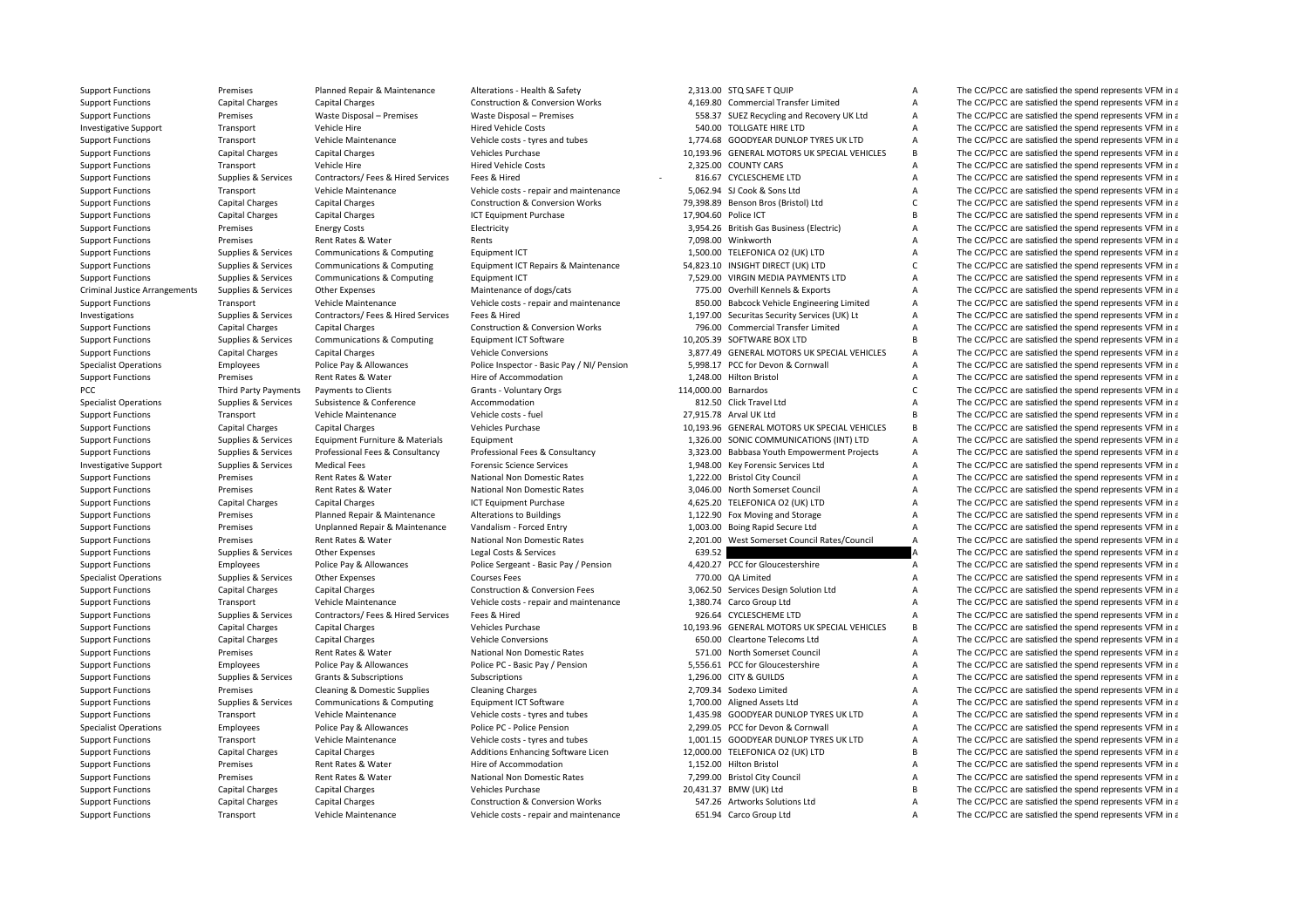| <b>Support Functions</b>             | <b>Capital Charges</b>      | <b>Capital Charges</b>                | ICT Equipment Purchase                      |                  | 4,275.00 Sabio Limited                       | $\overline{A}$            | The CC/PCC are satisfied the spend represents VFM in a |
|--------------------------------------|-----------------------------|---------------------------------------|---------------------------------------------|------------------|----------------------------------------------|---------------------------|--------------------------------------------------------|
| <b>Support Functions</b>             | Capital Charges             | <b>Capital Charges</b>                | Vehicles Purchase                           |                  | 12,857.19 FORD MOTOR CO LTD                  | $\overline{B}$            | The CC/PCC are satisfied the spend represents VFM in a |
| <b>Support Functions</b>             | Premises                    | Planned Repair & Maintenance          | <b>Estates Costs</b>                        |                  | 818.40 Commercial Transfer Limited           | $\overline{A}$            | The CC/PCC are satisfied the spend represents VFM in a |
| Investigations                       | Supplies & Services         | <b>Medical Fees</b>                   | Professional Fees & Consultancy             |                  | 2,586.00 Dr A J Jeffery                      | $\overline{A}$            | The CC/PCC are satisfied the spend represents VFM in a |
| <b>Support Functions</b>             | Capital Charges             | <b>Capital Charges</b>                | Vehicles Purchase                           |                  | 13,871.00 FORD MOTOR CO LTD                  | $\overline{B}$            | The CC/PCC are satisfied the spend represents VFM in a |
| Investigations                       | Supplies & Services         | <b>Medical Fees</b>                   | Doctors - charges for statements            | 3,000.00         |                                              |                           | The CC/PCC are satisfied the spend represents VFM in a |
| <b>Operational Support</b>           | Supplies & Services         | Other Expenses                        | Equipment - Consumables                     |                  | 1,100.00 CLIFTON CANVAS DEVELOPMENTS LTD     | $\overline{A}$            | The CC/PCC are satisfied the spend represents VFM in a |
| <b>Support Functions</b>             | Capital Charges             | <b>Capital Charges</b>                | Vehicles Purchase                           |                  | 12,857.19 FORD MOTOR CO LTD                  | $\overline{B}$            | The CC/PCC are satisfied the spend represents VFM in a |
| <b>Criminal Justice Arrangements</b> | Transport                   | Vehicle Allowances                    | <b>Travel fares</b>                         |                  | 1,300.00 First Bristol Limited               | $\overline{A}$            | The CC/PCC are satisfied the spend represents VFM in a |
| <b>Support Functions</b>             | Supplies & Services         | Equipment Furniture & Materials       | <b>Equipment Operational</b>                | 1.153.20 GMK Ltd |                                              | $\overline{A}$            | The CC/PCC are satisfied the spend represents VFM in a |
| <b>Support Functions</b>             | Supplies & Services         | Other Expenses                        | <b>Courses Fees</b>                         |                  | 550.00 Sancus Solutions Ltd                  | $\overline{A}$            | The CC/PCC are satisfied the spend represents VFM in a |
| <b>Support Functions</b>             | Supplies & Services         | Communications & Computing            | <b>Equipment ICT</b>                        |                  | 1,815.00 Micro Systemation Limited           | A                         | The CC/PCC are satisfied the spend represents VFM in a |
| <b>Support Functions</b>             | Employees                   | Indirect Employee Expenses            | Training - Course Fees                      |                  | 900.00 VITALOGRAPH LIMITED                   | A                         | The CC/PCC are satisfied the spend represents VFM in a |
| <b>Investigative Support</b>         | Supplies & Services         | Other Expenses                        | Supplies & Services                         |                  | 2,580.00 Systems Technology Consultants Ltd  | $\overline{A}$            | The CC/PCC are satisfied the spend represents VFM in a |
| <b>Specialist Operations</b>         | Employees                   | Police Pay & Allowances               | Police PC - Basic Pay / OT/Pension          |                  | 4,994.34 PCC for Wiltshire                   | $\overline{A}$            | The CC/PCC are satisfied the spend represents VFM in a |
| <b>Operational Support</b>           | Supplies & Services         | Other Expenses                        | Helicopter charge                           |                  | 431.928.27 P & CC for West Yorkshire         | $\mathsf{C}$              | The CC/PCC are satisfied the spend represents VFM in a |
| Investigations                       | Supplies & Services         | Other Expenses                        | <b>Courses Fees</b>                         |                  | 2,500.00 Metropolitan Police Service         | $\overline{A}$            | The CC/PCC are satisfied the spend represents VFM in a |
| <b>Support Functions</b>             | Supplies & Services         | Equipment Furniture & Materials       | Equipment                                   | 2,677.50         |                                              |                           | The CC/PCC are satisfied the spend represents VFM in a |
| <b>Support Functions</b>             | <b>Capital Charges</b>      | <b>Capital Charges</b>                | <b>Construction &amp; Conversion Works</b>  |                  | 1,650.00 Solar Valley Electrical Limited     | $\overline{A}$            | The CC/PCC are satisfied the spend represents VFM in a |
| <b>Support Functions</b>             | <b>Capital Charges</b>      | <b>Capital Charges</b>                | Vehicle Conversions                         |                  | 3,877.49 GENERAL MOTORS UK SPECIAL VEHICLES  | $\overline{A}$            | The CC/PCC are satisfied the spend represents VFM in a |
| <b>Support Functions</b>             | Premises                    | Rent Rates & Water                    | Rents                                       |                  | 19,031.25 PCC for Gloucestershire            | $\overline{B}$            | The CC/PCC are satisfied the spend represents VFM in a |
| <b>Support Functions</b>             | Premises                    | Planned Repair & Maintenance          | <b>Alterations to Buildings</b>             |                  | 695.00 Solar Valley Electrical Limited       | $\overline{A}$            | The CC/PCC are satisfied the spend represents VFM in a |
| <b>Support Functions</b>             | Transport                   | Vehicle Workshops/Maintenance         | <b>Vehicle Materials</b>                    |                  | 1,038.26 SAFETY KLEEN UK LTD                 | $\overline{A}$            | The CC/PCC are satisfied the spend represents VFM in a |
| <b>Support Functions</b>             | <b>Capital Charges</b>      | <b>Capital Charges</b>                | <b>Vehicle Conversions</b>                  |                  | 11,901.54 FORD MOTOR CO LTD                  | B                         | The CC/PCC are satisfied the spend represents VFM in a |
| <b>Investigative Support</b>         | Supplies & Services         | <b>Medical Fees</b>                   | Pathologists reports                        |                  | 2,586.00 Dr A J Jeffery                      | A                         | The CC/PCC are satisfied the spend represents VFM in a |
| <b>Support Functions</b>             | Employees                   | Police Pay & Allowances               | Police PC - Basic Pay / Pension             |                  | 3,933.10 PCC for Dorset                      | $\overline{A}$            | The CC/PCC are satisfied the spend represents VFM in a |
| <b>Support Functions</b>             | Premises                    | Rent Rates & Water                    | Hire of Accommodation                       |                  | 1,248.00 Hilton Bristol                      | $\overline{A}$            | The CC/PCC are satisfied the spend represents VFM in a |
| <b>Support Functions</b>             | Premises                    | Rent Rates & Water                    | Landlords Service Charge                    | 2,185.25         |                                              |                           | The CC/PCC are satisfied the spend represents VFM in a |
| <b>Specialist Operations</b>         | Employees                   | Police Pay & Allowances               | Police Sergeant - Basic Pay / Ni/OT/Pension |                  | 5,883.51 PCC for Gloucestershire             | A                         | The CC/PCC are satisfied the spend represents VFM in a |
| <b>Support Functions</b>             | Transport                   | Vehicle Maintenance                   | Vehicle costs - repair and maintenance      |                  | 2,479.62 SJ Cook & Sons Ltd                  | $\overline{A}$            | The CC/PCC are satisfied the spend represents VFM in a |
| <b>Support Functions</b>             | Transport                   | Vehicle Maintenance                   | Vehicle costs - tyres and tubes             |                  | 538.00 GOODYEAR DUNLOP TYRES UK LTD          | $\overline{A}$            | The CC/PCC are satisfied the spend represents VFM in a |
| <b>Support Functions</b>             | Transport                   | Vehicle Maintenance                   | Vehicle costs - repair and maintenance      |                  | 596.60 Westerly Bridgwater                   | $\overline{A}$            | The CC/PCC are satisfied the spend represents VFM in a |
| <b>Support Functions</b>             | Premises                    | Planned Repair & Maintenance          | Repairs & Maint General                     |                  | 45,781.86 Integral UK Ltd                    | $\overline{B}$            | The CC/PCC are satisfied the spend represents VFM in a |
| <b>Support Functions</b>             | Premises                    | Cleaning & Domestic Supplies          | <b>Cleaning Charges</b>                     |                  | 1,371.88 Sodexo Limited                      | $\overline{A}$            | The CC/PCC are satisfied the spend represents VFM in a |
| Analyse                              | <b>Third Party Payments</b> | Other Local Authorities or Forces     | Agency Payments - OLAs                      |                  | 8,972.50 North Somerset Council              | $\overline{A}$            | The CC/PCC are satisfied the spend represents VFM in a |
| PCC                                  | Supplies & Services         | <b>Communications &amp; Computing</b> | Equipment ICT                               |                  | 1,600.80 Iken Business Ltd                   | $\overline{A}$            | The CC/PCC are satisfied the spend represents VFM in a |
| <b>Support Functions</b>             | Supplies & Services         | Other Expenses                        | Legal Fees 3rd Party                        | 1,723.19         |                                              |                           | The CC/PCC are satisfied the spend represents VFM in a |
| <b>Operational Support</b>           | Supplies & Services         | Other Expenses                        | Horses - Forage                             |                  | 525.00 DC SMITH                              | $\overline{A}$            | The CC/PCC are satisfied the spend represents VFM in a |
| <b>Support Functions</b>             | Supplies & Services         | Other Expenses                        | Licences & Orders                           |                  | 1,385.00 NLA MEDIA ACCESS LIMITED            | $\overline{A}$            | The CC/PCC are satisfied the spend represents VFM in a |
| <b>Support Functions</b>             | Capital Charges             | <b>Capital Charges</b>                | Vehicles Purchase                           |                  | 10,193.96 GENERAL MOTORS UK SPECIAL VEHICLES | B                         | The CC/PCC are satisfied the spend represents VFM in a |
| <b>Support Functions</b>             | Supplies & Services         | Communications & Computing            | Equipment ICT Software                      |                  | 69.390.00 SOFTWARE BOX LTD                   | $\mathsf{C}$              | The CC/PCC are satisfied the spend represents VFM in a |
| <b>Support Functions</b>             | Transport                   | Vehicle Maintenance                   | Vehicle costs - fuel                        |                  | 653.55 Arval UK Ltd                          | $\overline{A}$            | The CC/PCC are satisfied the spend represents VFM in a |
| <b>Support Functions</b>             | Supplies & Services         | Other Expenses                        | Legal Fees 3rd Party                        | 876.00           |                                              |                           | The CC/PCC are satisfied the spend represents VFM in a |
| <b>Support Functions</b>             | Transport                   | Vehicle Hire                          | <b>Hired Vehicle Costs</b>                  | 752.21           |                                              |                           | The CC/PCC are satisfied the spend represents VFM in a |
| <b>Support Functions</b>             | Supplies & Services         | <b>Communications &amp; Computing</b> | Equipment ICT Software                      |                  | 14,400.00 SOFTWARE BOX LTD                   | B                         | The CC/PCC are satisfied the spend represents VFM in a |
| <b>Support Functions</b>             | Premises                    | Rent Rates & Water                    | Hire of Accommodation                       |                  | 1,056.00 Hilton Bristol                      | $\overline{A}$            | The CC/PCC are satisfied the spend represents VFM in a |
| Disused                              | Premises                    | Planned Repair & Maintenance          | <b>Alterations to Buildings</b>             |                  | 4,227.38 TRS Construction Solutions Ltd      | $\overline{A}$            | The CC/PCC are satisfied the spend represents VFM in a |
| Analyse                              | Employees                   | Police Staff Pay & Allowances         | <b>Staffing Agency</b>                      |                  | 8.050.00 Matrix SCM Ltd                      | $\overline{A}$            | The CC/PCC are satisfied the spend represents VFM in a |
| <b>Support Functions</b>             | <b>Capital Charges</b>      | <b>Capital Charges</b>                | <b>Vehicle Conversions</b>                  |                  | 3,335.00 Cleartone Telecoms Ltd              | $\overline{A}$            | The CC/PCC are satisfied the spend represents VFM in a |
| <b>Support Functions</b>             | <b>Capital Charges</b>      | <b>Capital Charges</b>                | Vehicles Purchase                           |                  | 3,405.23 BMW (UK) Ltd                        | $\boldsymbol{\mathsf{A}}$ | The CC/PCC are satisfied the spend represents VFM in a |
| <b>Support Functions</b>             | <b>Capital Charges</b>      | <b>Capital Charges</b>                | <b>Construction &amp; Conversion Works</b>  |                  | 1,286.00 AVON ARMOUR LTD                     | A                         | The CC/PCC are satisfied the spend represents VFM in a |
| <b>Investigative Support</b>         | Supplies & Services         | Other Expenses                        | <b>Forensic Science Services</b>            |                  | 2,724.00 Systems Technology Consultants Ltd  | $\overline{A}$            | The CC/PCC are satisfied the spend represents VFM in a |
| <b>Support Functions</b>             | Premises                    | Rent Rates & Water                    | National Non Domestic Rates                 |                  | 2,983.00 North Somerset Council              | $\overline{A}$            | The CC/PCC are satisfied the spend represents VFM in a |
| <b>Investigative Support</b>         | Supplies & Services         | Communications & Computing            | Equipment ICT Repairs & Maintenance         |                  | 4,005.00 Complete IT Systems                 | $\overline{A}$            | The CC/PCC are satisfied the spend represents VFM in a |
| <b>Support Functions</b>             | Supplies & Services         | Communications & Computing            | Equipment ICT Repairs & Maintenance         |                  | 1,379.40 Rocom Ltd                           | $\overline{A}$            | The CC/PCC are satisfied the spend represents VFM in a |
| <b>Support Functions</b>             | Transport                   | Vehicle Workshops/Maintenance         | Vehicle Workshop                            |                  | 1,294.00 Calibration & Consultancy Services  | $\overline{A}$            | The CC/PCC are satisfied the spend represents VFM in a |
| <b>Support Functions</b>             | Supplies & Services         | Equipment Furniture & Materials       | Equipment                                   |                  | 1,014.00 Westlake Communications Ltd         | $\boldsymbol{\mathsf{A}}$ | The CC/PCC are satisfied the spend represents VFM in a |
| <b>Support Functions</b>             | Capital Charges             | <b>Capital Charges</b>                | <b>ICT Equipment Purchase</b>               |                  | 6,191.80 TELEFONICA O2 (UK) LTD              | $\overline{A}$            | The CC/PCC are satisfied the spend represents VFM in a |
|                                      |                             |                                       |                                             |                  |                                              |                           |                                                        |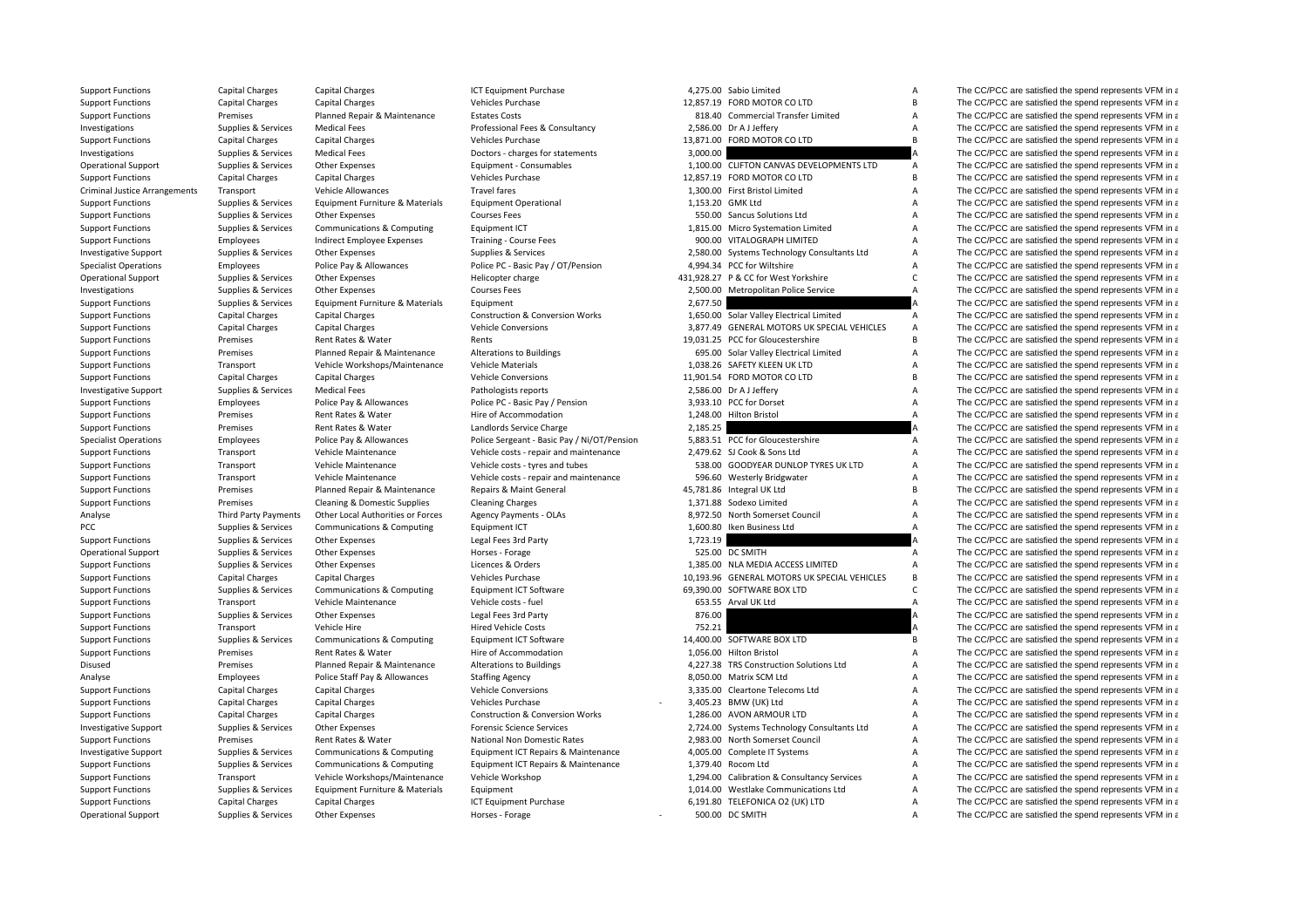| <b>Support Functions</b>             | Premises                    | Planned Repair & Maintenance          | Security                                   |                | 1,353.00 AVON ARMOUR LTD                     | Α              | The CC/PCC are satisfied the spend represents VFM in a |
|--------------------------------------|-----------------------------|---------------------------------------|--------------------------------------------|----------------|----------------------------------------------|----------------|--------------------------------------------------------|
| <b>Support Functions</b>             | Supplies & Services         | Communications & Computing            | Equipment ICT Repairs & Maintenance        |                | 5,707.68 Iken Business Ltd                   | Α              | The CC/PCC are satisfied the spend represents VFM in a |
| <b>Support Functions</b>             | Supplies & Services         | Equipment Furniture & Materials       | Equipment                                  |                | 598.50 SONIC COMMUNICATIONS (INT) LTD        | А              | The CC/PCC are satisfied the spend represents VFM in a |
| <b>Support Functions</b>             | Supplies & Services         | Contractors/ Fees & Hired Services    | Fees & Hired                               |                | 1,997.00 Performance Solutions Consulting Lt | А              | The CC/PCC are satisfied the spend represents VFM in a |
| <b>Specialist Operations</b>         | Supplies & Services         | Subsistence & Conference              | Accommodation                              |                | 584.17 Click Travel Ltd                      | A              | The CC/PCC are satisfied the spend represents VFM in a |
| <b>Support Functions</b>             | Supplies & Services         | Equipment Furniture & Materials       | <b>Equipment Operational</b>               |                | 2,765.75 EDGAR BROTHERS                      | Α              | The CC/PCC are satisfied the spend represents VFM in a |
| <b>Support Functions</b>             | Transport                   | Vehicle Maintenance                   | Vehicle costs - tyres and tubes            |                | 501.44 GOODYEAR DUNLOP TYRES UK LTD          | Α              | The CC/PCC are satisfied the spend represents VFM in a |
| <b>Support Functions</b>             | Premises                    | Rent Rates & Water                    | Hire of Accommodation                      |                | 1,152.00 Hilton Bristol                      | A              | The CC/PCC are satisfied the spend represents VFM in a |
| <b>Support Functions</b>             | Supplies & Services         | Contractors/ Fees & Hired Services    | <b>Forensic Science Services</b>           |                | 715.00 Alere Toxicology PLC                  | Α              | The CC/PCC are satisfied the spend represents VFM in a |
| Analyse                              | Employees                   | Police Staff Pay & Allowances         | <b>Staffing Agency</b>                     |                | 10,622.12 Matrix SCM Ltd                     | B <sub>1</sub> | The CC/PCC are satisfied the spend represents VFM in a |
| <b>Support Functions</b>             | Supplies & Services         | Other Expenses                        | Legal Costs & Services                     | 4,000.00       |                                              |                | The CC/PCC are satisfied the spend represents VFM in a |
| <b>Support Functions</b>             | Premises                    | Rent Rates & Water                    | <b>National Non Domestic Rates</b>         |                | 781.00 South Gloucestershire                 | A              | The CC/PCC are satisfied the spend represents VFM in a |
| <b>Investigative Support</b>         | Supplies & Services         | Communications & Computing            | Equipment ICT Hardware Purch               |                | 1,236.42 Softcat Limited                     | Α              | The CC/PCC are satisfied the spend represents VFM in a |
| <b>Support Functions</b>             | Supplies & Services         | Clothing Uniforms & Laundry           | Clothing & Uniforms - non-stock            |                | 15,066.76 Level Peaks Associates Limited     | B <sub>1</sub> | The CC/PCC are satisfied the spend represents VFM in a |
| <b>Support Functions</b>             | <b>Capital Charges</b>      | <b>Capital Charges</b>                | <b>Construction &amp; Conversion Works</b> |                | 1,138.20 Commercial Transfer Limited         | A              | The CC/PCC are satisfied the spend represents VFM in a |
| <b>Support Functions</b>             | Supplies & Services         | Equipment Furniture & Materials       | Equipment                                  |                | 1,539.18 TAUNTON LEISURE LTD                 | A              | The CC/PCC are satisfied the spend represents VFM in a |
| <b>Support Functions</b>             | Premises                    | Rent Rates & Water                    | Water Charges/Sewerages                    |                | 1,211.12 Water2Business                      | A              | The CC/PCC are satisfied the spend represents VFM in a |
| <b>Support Functions</b>             | Premises                    | Rent Rates & Water                    | <b>National Non Domestic Rates</b>         |                | 1.511.00 North Somerset Council              | $\overline{A}$ | The CC/PCC are satisfied the spend represents VFM in a |
| <b>Support Functions</b>             | Premises                    | Planned Repair & Maintenance          | Planned Maint - Ext Wall Window or Door    |                | 2.773.00 HAG Ltd                             | $\mathsf{A}$   | The CC/PCC are satisfied the spend represents VFM in a |
| Investigations                       | Supplies & Services         | Other Expenses                        | <b>Courses Fees</b>                        |                | 2,543.75 Firebrand Training Ltd              | $\overline{A}$ | The CC/PCC are satisfied the spend represents VFM in a |
|                                      |                             |                                       |                                            |                |                                              |                |                                                        |
| <b>Support Functions</b>             | Transport                   | Vehicle Maintenance                   | Vehicle costs - repair and maintenance     |                | 508.00 BATHWICK TYRES LTD                    | A              | The CC/PCC are satisfied the spend represents VFM in a |
| <b>Operational Support</b>           | Supplies & Services         | Other Expenses                        | Horses - Forage                            |                | 1,200.00 DC SMITH                            | A              | The CC/PCC are satisfied the spend represents VFM in a |
| <b>Support Functions</b>             | Supplies & Services         | <b>Other Expenses</b>                 | <b>Courses Fees</b>                        |                | 2,360.00 LION LABORATORIES LTD               | Α              | The CC/PCC are satisfied the spend represents VFM in a |
| <b>Specialist Operations</b>         | Supplies & Services         | Equipment Furniture & Materials       | Equipment                                  |                | 4,475.00 Bristol Airport                     | Α              | The CC/PCC are satisfied the spend represents VFM in a |
| <b>Support Functions</b>             | Supplies & Services         | Equipment Furniture & Materials       | Equipment                                  |                | 1,000.00 CJP Property Maintenance            | A              | The CC/PCC are satisfied the spend represents VFM in a |
| <b>Support Functions</b>             | Supplies & Services         | Professional Fees & Consultancy       | Professional Fees & Consultancy            |                | 9,357.50 Hartnell Taylor Cook LLP            | A              | The CC/PCC are satisfied the spend represents VFM in a |
| <b>Support Functions</b>             | Transport                   | Vehicle Maintenance                   | Vehicle costs - fuel                       |                | 29,156.14 Arval UK Ltd                       | B              | The CC/PCC are satisfied the spend represents VFM in a |
| <b>Support Functions</b>             | Supplies & Services         | <b>Communications &amp; Computing</b> | Equipment ICT Software                     |                | 1,499.00 Aligned Assets Ltd                  | A              | The CC/PCC are satisfied the spend represents VFM in a |
| <b>Support Functions</b>             | <b>Capital Charges</b>      | <b>Capital Charges</b>                | <b>Vehicle Conversions</b>                 |                | 3.375.54 FORD MOTOR CO LTD                   | $\mathsf{A}$   | The CC/PCC are satisfied the spend represents VFM in a |
| <b>Support Functions</b>             | Premises                    | <b>Energy Costs</b>                   | Gas                                        |                | 519.26 PCC for Gloucestershire               | $\mathsf{A}$   | The CC/PCC are satisfied the spend represents VFM in a |
| <b>Criminal Justice Arrangements</b> | Supplies & Services         | Other Expenses                        | <b>VIPER Managed Services</b>              |                | 23,750.00 P & CC for West Yorkshire          | B              | The CC/PCC are satisfied the spend represents VFM in a |
| <b>Support Functions</b>             | <b>Capital Charges</b>      | <b>Capital Charges</b>                | <b>Vehicle Conversions</b>                 |                | 3,375.54 FORD MOTOR CO LTD                   | Α              | The CC/PCC are satisfied the spend represents VFM in a |
| <b>Support Functions</b>             | Transport                   | Vehicle Maintenance                   | Vehicle costs - tyres and tubes            |                | 1,614.50 GOODYEAR DUNLOP TYRES UK LTD        | Α              | The CC/PCC are satisfied the spend represents VFM in a |
| <b>Specialist Operations</b>         | Supplies & Services         | Equipment Furniture & Materials       | Equipment                                  |                | 665.00 Bristol Airport                       | A              | The CC/PCC are satisfied the spend represents VFM in a |
| Roads Policing                       | Supplies & Services         | Printing Stationery & Office Exp      | Advertising (not recruitment)              | 2,995.00 DFPTV |                                              | A              | The CC/PCC are satisfied the spend represents VFM in a |
| <b>Support Functions</b>             | Premises                    | Rent Rates & Water                    | <b>National Non Domestic Rates</b>         |                | 1.400.00 Bath & North East Somerset          | $\mathsf{A}$   | The CC/PCC are satisfied the spend represents VFM in a |
| <b>Support Functions</b>             | Transport                   | Vehicle Workshops/Maintenance         | Vehicle Workshop                           |                | 518.25 Calibration & Consultancy Services    | A              | The CC/PCC are satisfied the spend represents VFM in a |
| <b>Support Functions</b>             | Supplies & Services         | <b>Grants &amp; Subscriptions</b>     | Subscriptions                              |                | 4.286.02 FOSTER & FREEMAN LTD                | $\mathsf{A}$   | The CC/PCC are satisfied the spend represents VFM in a |
| PCC                                  | <b>Third Party Payments</b> | Payments to Clients                   | Grants - Voluntary Orgs                    |                | 16,938.00 Next Link                          | <b>B</b>       | The CC/PCC are satisfied the spend represents VFM in a |
| <b>Support Functions</b>             | <b>Capital Charges</b>      | <b>Capital Charges</b>                | Vehicles Purchase                          |                | 13.871.00 FORD MOTOR CO LTD                  | R <sub>1</sub> | The CC/PCC are satisfied the spend represents VFM in a |
|                                      |                             |                                       |                                            |                |                                              | A              | The CC/PCC are satisfied the spend represents VFM in a |
| <b>Support Functions</b>             | Transport                   | Vehicle Maintenance                   | Vehicle costs - repair and maintenance     |                | 806.19 WBC Automotive Limited                |                |                                                        |
| <b>Support Functions</b>             | Supplies & Services         | Equipment Furniture & Materials       | <b>Equipment Operational</b>               |                | 602.00 PRO-TECT SAFETY SIGNS                 | А              | The CC/PCC are satisfied the spend represents VFM in a |
| <b>Support Functions</b>             | Supplies & Services         | Communications & Computing            | Equipment ICT Software                     |                | 161,130.00 SOFTWARE BOX LTD                  | $\mathsf{C}$   | The CC/PCC are satisfied the spend represents VFM in a |
| <b>Support Functions</b>             | Premises                    | <b>Energy Costs</b>                   | Electricity                                |                | 4,930.23 EDF ENERGY 1 LIMITED                | Α              | The CC/PCC are satisfied the spend represents VFM in a |
| <b>Specialist Operations</b>         | Supplies & Services         | Subsistence & Conference              | Accommodation                              |                | 843.50 Click Travel Ltd                      | $\overline{A}$ | The CC/PCC are satisfied the spend represents VFM in a |
| <b>Support Functions</b>             | <b>Capital Charges</b>      | <b>Capital Charges</b>                | Vehicles Purchase                          |                | 10,193.96 GENERAL MOTORS UK SPECIAL VEHICLES | B              | The CC/PCC are satisfied the spend represents VFM in a |
| <b>Support Functions</b>             | Transport                   | Vehicle Maintenance                   | Vehicle costs - fuel                       |                | 3,135.44 Certas Energy UK Ltd T/A Pace Fuelc | $\overline{A}$ | The CC/PCC are satisfied the spend represents VFM in a |
| <b>Support Functions</b>             | Supplies & Services         | Other Expenses                        | Legal Fees 3rd Party                       | 888.00         |                                              |                | The CC/PCC are satisfied the spend represents VFM in a |
| <b>Support Functions</b>             | Premises                    | Planned Repair & Maintenance          | Repairs & Maint General                    |                | 8,269.67 Integral UK Ltd                     | Α              | The CC/PCC are satisfied the spend represents VFM in a |
| <b>Support Functions</b>             | Transport                   | Vehicle Maintenance                   | Vehicle costs - tyres and tubes            |                | 560.75 CABOT TYRE SERVICE LTD                | А              | The CC/PCC are satisfied the spend represents VFM in a |
| <b>Support Functions</b>             | Supplies & Services         | Communications & Computing            | Equipment ICT Software                     |                | 2,999.00 Aligned Assets Ltd                  | А              | The CC/PCC are satisfied the spend represents VFM in a |
| <b>Support Functions</b>             | Supplies & Services         | Subsistence & Conference              | Subsistence                                |                | 6,000.00 Corporate Support HQ Imprest        | Α              | The CC/PCC are satisfied the spend represents VFM in a |
| <b>Specialist Operations</b>         | Supplies & Services         | Subsistence & Conference              | Accommodation                              | 2,028.00       |                                              |                | The CC/PCC are satisfied the spend represents VFM in a |
| <b>Support Functions</b>             | Premises                    | Rent Rates & Water                    | <b>National Non Domestic Rates</b>         |                | 4,503.00 Bristol City Council                | Α              | The CC/PCC are satisfied the spend represents VFM in a |
| <b>Support Functions</b>             | Premises                    | Rent Rates & Water                    | <b>National Non Domestic Rates</b>         |                | 716.00 North Somerset Council                | Α              | The CC/PCC are satisfied the spend represents VFM in a |
| Investigations                       | Supplies & Services         | Contractors/ Fees & Hired Services    | Fees & Hired                               |                | 598.50 Securitas Security Services (UK) Lt   | Α              | The CC/PCC are satisfied the spend represents VFM in a |
| <b>Support Functions</b>             | Premises                    | Cleaning & Domestic Supplies          | <b>Cleaning Charges</b>                    |                | 1,436.08 Sodexo Limited                      | $\mathsf{A}$   | The CC/PCC are satisfied the spend represents VFM in a |
| <b>Support Functions</b>             | Supplies & Services         | Communications & Computing            | <b>Equipment ICT</b>                       |                | 1,212.00 TELEFONICA O2 (UK) LTD              | Α              | The CC/PCC are satisfied the spend represents VFM in a |
|                                      |                             |                                       |                                            |                |                                              |                |                                                        |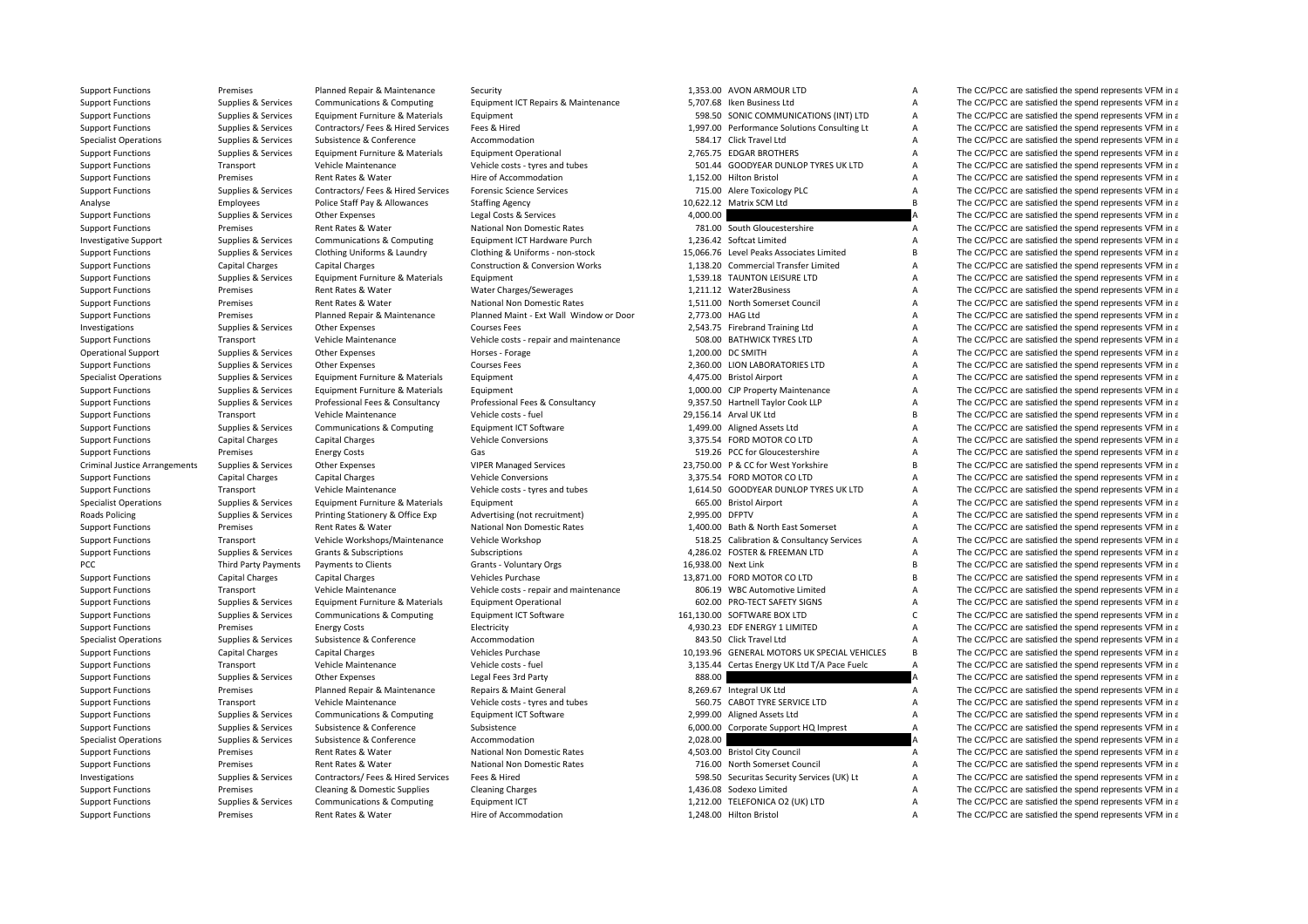| <b>Support Functions</b>     | Supplies & Services         | Printing Stationery & Office Exp   | Postage                                         |                 | 3,000.00 Neopost Ltd                               | Α              | The CC/PCC are satisfied the spend represents VFM in a |
|------------------------------|-----------------------------|------------------------------------|-------------------------------------------------|-----------------|----------------------------------------------------|----------------|--------------------------------------------------------|
| <b>Support Functions</b>     | <b>Capital Charges</b>      | Capital Charges                    | <b>Construction &amp; Conversion Works</b>      |                 | 1,040.25 Avon County Blinds                        | Α              | The CC/PCC are satisfied the spend represents VFM in a |
| <b>Support Functions</b>     | Transport                   | Vehicle Maintenance                | Vehicle costs - tyres and tubes                 |                 | 1.063.68 MICHELIN TYRE PLC                         | $\overline{A}$ | The CC/PCC are satisfied the spend represents VFM in a |
| <b>Support Functions</b>     | Supplies & Services         | Communications & Computing         | <b>Equipment ICT</b>                            |                 | 2,752.31 Vodafone                                  | $\mathsf{A}$   | The CC/PCC are satisfied the spend represents VFM in a |
| <b>Support Functions</b>     | Supplies & Services         | Communications & Computing         | Equipment ICT                                   |                 | 23,250.00 TELEFONICA O2 (UK) LTD                   | B              | The CC/PCC are satisfied the spend represents VFM in a |
| <b>Support Functions</b>     | Supplies & Services         | Contractors/ Fees & Hired Services | Fees & Hired                                    |                 | 3,628.33 CYCLESCHEME LTD                           | A              | The CC/PCC are satisfied the spend represents VFM in a |
| <b>Support Functions</b>     | Premises                    | <b>Energy Costs</b>                | Electricity                                     |                 | 1,906.69 British Gas Business (Electric)           | $\overline{A}$ | The CC/PCC are satisfied the spend represents VFM in a |
| <b>Support Functions</b>     | Supplies & Services         | Equipment Furniture & Materials    | <b>Equipment Operational</b>                    |                 | 4.200.95 EDGAR BROTHERS                            | $\overline{A}$ | The CC/PCC are satisfied the spend represents VFM in a |
| <b>Support Functions</b>     | Premises                    | Planned Repair & Maintenance       | <b>Servicing Agreements</b>                     |                 | 598.00 STO SAFE T QUIP                             | A              | The CC/PCC are satisfied the spend represents VFM in a |
| <b>Support Functions</b>     | Supplies & Services         | Other Expenses                     | Legal Fees 3rd Party                            | 2,006.69        |                                                    |                | The CC/PCC are satisfied the spend represents VFM in a |
| <b>Operational Support</b>   | Supplies & Services         | Other Expenses                     | Horses - Farrier Costs                          |                 | 950.00 A H Ball                                    | A              | The CC/PCC are satisfied the spend represents VFM in a |
| <b>Support Functions</b>     | <b>Capital Charges</b>      | <b>Capital Charges</b>             | Other Plant & Equipment                         |                 | 8,945.00 Safelab Systems Ltd                       | Α              | The CC/PCC are satisfied the spend represents VFM in a |
| <b>Support Functions</b>     | <b>Capital Charges</b>      | <b>Capital Charges</b>             | <b>Construction &amp; Conversion Works</b>      |                 | 2,040.00 Commercial Transfer Limited               | A              | The CC/PCC are satisfied the spend represents VFM in a |
| <b>Support Functions</b>     | Employees                   | Police Pay & Allowances            | Police Chief Inspector - Basic Pay / NI/Pension |                 | 6,395.38 PCC for Gloucestershire                   | A              | The CC/PCC are satisfied the spend represents VFM in a |
| <b>Support Functions</b>     | Supplies & Services         | Clothing Uniforms & Laundry        | Laundry & Dry Cleaning                          |                 | 1,046.58 Royal Devon and Exeter NHS Foundati       | Α              | The CC/PCC are satisfied the spend represents VFM in a |
| <b>Support Functions</b>     | Premises                    | Rent Rates & Water                 | <b>National Non Domestic Rates</b>              |                 | 850.00 Bristol City Council                        | A              | The CC/PCC are satisfied the spend represents VFM in a |
| <b>Support Functions</b>     | Premises                    | <b>Energy Costs</b>                | Electricity                                     |                 | 7,730.34 EDF ENERGY 1 LIMITED                      | $\overline{A}$ | The CC/PCC are satisfied the spend represents VFM in a |
| <b>Specialist Operations</b> | Supplies & Services         | Subsistence & Conference           | Accommodation                                   | 3,206.00        |                                                    |                | The CC/PCC are satisfied the spend represents VFM in a |
| <b>Support Functions</b>     | Supplies & Services         | Other Expenses                     | <b>Courses Fees</b>                             | 2,635.00 QA Ltd |                                                    | Α              | The CC/PCC are satisfied the spend represents VFM in a |
| <b>Support Functions</b>     | Premises                    | <b>Energy Costs</b>                | Gas                                             |                 | 650.95 CORONA ENERGY RETAIL 4 LTD                  | A              | The CC/PCC are satisfied the spend represents VFM in a |
|                              |                             |                                    |                                                 |                 |                                                    |                |                                                        |
| <b>Support Functions</b>     | Supplies & Services         | Subsistence & Conference           | Accommodation                                   |                 | 1,545.80 Click Travel Ltd<br>864.00 Hilton Bristol | Α              | The CC/PCC are satisfied the spend represents VFM in a |
| <b>Support Functions</b>     | Premises                    | Rent Rates & Water                 | Hire of Accommodation                           |                 |                                                    | Α              | The CC/PCC are satisfied the spend represents VFM in a |
| <b>Support Functions</b>     | Capital Charges             | <b>Capital Charges</b>             | Other Plant & Equipment                         |                 | 2,247.84 Senator International Ltd                 | A              | The CC/PCC are satisfied the spend represents VFM in a |
| <b>Specialist Operations</b> | Supplies & Services         | Equipment Furniture & Materials    | Equipment                                       |                 | 6,730.16 Bristol Airport                           | Α              | The CC/PCC are satisfied the spend represents VFM in a |
| <b>Support Functions</b>     | Premises                    | Rent Rates & Water                 | National Non Domestic Rates                     |                 | 73,287.00 Sedgemoor District Council               | $\mathsf{C}$   | The CC/PCC are satisfied the spend represents VFM in a |
| <b>Specialist Operations</b> | Supplies & Services         | Communications & Computing         | <b>Equipment ICT</b>                            |                 | 1,634.00 SONIC COMMUNICATIONS (INT) LTD            | Α              | The CC/PCC are satisfied the spend represents VFM in a |
| Disused                      | Premises                    | Rent Rates & Water                 | Rents                                           |                 | 1,485.00 Southmead Development Trust Ltd           | A              | The CC/PCC are satisfied the spend represents VFM in a |
| <b>Support Functions</b>     | Premises                    | Rent Rates & Water                 | Hire of Accommodation                           |                 | 1,152.00 Hilton Bristol                            | A              | The CC/PCC are satisfied the spend represents VFM in a |
| <b>Support Functions</b>     | Transport                   | Vehicle Maintenance                | Vehicle costs - repair and maintenance          |                 | 634.48 BMW (UK) Ltd                                | Α              | The CC/PCC are satisfied the spend represents VFM in a |
| <b>Support Functions</b>     | Supplies & Services         | Contractors/ Fees & Hired Services | <b>Forensic Science Services</b>                |                 | 715.00 Alere Toxicology PLC                        | A              | The CC/PCC are satisfied the spend represents VFM in a |
| <b>Support Functions</b>     | Premises                    | Cleaning & Domestic Supplies       | <b>Cleaning Charges</b>                         |                 | 755.10 Sodexo Limited                              | A              | The CC/PCC are satisfied the spend represents VFM in a |
| <b>Support Functions</b>     | Transport                   | Vehicle Maintenance                | Vehicle costs - tyres and tubes                 |                 | 1,357.18 GOODYEAR DUNLOP TYRES UK LTD              | $\overline{A}$ | The CC/PCC are satisfied the spend represents VFM in a |
| <b>Support Functions</b>     | Supplies & Services         | Other Expenses                     | Legal Costs & Services                          | 12,006.31       |                                                    |                | The CC/PCC are satisfied the spend represents VFM in a |
| PCC                          | <b>Third Party Payments</b> | Payments to Clients                | Grants - Voluntary Orgs                         |                 | 19,500.00 Barnardos                                | B              | The CC/PCC are satisfied the spend represents VFM in a |
| <b>Support Functions</b>     | Supplies & Services         | Equipment Furniture & Materials    | Publications including books                    |                 | 560.00 Pearson                                     | A              | The CC/PCC are satisfied the spend represents VFM in a |
| <b>Specialist Operations</b> | Supplies & Services         | Subsistence & Conference           | Accommodation                                   |                 | 1.145.87 Click Travel Ltd                          | Α              | The CC/PCC are satisfied the spend represents VFM in a |
| <b>Support Functions</b>     | Capital Charges             | Capital Charges                    | Additions Enhancing Software Licen              |                 | 245,667.00 TELEFONICA O2 (UK) LTD                  | $\mathsf{C}$   | The CC/PCC are satisfied the spend represents VFM in a |
| <b>Support Functions</b>     | Transport                   | Vehicle Maintenance                | Vehicle costs - repair and maintenance          |                 | 2,398.23 ATS EUROMASTER LTD                        | A              | The CC/PCC are satisfied the spend represents VFM in a |
| <b>Specialist Operations</b> | Supplies & Services         | Communications & Computing         | <b>Telephone Calls</b>                          |                 | 736.85 Vodafone Corporate Limited                  | A              | The CC/PCC are satisfied the spend represents VFM in a |
| <b>Support Functions</b>     | Third Party Payments        | <b>Other Agencies</b>              | Contract Payment                                |                 | 457,419.03 Southwest One Unitary Charge            | $\mathsf{C}$   | The CC/PCC are satisfied the spend represents VFM in a |
| <b>Support Functions</b>     | Capital Charges             | <b>Capital Charges</b>             | Other Plant & Equipment                         |                 | 900.00 Artworks Solutions Ltd                      | A              | The CC/PCC are satisfied the spend represents VFM in a |
| <b>Support Functions</b>     | Supplies & Services         | Communications & Computing         | Equipment ICT Repairs & Maintenance             |                 | 3,600.00 IntroNovo Limited                         | A              | The CC/PCC are satisfied the spend represents VFM in a |
| Investigations               | Supplies & Services         | <b>Medical Fees</b>                | Professional Fees & Consultancy                 |                 | 579.45 Mr Tim Turner                               | Α              | The CC/PCC are satisfied the spend represents VFM in a |
| <b>Specialist Operations</b> | Employees                   | Police Pay & Allowances            | Police PC - Basic Pay / Pension                 |                 | 3,933.10 PCC for Wiltshire                         | Α              | The CC/PCC are satisfied the spend represents VFM in a |
| <b>Support Functions</b>     | Supplies & Services         | Contractors/ Fees & Hired Services | Fees & Hired                                    |                 | 511.66 CYCLESCHEME LTD                             | A              | The CC/PCC are satisfied the spend represents VFM in a |
| <b>Support Functions</b>     | Transport                   | Vehicle Maintenance                | Vehicle costs - fuel                            |                 | 799.82 Arval UK Ltd                                | A              | The CC/PCC are satisfied the spend represents VFM in a |
| Investigations               | Transport                   | Vehicle Allowances                 | <b>Travel fares</b>                             |                 | 792.97 Click Travel Ltd                            | A              | The CC/PCC are satisfied the spend represents VFM in a |
| <b>Support Functions</b>     | Premises                    | Cleaning & Domestic Supplies       | <b>Cleaning Charges</b>                         |                 | 4,820.75 Sodexo Limited                            | A              | The CC/PCC are satisfied the spend represents VFM in a |
| <b>Support Functions</b>     | <b>Capital Charges</b>      | <b>Capital Charges</b>             | <b>Vehicle Conversions</b>                      |                 | 650.00 Cleartone Telecoms Ltd                      | A              | The CC/PCC are satisfied the spend represents VFM in a |
| PCC                          | <b>Third Party Payments</b> | Other Local Authorities or Forces  | Charges - Financial Services                    |                 | 6,200.00 RSM Risk Assurance Services LLP           | A              | The CC/PCC are satisfied the spend represents VFM in a |
| <b>Support Functions</b>     | Supplies & Services         | Communications & Computing         | Equipment ICT Software                          |                 | 99,934.08 SOFTWARE BOX LTD                         | $\mathsf{C}$   | The CC/PCC are satisfied the spend represents VFM in a |
|                              |                             |                                    |                                                 |                 |                                                    |                |                                                        |
| <b>Support Functions</b>     | Transport                   | Vehicle Maintenance                | Vehicle costs - repair and maintenance          |                 | 1,006.79 City West Commercials Ltd                 | Α              | The CC/PCC are satisfied the spend represents VFM in a |
| <b>Specialist Operations</b> | Premises                    | Cleaning & Domestic Supplies       | <b>Cleaning Charges</b>                         |                 | 962.74 Sodexo Limited                              | $\overline{A}$ | The CC/PCC are satisfied the spend represents VFM in a |
| <b>Support Functions</b>     | Transport                   | <b>Vehicle Allowances</b>          | <b>Travel fares</b>                             | 662.97          |                                                    |                | The CC/PCC are satisfied the spend represents VFM in a |
| Support                      | Employees                   | Indirect Employee Expenses         | CEP Payable DHSS                                |                 | 824.88 HM Revenue & Customs                        | A              | The CC/PCC are satisfied the spend represents VFM in a |
| PCC                          | Supplies & Services         | Contractors/ Fees & Hired Services | Fees & Hired                                    |                 | 14,000.00 Bristol City Council                     | B              | The CC/PCC are satisfied the spend represents VFM in a |
| <b>Investigative Support</b> | Supplies & Services         | <b>Medical Fees</b>                | <b>Forensic Science Services</b>                |                 | 1,598.00 ORCHID CELLMARK LTD                       | Α              | The CC/PCC are satisfied the spend represents VFM in a |
| <b>Specialist Operations</b> | Employees                   | Police Pay & Allowances            | Police PC - Basic Pay / Pension                 |                 | 4,159.97 PCC for Dorset                            | A              | The CC/PCC are satisfied the spend represents VFM in a |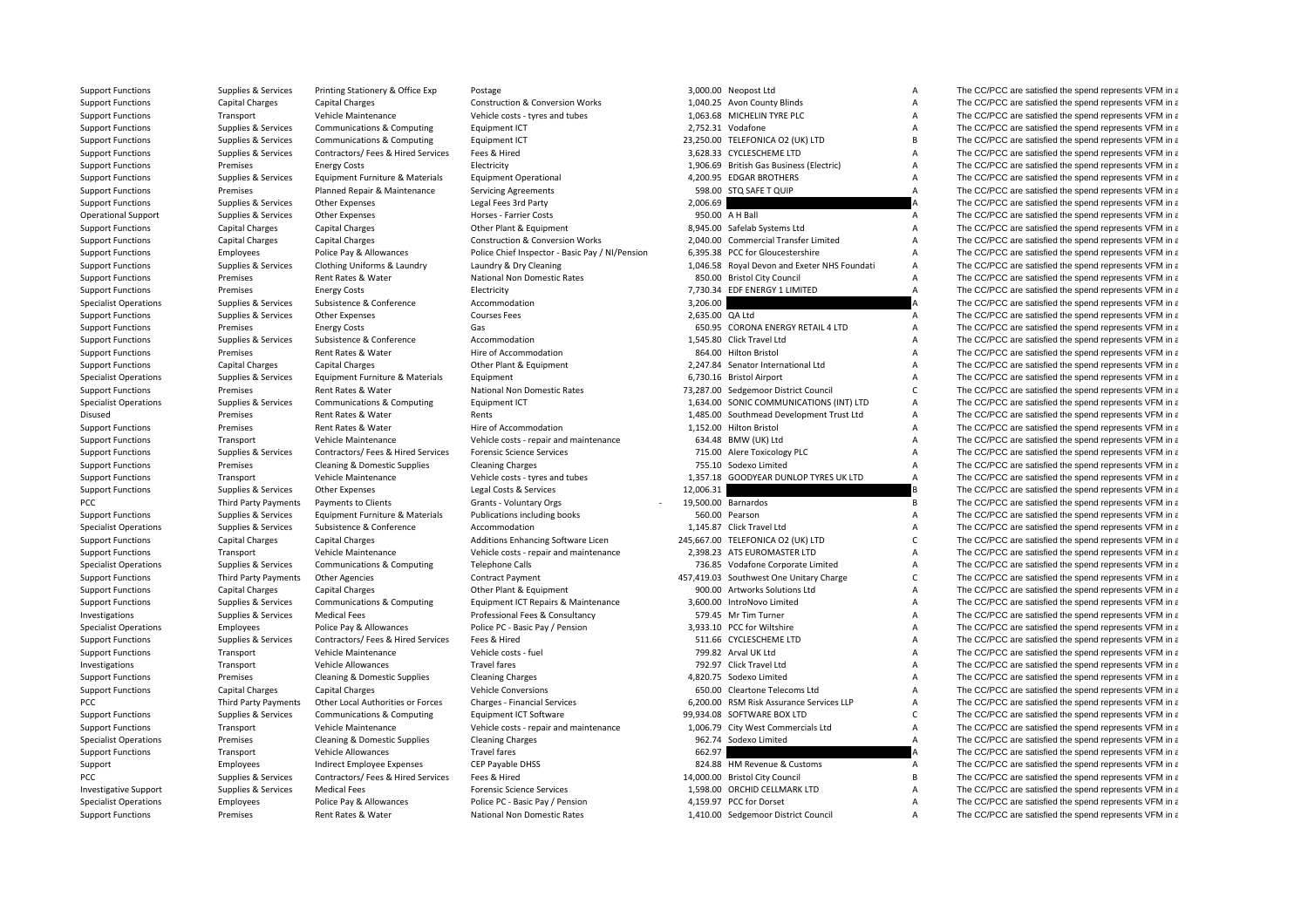**Roads Policing** PCC Third Party Payments

Support Functions Transport Vehicle Maintenance Vehicle costs - tyres and tubes 538.00 GOODYEAR DUNLOP TYRES UK LTD A The CC/PCC are satisfied the spend represents VFM in a

Support Functions Supplies & Services Contractors/ Fees & Hired Services Forensic Science Services 1,105.00 Alere Toxicology PLC A The CC/PCC are satisfied the spend represents VFM in a Analyse Third Party Payments Other Local Authorities or Forces Agency Payments - OLAs 8,972.50 North Somerset Council A The CC/PCC are satisfied the spend represents VFM in a Policing Supplies & Services Communications & Computing Equipment ICT Software 1,194.00 Northgate Public Services (UK) Ltd A The CC/PCC are satisfied the spend represents VFM in a Construction & Conversion Works 3.375.00 S Support Functions Capital Charges Capital Charges Construction & Conversion Works 9,375.00 Solar Valley Electrical Limited A The CC/PCC are satisfied the spend represents VFM in a Support Functions Transport Vehicle Maintenance Vehicle costs - repair and maintenance 2,421.66 Dick Lovett Ltd A The CC/PCC are satisfied the spend represents VFM in a Support Functions Transport Vehicle Maintenance Vehicle costs - repair and maintenance 738.48 CASTROL (UK) LTD A The CC/PCC are satisfied the spend represents VFM in a Analyse Employees Police Staff Pay & Allowances Staffing Agency 11,354.55 Matrix SCM Ltd B The CC/PCC are satisfied the spend represents VFM in a Support Functions Premises Planned Repair & Maintenance Repairs & Maint General 8,269.67 Integral UK Ltd A The CC/PCC are satisfied the spend represents VFM in a Support Functions Supplies & Services Communications & Computing Faultoment ICT Hardware Purch 909.54 Softcat Limited A The CC/PCC are satisfied the spend represents VFM in a Support Functions Capital Charges Capital Charges Vehicle Conversions Vehicle Conversions 3,877.49 GENERAL MOTORS UK SPECIAL VEHICLES A The CC/PCC are satisfied the spend represents VFM in a Support Functions Premises Rent Rates & Water National Non Domestic Rates 26,106.00 Bristol City Council B The CC/PCC are satisfied the spend represents VFM in a Support Functions Premises Waste Disposal – Premises Waste Disposal – Premises Waste Disposal – Premises Waste Disposal – Premises 1,035.00 Perrys Recycling Ltd A The CC/PCC are satisfied the spend represents VFM in a Support Employees Indirect Employee Expenses Refunds - Contributions 5,279.76 5,279.76 A The CC/PCC are satisfied the spend represents VFM in a Investigative Support Supplies & Services Medical Fees Pathologists reports Pathologists reports 2,560.00 DR BN PURDUE A The CC/PCC are satisfied the spend represents VFM in a Support Functions Employees Indirect Employee Expenses Training - Course Fees 558.33 ALAMA 2006 558.33 ALAMA 2006 A The CC/PCC are satisfied the spend represents VFM in a Support Functions of the critical premises of the s Support Functions Premises Energy Costs Electricity Electricity 3,844.09 British Gas Business (Flectric) A The CC/PCC are satisfied the spend represents VFM in a Investigative Support Supplies & Services Medical Fees Pathologists reports Pathologists reports 2,586.00 DR DS COOK A The CC/PCC are satisfied the spend represents VFM in a Support Functions Supplies & Services Communications & Computing Equipment ICT Repairs & Maintenance 769.50 Iken Business Ltd A The CC/PCC are satisfied the spend represents VFM in a Support Functions Transport Vehicle Maintenance Vehicle costs - repair and maintenance 756.70 MICHELIN TYRE PLC A The CC/PCC are satisfied the spend represents VFM in a Support Functions Capital Charges Capital Charges Vehicle Conversions Vehicle Conversions 3,877.49 GENERAL MOTORS UK SPECIAL VEHICLES A The CC/PCC are satisfied the spend represents VFM in a Specialist Operations Supplies & Services Communications & Computing Equipment ICT Hardware Purch 567.00 Data Pro IT Ltd A The CC/PCC are satisfied the spend represents VFM in a Support Functions Premises Rent Rates & Water Hire of Accommodation Hire of Accommodation 1,056.00 Hilton Bristol A The CC/PCC are satisfied the spend represents VFM in a Support Functions Premises Cleaning & Domestic Supplies Cleaning Charges Cleaning Charges 1,799.83 Sodexo Limited A The CC/PCC are satisfied the spend represents VFM in a Support Functions **Premises** Cleaning & Domestic Supplies Cleaning Charges 918.08 Sodexo Limited A The CC/PCC are satisfied the spend represents VFM in a Support Functions Transport Vehicle Maintenance Vehicle costs - repair and maintenance 1,185.40 SJ Cook & Sons Ltd A The CC/PCC are satisfied the spend represents VFM in a Support Functions Capital Charges Capital Charges ICT Equipment Purchase 2,537.08 Select Electrics Ltd A The CC/PCC are satisfied the spend represents VFM in a Specialist Operations Supplies & Services Other Expenses Courses Fees Courses Fees 1,055.00 College of Policing Ltd A The CC/PCC are satisfied the spend represents VFM in a Support Functions Premises Rent Rates & Water Hire of Accommodation Hire of Accommodation 1,056.00 Hilton Bristol A The CC/PCC are satisfied the spend represents VFM in a Support Functions Capital Charges Capital Charges Additions:Non Enhancing Fees 625.00 Red Panda Thinking Limited A The CC/PCC are satisfied the spend represents VFM in a Investigative Support Supplies & Services Medical Fees Forensic Science Services Forensic Science Services 2,364.40 ORCHID CELLMARK LTD A The CC/PCC are satisfied the spend represents VFM in a Support Functions Premises Premises Rent Rates & Water National Non Domestic Rates 23,950.00 Bristol City Council City Council B The CC/PCC are satisfied the spend represents VFM in a Disused Supplies & Services Printing Stationery & Office Exp Reprographics 2,188.44 Specialist Computer Centres A The CC/PCC are satisfied the spend represents VFM in a Support Functions Supplies & Services Other Expenses Courses Fees Courses Fees 900.00 ZF Services UK Ltd A The CC/PCC are satisfied the spend represents VFM in a Support Functions Supplies & Services Subsistence Supportere Hospitality Hospitality 594.00 Sodexo Limited A The CC/PCC are satisfied the spend represents VFM in a Support Functions Premises Rent Rates & Water National Non Domestic Rates 18,442.00 North Somerset Council B The CC/PCC are satisfied the spend represents VFM in a Support Functions Capital Charges Capital Charges Construction & Conversion Works 1,334.25 Cablecom Networking Ltd A The CC/PCC are satisfied the spend represents VFM in a Support Functions Transport Vehicle Maintenance Vehicle costs - fuel vehicle costs - fuel 2,255.88 Hall Fuels a trading division of Wa A The CC/PCC are satisfied the spend represents VFM in a Secialist Operations Employees Specialist Operations Employees Police Pay & Allowances Police Sergeant - Basic Pay 8,523.39 PCC for Devon & Cornwall A The CC/PCC are satisfied the spend represents VFM in a Support Functions Supplies & Services Equipment Furniture & Materials Equipment Supplies Assets Equipment Functions and The CC/PCC are satisfied the spend represents VFM in a Support Functions Premises Planned Repair & Maintenance Servicing - Lifts 1,465.65 Jackson Lift Services Ltd A The CC/PCC are satisfied the spend represents VFM in a Support Functions Capital Charges Capital Charges Centra Support Functions Capital Charges Capital Charges Vehicle Conversions Vehicle Conversions 11,901.54 FORD MOTOR CO LTD B The CC/PCC are satisfied the spend represents VFM in a Specialist Operations Employees Police Staff Pay & Allowances Police Staff - Basic Pay / NI/ OT/Pension 6,165.08 PCC for Dorset A The CC/PCC are satisfied the spend represents VFM in a Support Functions Premises Rent Rates & Water Hire of Accommodation Hire of Accommodation 1,248.00 Hilton Bristol A The CC/PCC are satisfied the spend represents VFM in a Specialist Operations Supplies & Services Subsistence Subsistence Accommodation Accommodation 926.94 PCC for Dorset A The CC/PCC are satisfied the spend represents VFM in a Support Functions Premises Energy Costs Gas Gas Gas CORONA ENERGY RETAIL 4 LTD A The CC/PCC are satisfied the spend represents VFM in a Specialist Operations Supplies & Services Communications & Computing Equipment ICT 596.65 Vodafone Corporate Limited A The CC/PCC are satisfied the spend represents VFM in a Investigative Support Supplies & Services Contractors/ Fees & Hired Services Forensic Science Services A The CC/PCC are satisfied the spend represents VFM in a Support Functions Supplies & Services Communications & Computing Equipment ICT 2,125.16 TELEFONICA O2 (UK) LTD A The CC/PCC are satisfied the spend represents VFM in a Support Functions Supplies & Services Communications & Computing Equipment ICT Repairs & Maintenance 3,201.60 Iken Business Ltd A The CC/PCC are satisfied the spend represents VFM in a Support Functions Capital Charges Capital Charges Vehicle Conversions Vehicle Conversions 3,877.49 GENERAL MOTORS UK SPECIAL VEHICLES A The CC/PCC are satisfied the spend represents VFM in a Support Functions Transport Vehicle Maintenance Vehicle costs - repair and maintenance 788.12 TrustFirstParts A The CC/PCC are satisfied the spend represents VFM in a Support Functions Supplies & Services Equipment Furniture & Materials Equipment Supplies and The CC/PCC are satisfied the spend represents VFM in a Support Functions Transport Vehicle Maintenance Vehicle costs - repair and maintenance 1,626.58 A The CC/PCC are satisfied the spend represents VFM in a Support Functions Transport Vehicle Maintenance Vehicle costs - repair and maintenance 1,121.73 HOWARDS HONDA A The CC/PCC are satisfied the spend represents VFM in a Payments to Clients Grants - Voluntary Orgs 67 and the Same Sack Area Forum C The CC/PCC are satisfied the spend represents VFM in a Support Functions Premises Rent Rates & Water National Non Domestic Rates 3,514.00 Bristol City Council A The CC/PCC are satisfied the spend represents VFM in a Support Functions Supplies & Services Communications & Computing Equipment ICT Repairs & Maintenance 4,599.08 Specialist Computer Centres A The CC/PCC are satisfied the spend represents VFM in a Support Functions Premises Rent Rates & Water Hire of Accommodation Hire of Accommodation 1,056.00 Hilton Bristol A The CC/PCC are satisfied the spend represents VFM in a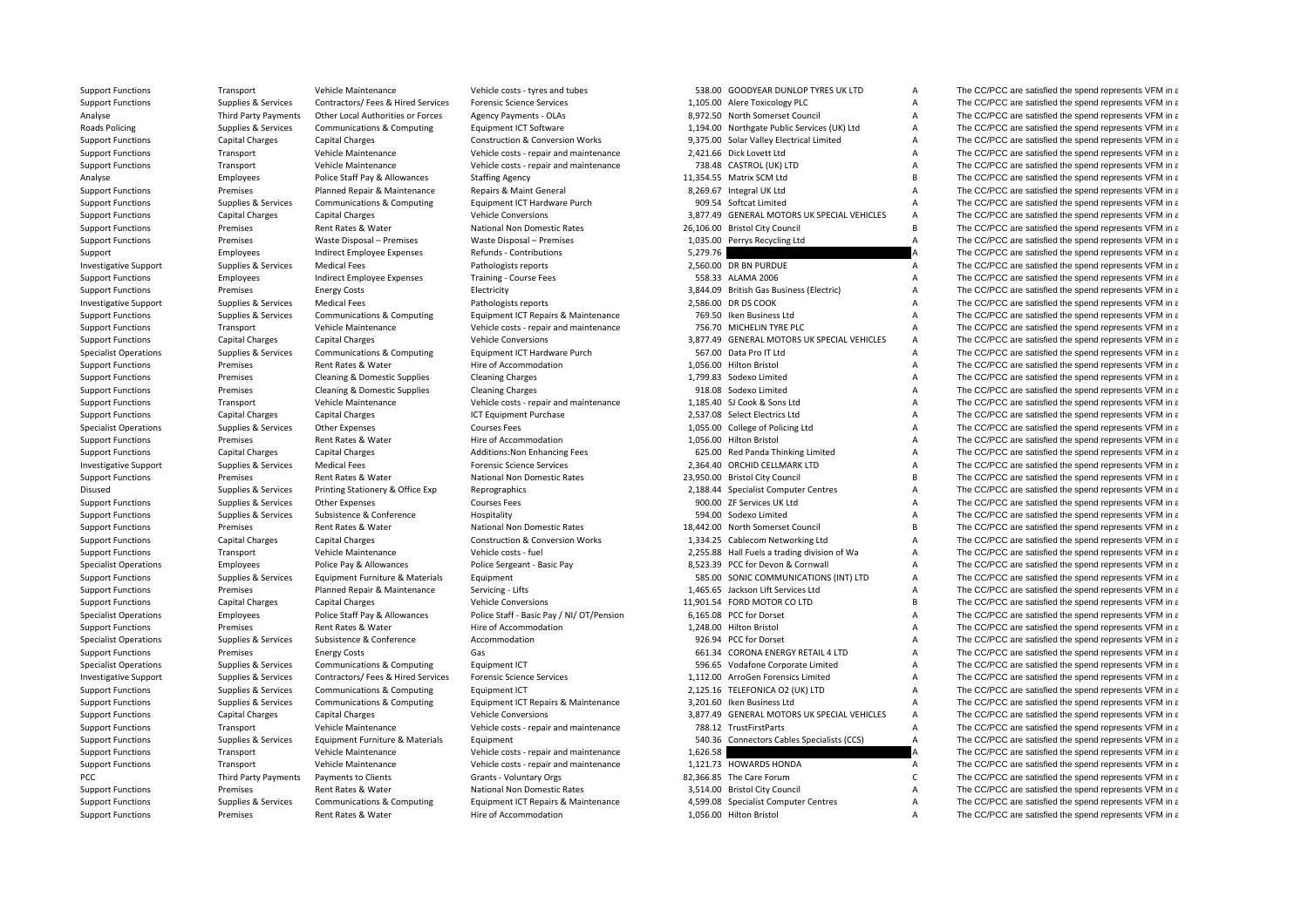| <b>Support Functions</b>     | Supplies & Services         | Equipment - Consumables            | Equipment - Consumables                                 |        | 681.30 Fisher Scientific UK Ltd               | Α              | The CC/PCC are satisfied the spend represents VFM in a |
|------------------------------|-----------------------------|------------------------------------|---------------------------------------------------------|--------|-----------------------------------------------|----------------|--------------------------------------------------------|
| Investigations               | Supplies & Services         | Other Expenses                     | <b>Courses Fees</b>                                     |        | 1,000.00 Metropolitan Police Service          | Α              | The CC/PCC are satisfied the spend represents VFM in a |
| <b>Operational Support</b>   | Supplies & Services         | Other Expenses                     | Dogs - Purchase                                         | 800.00 |                                               |                | The CC/PCC are satisfied the spend represents VFM in a |
| <b>Support Functions</b>     | Premises                    | Cleaning & Domestic Supplies       | <b>Cleaning Charges</b>                                 |        | 691.93 Sodexo Limited                         | A              | The CC/PCC are satisfied the spend represents VFM in a |
| <b>Specialist Operations</b> | Supplies & Services         | Contractors/ Fees & Hired Services | Fees & Hired                                            |        | 4,263.00 Royal Mail Group, Peterborough       | A              | The CC/PCC are satisfied the spend represents VFM in a |
| <b>Support Functions</b>     | Capital Charges             | <b>Capital Charges</b>             | <b>Vehicle Conversions</b>                              |        | 3,375.54 FORD MOTOR CO LTD                    | A              | The CC/PCC are satisfied the spend represents VFM in a |
| <b>Investigative Support</b> | Supplies & Services         | <b>Medical Fees</b>                | <b>Forensic Science Services</b>                        |        | 1,391.00 ORCHID CELLMARK LTD                  | A              | The CC/PCC are satisfied the spend represents VFM in a |
| <b>Operational Support</b>   | Supplies & Services         | Equipment - Consumables            | Equipment - Consumables                                 |        | 621.00 SP Services (UK) Ltd                   | А              | The CC/PCC are satisfied the spend represents VFM in a |
| <b>Specialist Operations</b> | Employees                   | Police Pay & Allowances            | Housing Allowance - PC                                  |        | 1,121.31 PCC for Devon & Cornwall             | $\overline{A}$ | The CC/PCC are satisfied the spend represents VFM in a |
| Investigations               | Third Party Payments        | Other Local Authorities or Forces  | Safeguarding Boards Contribution                        |        | 15,900.00 SOMERSET COUNTY COUNCIL             | B <sub>1</sub> | The CC/PCC are satisfied the spend represents VFM in a |
| <b>Support Functions</b>     | Transport                   | Vehicle Maintenance                | Vehicle costs - repair and maintenance                  |        | 1,244.60 CASTROL (UK) LTD                     | A              | The CC/PCC are satisfied the spend represents VFM in a |
| <b>Support Functions</b>     | Employees                   | Indirect Employee Expenses         | Direct Medical Intervention                             | 597.50 |                                               |                | The CC/PCC are satisfied the spend represents VFM in a |
| <b>Support Functions</b>     | Transport                   | Vehicle Maintenance                | Vehicle costs - fuel                                    |        | 17,400.50 Hall Fuels a trading division of Wa | B              | The CC/PCC are satisfied the spend represents VFM in a |
| <b>Support Functions</b>     | Capital Charges             | <b>Capital Charges</b>             | <b>ICT Equipment Purchase</b>                           |        | 14,959.68 Softcat Limited                     | B <sub>1</sub> | The CC/PCC are satisfied the spend represents VFM in a |
| <b>Specialist Operations</b> | Supplies & Services         | Subsistence & Conference           | Accommodation                                           |        | 777.62 Click Travel Ltd                       | Α              | The CC/PCC are satisfied the spend represents VFM in a |
| <b>Support Functions</b>     | Transport                   | Vehicle Maintenance                | Vehicle costs - repair and maintenance                  |        | 1,094.96 City West Commercials Ltd            | A              | The CC/PCC are satisfied the spend represents VFM in a |
| <b>Support Functions</b>     | Supplies & Services         | Equipment Furniture & Materials    | Equipment                                               |        | 570.00 Mill Autoquip                          | A              | The CC/PCC are satisfied the spend represents VFM in a |
| <b>Roads Policing</b>        | Supplies & Services         | Other Expenses                     | <b>Courses Fees</b>                                     |        | 900.00 TTC 2000 Limited                       | Α              | The CC/PCC are satisfied the spend represents VFM in a |
| <b>Support Functions</b>     | Supplies & Services         | Professional Fees & Consultancy    | Professional Fees & Consultancy                         |        | 7,501.50 Hartnell Taylor Cook LLP             | Α              | The CC/PCC are satisfied the spend represents VFM in a |
| <b>Support Functions</b>     | Employees                   | Police Pay & Allowances            | Police Chief Inspector - Basic Pay / NI/ Pension        |        | 6,395.76 PCC for Devon & Cornwall             | A              | The CC/PCC are satisfied the spend represents VFM in a |
| <b>Support Functions</b>     | Premises                    | Rent Rates & Water                 | Rents                                                   |        | 820.84 Summervale Surgery                     | A              | The CC/PCC are satisfied the spend represents VFM in a |
| <b>Support Functions</b>     | Capital Charges             | <b>Capital Charges</b>             | <b>Vehicle Conversions</b>                              |        | 3,335.00 Cleartone Telecoms Ltd               | A              | The CC/PCC are satisfied the spend represents VFM in a |
| <b>Support Functions</b>     | <b>Capital Charges</b>      | <b>Capital Charges</b>             | <b>Vehicle Conversions</b>                              |        | 3,335.00 Cleartone Telecoms Ltd               | A              | The CC/PCC are satisfied the spend represents VFM in a |
| <b>Support Functions</b>     | Premises                    | <b>Energy Costs</b>                | Gas                                                     |        | 2,628.63 CORONA ENERGY RETAIL 4 LTD           | Α              | The CC/PCC are satisfied the spend represents VFM in a |
| <b>Support Functions</b>     | Transport                   | Vehicle Maintenance                | Vehicle costs - tyres and tubes                         |        | 1,301.46 GOODYEAR DUNLOP TYRES UK LTD         | А              | The CC/PCC are satisfied the spend represents VFM in a |
| <b>Support Functions</b>     | Premises                    | Planned Repair & Maintenance       | <b>Servicing Agreements</b>                             |        | 663.00 STQ SAFE T QUIP                        | Α              | The CC/PCC are satisfied the spend represents VFM in a |
|                              |                             |                                    |                                                         |        | 1,210.11 Bristol Airport                      | A              | The CC/PCC are satisfied the spend represents VFM in a |
| <b>Specialist Operations</b> | Premises                    | Rent Rates & Water                 | Rents                                                   |        | 28,085.18 Arval UK Ltd                        | B              | The CC/PCC are satisfied the spend represents VFM in a |
| <b>Support Functions</b>     | Transport                   | Vehicle Maintenance                | Vehicle costs - fuel<br>Professional Fees & Consultancy |        |                                               | $\overline{A}$ | The CC/PCC are satisfied the spend represents VFM in a |
| <b>Support Functions</b>     | Supplies & Services         | Professional Fees & Consultancy    |                                                         |        | 588.00 UK Security Vetting (UKSV)             | R              |                                                        |
| <b>Specialist Operations</b> | <b>Third Party Payments</b> | Other Local Authorities or Forces  | Contributions to Other Forces                           |        | 41,900.00 PCC for Wiltshire                   |                | The CC/PCC are satisfied the spend represents VFM in a |
| <b>Specialist Operations</b> | Employees                   | Police Pay & Allowances            | Police PC - Basic Pay                                   |        | 14,250.39 PCC for Devon & Cornwall            | B              | The CC/PCC are satisfied the spend represents VFM in a |
| <b>Specialist Operations</b> | Premises                    | Rent Rates & Water                 | National Non Domestic Rates                             |        | 1,211.00 North Somerset Council               | $\overline{A}$ | The CC/PCC are satisfied the spend represents VFM in a |
| <b>Support Functions</b>     | Supplies & Services         | Equipment Furniture & Materials    | <b>Equipment Operational</b>                            |        | 15,125.00 Axon Public Safety UK Limited       | B              | The CC/PCC are satisfied the spend represents VFM in a |
| <b>Support Functions</b>     | Supplies & Services         | Other Expenses                     | Legal Fees 3rd Party                                    | 842.00 |                                               |                | The CC/PCC are satisfied the spend represents VFM in a |
| <b>Support Functions</b>     | Employees                   | Police Staff Pay & Allowances      | Police Staff - Basic Pay                                |        | 2.054.25 PCC for Wiltshire                    | A              | The CC/PCC are satisfied the spend represents VFM in a |
| <b>Support Functions</b>     | Premises                    | Rent Rates & Water                 | Hire of Accommodation                                   |        | 1.152.00 Hilton Bristol                       | Α              | The CC/PCC are satisfied the spend represents VFM in a |
| <b>Support Functions</b>     | Supplies & Services         | Communications & Computing         | <b>Equipment ICT Software</b>                           |        | 35,545.44 SOFTWARE BOX LTD                    | B              | The CC/PCC are satisfied the spend represents VFM in a |
| <b>Support Functions</b>     | <b>Capital Charges</b>      | <b>Capital Charges</b>             | Additions Enhancing Software Licen                      |        | 18,750.00 TELEFONICA O2 (UK) LTD              | B              | The CC/PCC are satisfied the spend represents VFM in a |
| <b>Specialist Operations</b> | Employees                   | Police Pay & Allowances            | Police PC - Basic Pay / NI/ Ot/ Pension                 |        | 24,675.91 PCC for Gloucestershire             | B              | The CC/PCC are satisfied the spend represents VFM in a |
| <b>Support Functions</b>     | Supplies & Services         | Equipment Furniture & Materials    | Equipment                                               |        | 525.00 CJP Property Maintenance               | A              | The CC/PCC are satisfied the spend represents VFM in a |
| <b>Support Functions</b>     | Transport                   | Vehicle Maintenance                | Vehicle costs - repair and maintenance                  |        | 564.40 TrustFirstParts                        | A              | The CC/PCC are satisfied the spend represents VFM in a |
| <b>Support Functions</b>     | Premises                    | Rent Rates & Water                 | Water Charges/Sewerages                                 |        | 891.84 Water2Business                         | A              | The CC/PCC are satisfied the spend represents VFM in a |
| <b>Support Functions</b>     | <b>Capital Charges</b>      | <b>Capital Charges</b>             | Vehicles Purchase                                       |        | 13,871.00 FORD MOTOR CO LTD                   | B              | The CC/PCC are satisfied the spend represents VFM in a |
| <b>Support Functions</b>     | Premises                    | Cleaning & Domestic Supplies       | <b>Cleaning Charges</b>                                 |        | 1,357.92 Sodexo Limited                       | A              | The CC/PCC are satisfied the spend represents VFM in a |
| <b>Operational Support</b>   | Supplies & Services         | Other Expenses                     | Dogs - Equipment                                        |        | 630.00 The Traditional Leather Lead Compan    | $\overline{A}$ | The CC/PCC are satisfied the spend represents VFM in a |
| <b>Support Functions</b>     | Capital Charges             | <b>Capital Charges</b>             | <b>Vehicle Conversions</b>                              |        | 3,877.49 GENERAL MOTORS UK SPECIAL VEHICLES   | A              | The CC/PCC are satisfied the spend represents VFM in a |
| <b>Support Functions</b>     | Transport                   | Vehicle Hire                       | <b>Hired Vehicle Costs</b>                              | 866.21 |                                               |                | The CC/PCC are satisfied the spend represents VFM in a |
| <b>Support Functions</b>     | Supplies & Services         | Equipment Furniture & Materials    | Equipment Repairs & Maintenance                         |        | 4,375.00 Kardex Systems (UK) Ltd              | Α              | The CC/PCC are satisfied the spend represents VFM in a |
| <b>Support Functions</b>     | Transport                   | Vehicle Maintenance                | Vehicle costs - repair and maintenance                  |        | 1,068.42 Rowcliffes Of Yeovil                 | Α              | The CC/PCC are satisfied the spend represents VFM in a |
| <b>Investigative Support</b> | Supplies & Services         | <b>Medical Fees</b>                | Pathologists reports                                    |        | 2,586.00 DR DS COOK                           | Α              | The CC/PCC are satisfied the spend represents VFM in a |
| Analyse                      | Supplies & Services         | Other Expenses                     | <b>Courses Fees</b>                                     |        | 500.00 SOMERSET COUNTY COUNCIL                | A              | The CC/PCC are satisfied the spend represents VFM in a |
| <b>Support Functions</b>     | <b>Capital Charges</b>      | <b>Capital Charges</b>             | Vehicles Purchase                                       |        | 10,193.96 GENERAL MOTORS UK SPECIAL VEHICLES  | $\overline{B}$ | The CC/PCC are satisfied the spend represents VFM in a |
| <b>Support Functions</b>     | <b>Capital Charges</b>      | <b>Capital Charges</b>             | <b>Construction &amp; Conversion Works</b>              |        | 5.690.25 IAN WILLIAMS LTD                     | $\overline{A}$ | The CC/PCC are satisfied the spend represents VFM in a |
| <b>Support Functions</b>     | Premises                    | Cleaning & Domestic Supplies       | <b>Cleaning Charges</b>                                 |        | 23,466.17 Sodexo Limited                      | B              | The CC/PCC are satisfied the spend represents VFM in a |
| Support                      | Premises                    | Planned Repair & Maintenance       | Grounds Maintenance                                     |        | 520.00 TH WHITE                               | Α              | The CC/PCC are satisfied the spend represents VFM in a |
| Analyse                      | Employees                   | Police Staff Pay & Allowances      | <b>Staffing Agency</b>                                  |        | 11,125.32 Matrix SCM Ltd                      | B              | The CC/PCC are satisfied the spend represents VFM in a |
| <b>Support Functions</b>     | Third Party Payments        | Other Local Authorities or Forces  | Contributions to Other Forces                           |        | 14.563.50 PCC for Wiltshire                   | B              | The CC/PCC are satisfied the spend represents VFM in a |
| <b>Investigative Support</b> | Supplies & Services         | <b>Medical Fees</b>                | <b>Forensic Science Services</b>                        |        | 1.295.00 ORCHID CELLMARK LTD                  | A              | The CC/PCC are satisfied the spend represents VFM in a |
|                              |                             |                                    |                                                         |        |                                               |                |                                                        |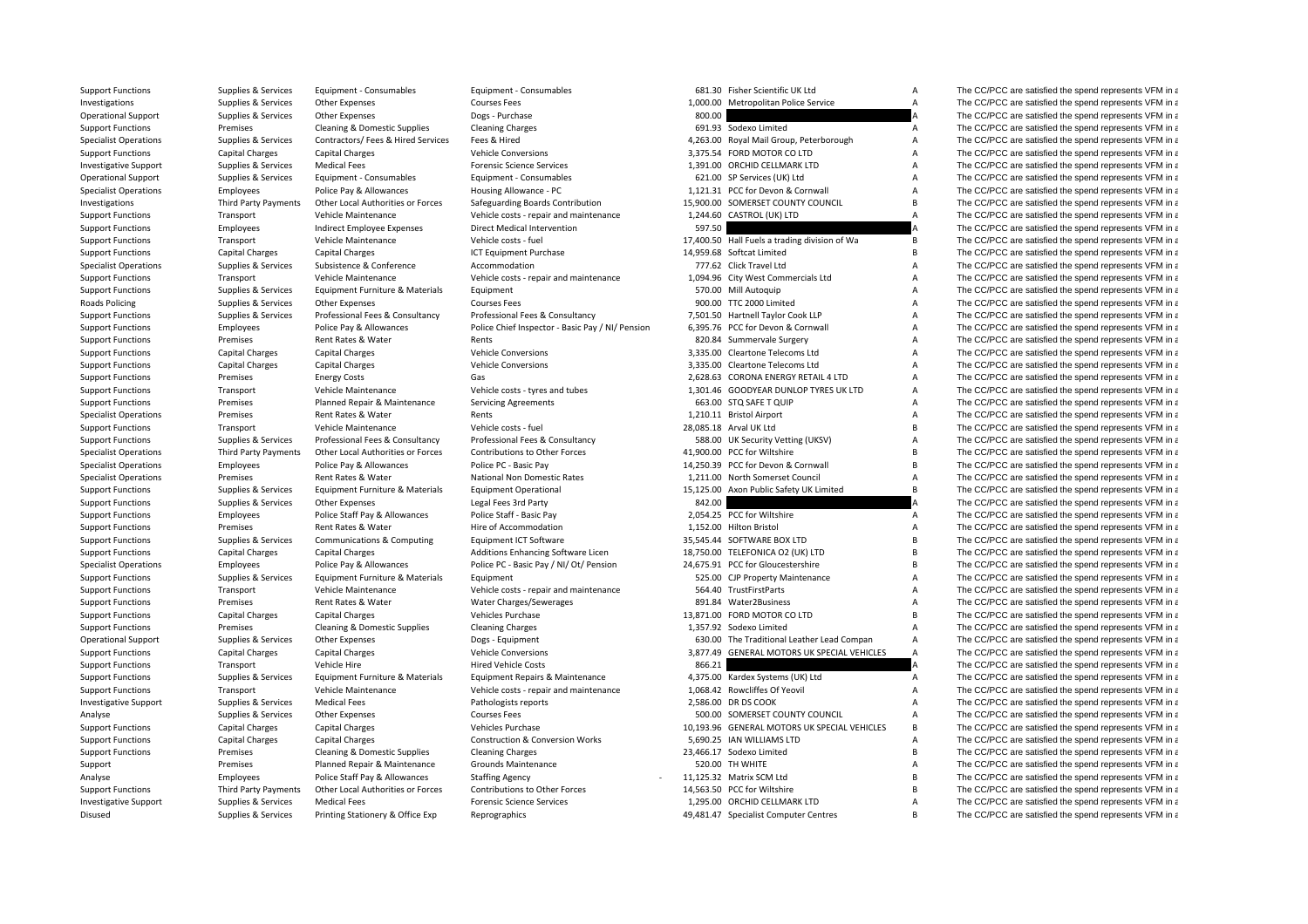**Local Policing Local Policing** PCC Third Party Payments

Specialist Operations Employees Police Overtime Police PC - Overtime Police PC - Overtime 3,630.93 PCC for Dorset A The CC/PCC are satisfied the spend represents VFM in a

Support Functions Transport Vehicle Maintenance Vehicle costs - repair and maintenance 1,670.00 GOODYEAR DUNLOP TYRES UK LTD A The CC/PCC are satisfied the spend represents VFM in a Support Functions Capital Charges Capital Charges Vehicle Conversions 3,877.49 GENERAL MOTORS UK SPECIAL VEHICLES A The CC/PCC are satisfied the spend represents VFM in a Specialist Operations Supplies & Services Communications & Computing Equipment ICT Repairs & Maintenance 600.00 Cablecom Networking Ltd A The CC/PCC are satisfied the spend represents VFM in a Support Functions Premises Rent Rates & Water Hire of Accommodation and the and the Bristol Bristol A The CC/PCC are satisfied the spend represents VFM in a Support Functions and the spend represents VFM in a spend represe Support Functions Transport Vehicle Maintenance Vehicle costs ‐ repair and maintenance 660.16 660.16 A The CC/PCC are satisfied the spend represents VFM in a Support Functions Capital Charges Capital Charges ICT Equipment Purchase 28,740.80 Stone Comptuers Limited B The CC/PCC are satisfied the spend represents VFM in a Support Functions Supplies & Services Communications & Computing Equipment ICT Software 139,530.00 SOFTWARE BOX LTD C The CC/PCC are satisfied the spend represents VFM in a Support Functions Supplies & Services Contractors/ Fees & Hired Services Fees & Hired Services Services Services Fees & Hired Services 8,86252.00 Scottish Police Authority A The CC/PCC are satisfied the spend represents VF Policing Supplies & Services Other Expenses Courses Fees 1,400.00 Hidden Valley Bushcraft Ltd A The CC/PCC are satisfied the spend represents VFM in a Support Functions Premises Rent Rates & Water National Non Domestic Rates 1,433.00 South Gloucestershire A The CC/PCC are satisfied the spend represents VFM in a PCC Supplies & Services Contractors/ Fees & Hired Services Fees & Hired The Services Fees & Hired 2,485.00 Local World Limited A The CC/PCC are satisfied the spend represents VFM in a Support Functions Premises Rent Rates & Water Landlords Service Charge 1,000.00 A The CC/PCC are satisfied the spend represents VFM in a Support Functions Supplies & Services Communications & Computing Equipment ICT 11,971.96 Vodafone B The CC/PCC are satisfied the spend represents VFM in a Support Functions Premises Rent Rates & Water National Non Domestic Rates 68,497.00 North Somerset Council C The CC/PCC are satisfied the spend represents VFM in a Support Functions Supplies & Services Communications & Computing Equipment ICT Software 4,999.00 Aligned Assets Ltd A The CC/PCC are satisfied the spend represents VFM in a Specialist Operations Employees Police Staff Pay & Allowances Police Staff - Basic Pay / NI/OT/Pension 17,412.96 PCC for Devon & Cornwall B The CC/PCC are satisfied the spend represents VFM in a substitution of the spend r Support Functions Premises Rent Rates & Water National Non Domestic Rates 13,255.00 South Gloucestershire B The CC/PCC are satisfied the spend represents VFM in a Support Functions Supplies & Services Other Expenses Courses Fees Courses Fees 1,800.00 Bristol Forklifts Limited A The CC/PCC are satisfied the spend represents VFM in a Support Functions Supplies & Services Equipment Furniture & Materials Publications including books 712.00 CHARTERED MANAGEMENT INSTITUTE A The CC/PCC are satisfied the spend represents VFM in a Supplies & Services Printing Stationery & Office Exp Printing **Frinting 515.00 NORMANTON SCREEN PRINTING** A The CC/PCC are satisfied the spend represents VFM in a Support Functions Transport Vehicle Maintenance Vehicle costs - commissioning 1,763.00 RSG ENGINEERING LTD A The CC/PCC are satisfied the spend represents VFM in a Support Functions Capital Charges Capital Charges ICT Equipment Purchase 14,370.40 Stone Comptuers Limited B The CC/PCC are satisfied the spend represents VFM in a Support Functions Supplies & Services Printing Stationery & Office Exp Postage Postage 619.30 Neopost Ltd A The CC/PCC are satisfied the spend represents VFM in a Supplies & Services Other Expenses Courses Fees Courses Fee Specialist Operations Supplies & Services Other Expenses Courses Fees Courses Fees 770.00 QA Limited A The CC/PCC are satisfied the spend represents VFM in a Operational Support Supplies & Services Other Expenses Courses Fees Courses Fees 595.00 SPANSET LTD A The CC/PCC are satisfied the spend represents VFM in a Support Functions Supplies & Services Equipment Furniture & Materials Equipment Operational 4,135.00 GMK Ltd A The CC/PCC are satisfied the spend represents VFM in a Support Functions Supplies & Services Equipment Furniture & Materials Equipment 1,097.86 Eemits Communications Ltd A The CC/PCC are satisfied the spend represents VFM in a Specialist Operations Premises Rent Rates & Water Hire of Accommodation Hire of Accommodation 8,149.44 Hamptons International A The CC/PCC are satisfied the spend represents VFM in a Support Functions Premises Dinplanned Repair & Maintenance Vandalism - Repairs General 984.00 Boing Rapid Secure Ltd A The CC/PCC are satisfied the spend represents VFM in a Specialist Operations Employees Police Pay & Allowances Police Sergeant - Basic Pay / OT/Pension 4,788.70 PCC for Wiltshire A The CC/PCC are satisfied the spend represents VFM in a Support Functions Capital Charges Capital Charges Additions Enhancing Software Licen 88,889.00 TELEFONICA O2 (UK) LTD C The CC/PCC are satisfied the spend represents VFM in a Support Functions Capital Charges Capital Charges Capital Charges ICT Equipment Purchase 599.00 Data Pro IT Ltd A The CC/PCC are satisfied the spend represents VFM in a Payments to Clients Grants - Voluntary Orgs 60,000 Fristol Mediation Ltd C The CC/PCC are satisfied the spend represents VFM in a Operational Support Supplies & Services Other Expenses Courses Fees Courses Fees 990.00 R3 Safety and Rescue Limited A The CC/PCC are satisfied the spend represents VFM in a Support Functions Capital Charges Capital Charges Construction & Conversion Works 6,950.03 Flectrio Ltd A The CC/PCC are satisfied the spend represents VFM in a Specialist Operations Supplies & Services Subsistence Subsistence Accommodation Accommodation 725.83 Click Travel Ltd A The CC/PCC are satisfied the spend represents VFM in a Support Functions Capital Charges Capital Charges Vehicles Purchase Vehicles Purchase 10,193.96 GENERAL MOTORS UK SPECIAL VEHICLES B The CC/PCC are satisfied the spend represents VFM in a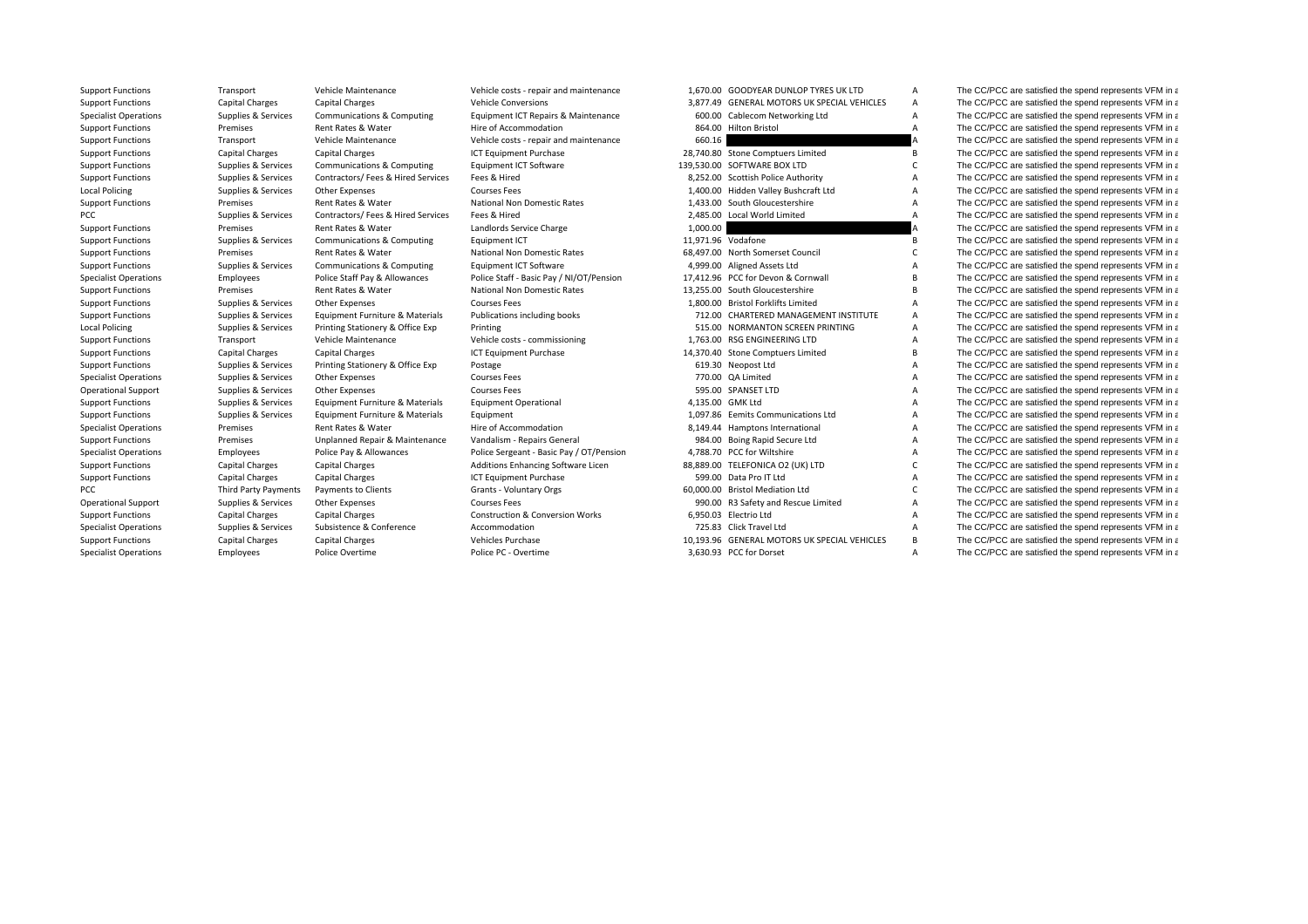accordance with the requirements of category A accordance with the requirements of category A accordance with the requirements of category A accordance with the requirements of category A accordance with the requirements of category A accordance with the requirements of category A accordance with the requirements of category B accordance with the requirements of category A accordance with the requirements of category A accordance with the requirements of category A accordance with the requirements of category A accordance with the requirements of category A accordance with the requirements of category A accordance with the requirements of category A accordance with the requirements of category A accordance with the requirements of category A accordance with the requirements of category A accordance with the requirements of category A accordance with the requirements of category B accordance with the requirements of category A accordance with the requirements of category A accordance with the requirements of category A accordance with the requirements of category A accordance with the requirements of category A accordance with the requirements of category A accordance with the requirements of category A accordance with the requirements of category A accordance with the requirements of category A accordance with the requirements of category A accordance with the requirements of category A accordance with the requirements of category A accordance with the requirements of category A accordance with the requirements of category A accordance with the requirements of category C accordance with the requirements of category A accordance with the requirements of category A accordance with the requirements of category A accordance with the requirements of category A accordance with the requirements of category A accordance with the requirements of category A accordance with the requirements of category A accordance with the requirements of category A accordance with the requirements of category A accordance with the requirements of category A accordance with the requirements of category B accordance with the requirements of category A accordance with the requirements of category A accordance with the requirements of category B accordance with the requirements of category A accordance with the requirements of category A accordance with the requirements of category A accordance with the requirements of category B accordance with the requirements of category A accordance with the requirements of category C accordance with the requirements of category A accordance with the requirements of category B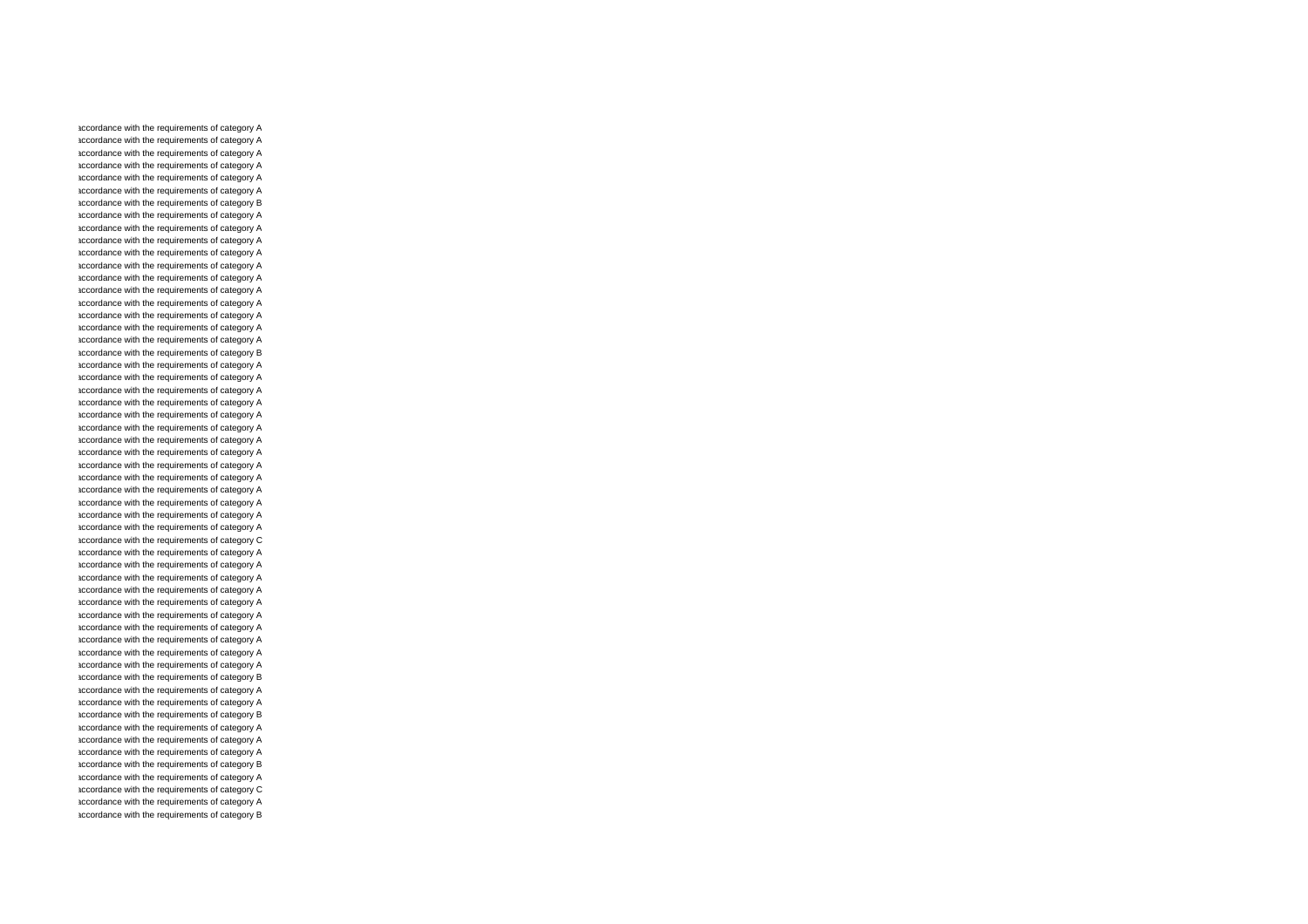accordance with the requirements of category A accordance with the requirements of category B accordance with the requirements of category A accordance with the requirements of category A accordance with the requirements of category A accordance with the requirements of category A accordance with the requirements of category A accordance with the requirements of category A accordance with the requirements of category A accordance with the requirements of category B accordance with the requirements of category A accordance with the requirements of category A accordance with the requirements of category A accordance with the requirements of category A accordance with the requirements of category A accordance with the requirements of category A accordance with the requirements of category A accordance with the requirements of category A accordance with the requirements of category A accordance with the requirements of category A accordance with the requirements of category B accordance with the requirements of category A accordance with the requirements of category A accordance with the requirements of category C accordance with the requirements of category A accordance with the requirements of category A accordance with the requirements of category A accordance with the requirements of category B accordance with the requirements of category A accordance with the requirements of category B accordance with the requirements of category B accordance with the requirements of category A accordance with the requirements of category A accordance with the requirements of category A accordance with the requirements of category A accordance with the requirements of category A accordance with the requirements of category A accordance with the requirements of category B accordance with the requirements of category A accordance with the requirements of category A accordance with the requirements of category A accordance with the requirements of category A accordance with the requirements of category A accordance with the requirements of category B accordance with the requirements of category A accordance with the requirements of category B accordance with the requirements of category A accordance with the requirements of category A accordance with the requirements of category A accordance with the requirements of category B accordance with the requirements of category B accordance with the requirements of category A accordance with the requirements of category C accordance with the requirements of category A accordance with the requirements of category A accordance with the requirements of category B accordance with the requirements of category A accordance with the requirements of category A accordance with the requirements of category A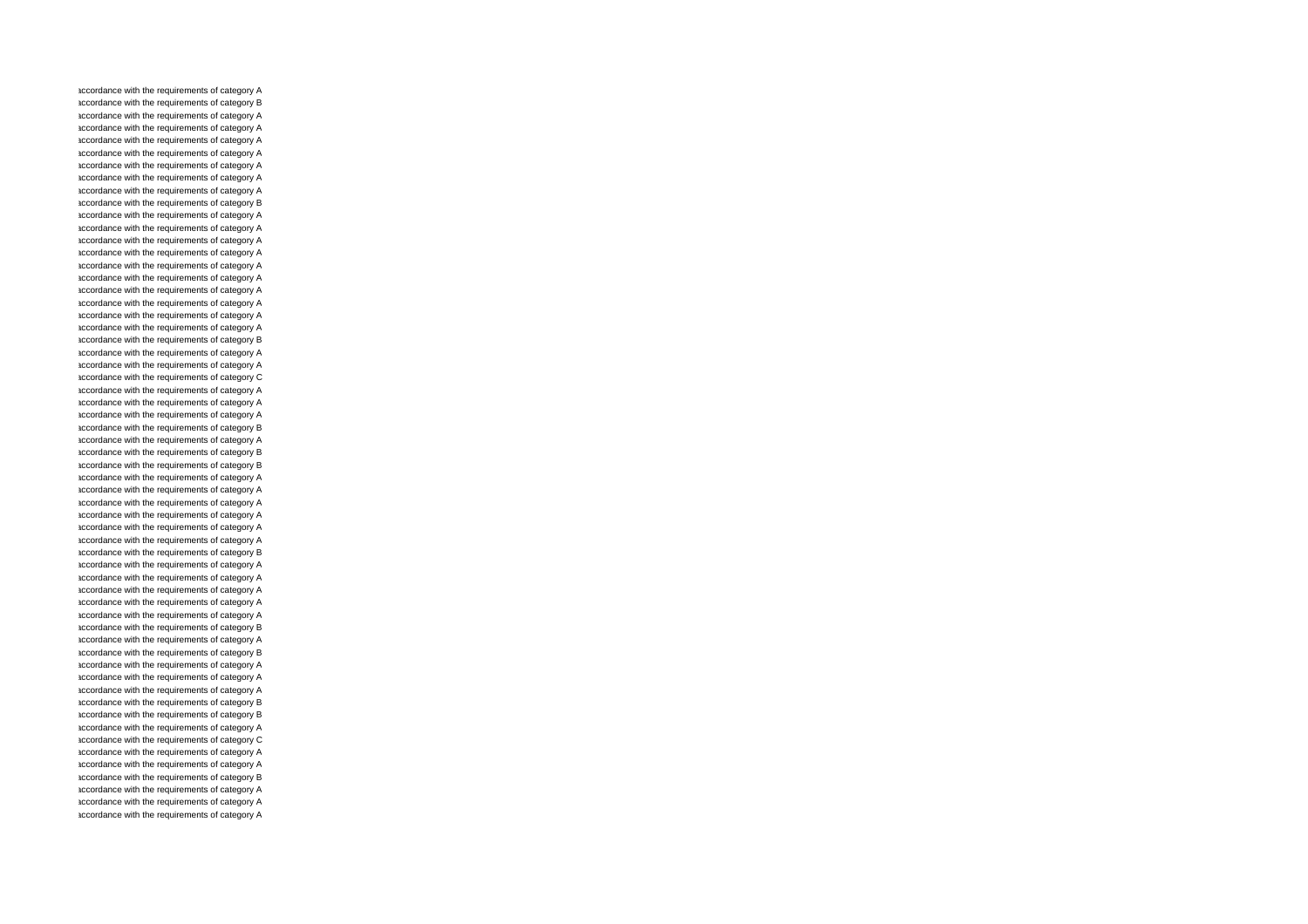accordance with the requirements of category A accordance with the requirements of category A accordance with the requirements of category A accordance with the requirements of category A accordance with the requirements of category A accordance with the requirements of category A accordance with the requirements of category A accordance with the requirements of category B accordance with the requirements of category A accordance with the requirements of category B accordance with the requirements of category A accordance with the requirements of category A accordance with the requirements of category A accordance with the requirements of category A accordance with the requirements of category A accordance with the requirements of category A accordance with the requirements of category B accordance with the requirements of category A accordance with the requirements of category A accordance with the requirements of category A accordance with the requirements of category A accordance with the requirements of category A accordance with the requirements of category B accordance with the requirements of category A accordance with the requirements of category A accordance with the requirements of category A accordance with the requirements of category A accordance with the requirements of category A accordance with the requirements of category A accordance with the requirements of category A accordance with the requirements of category A accordance with the requirements of category A accordance with the requirements of category A accordance with the requirements of category A accordance with the requirements of category A accordance with the requirements of category A accordance with the requirements of category B accordance with the requirements of category A accordance with the requirements of category A accordance with the requirements of category A accordance with the requirements of category A accordance with the requirements of category A accordance with the requirements of category B accordance with the requirements of category A accordance with the requirements of category A accordance with the requirements of category A accordance with the requirements of category A accordance with the requirements of category A accordance with the requirements of category A accordance with the requirements of category A accordance with the requirements of category B accordance with the requirements of category A accordance with the requirements of category A accordance with the requirements of category A accordance with the requirements of category A accordance with the requirements of category A accordance with the requirements of category A accordance with the requirements of category A accordance with the requirements of category A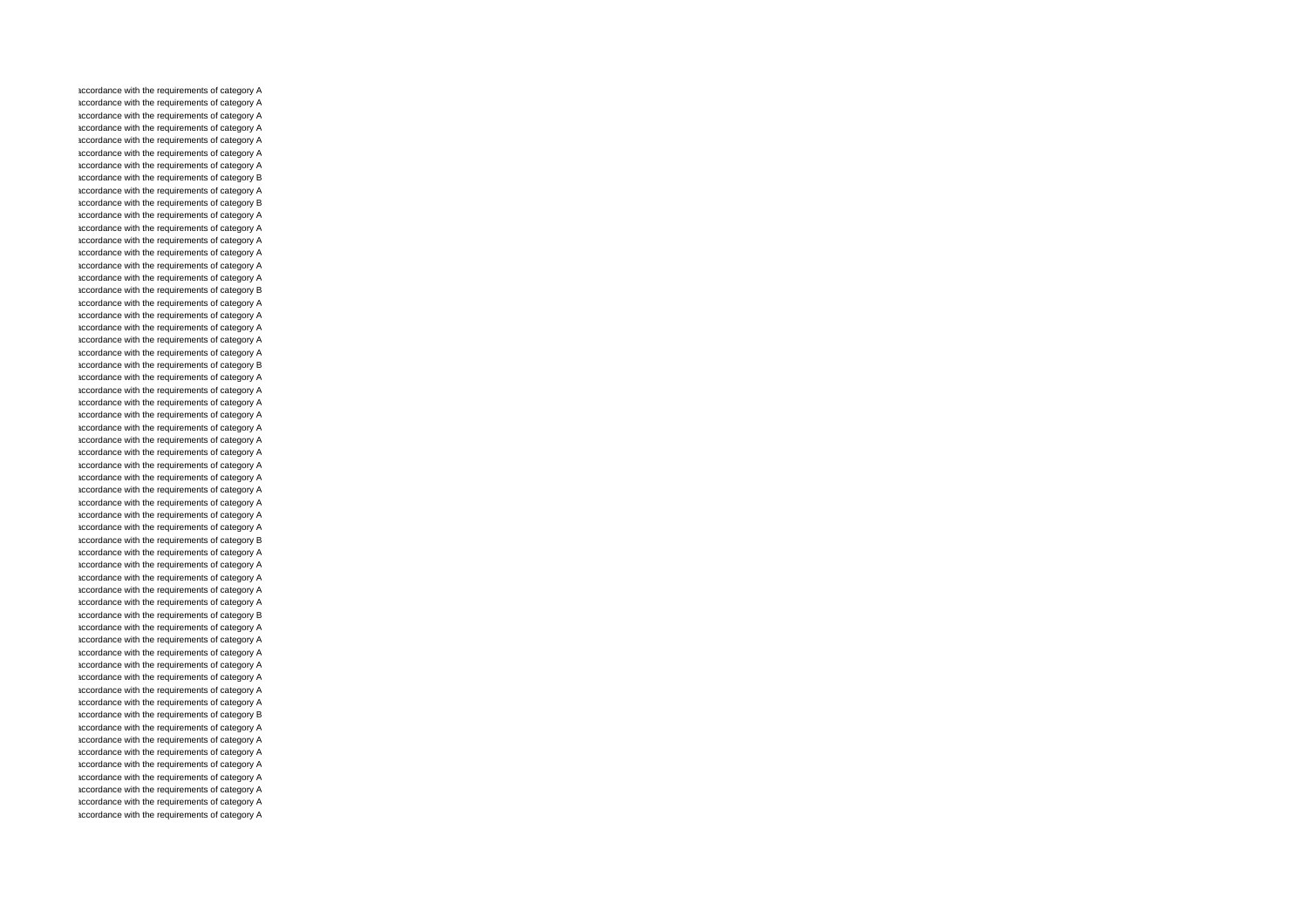accordance with the requirements of category A accordance with the requirements of category A accordance with the requirements of category A accordance with the requirements of category A accordance with the requirements of category A accordance with the requirements of category A accordance with the requirements of category A accordance with the requirements of category A accordance with the requirements of category A accordance with the requirements of category B accordance with the requirements of category A accordance with the requirements of category B accordance with the requirements of category A accordance with the requirements of category A accordance with the requirements of category A accordance with the requirements of category A accordance with the requirements of category A accordance with the requirements of category A accordance with the requirements of category A accordance with the requirements of category B accordance with the requirements of category A accordance with the requirements of category A accordance with the requirements of category A accordance with the requirements of category A accordance with the requirements of category A accordance with the requirements of category A accordance with the requirements of category B accordance with the requirements of category A accordance with the requirements of category A accordance with the requirements of category A accordance with the requirements of category A accordance with the requirements of category A accordance with the requirements of category A accordance with the requirements of category A accordance with the requirements of category A accordance with the requirements of category A accordance with the requirements of category A accordance with the requirements of category A accordance with the requirements of category A accordance with the requirements of category B accordance with the requirements of category A accordance with the requirements of category C accordance with the requirements of category A accordance with the requirements of category B accordance with the requirements of category A accordance with the requirements of category B accordance with the requirements of category A accordance with the requirements of category A accordance with the requirements of category A accordance with the requirements of category A accordance with the requirements of category A accordance with the requirements of category A accordance with the requirements of category A accordance with the requirements of category A accordance with the requirements of category A accordance with the requirements of category C accordance with the requirements of category A accordance with the requirements of category A accordance with the requirements of category A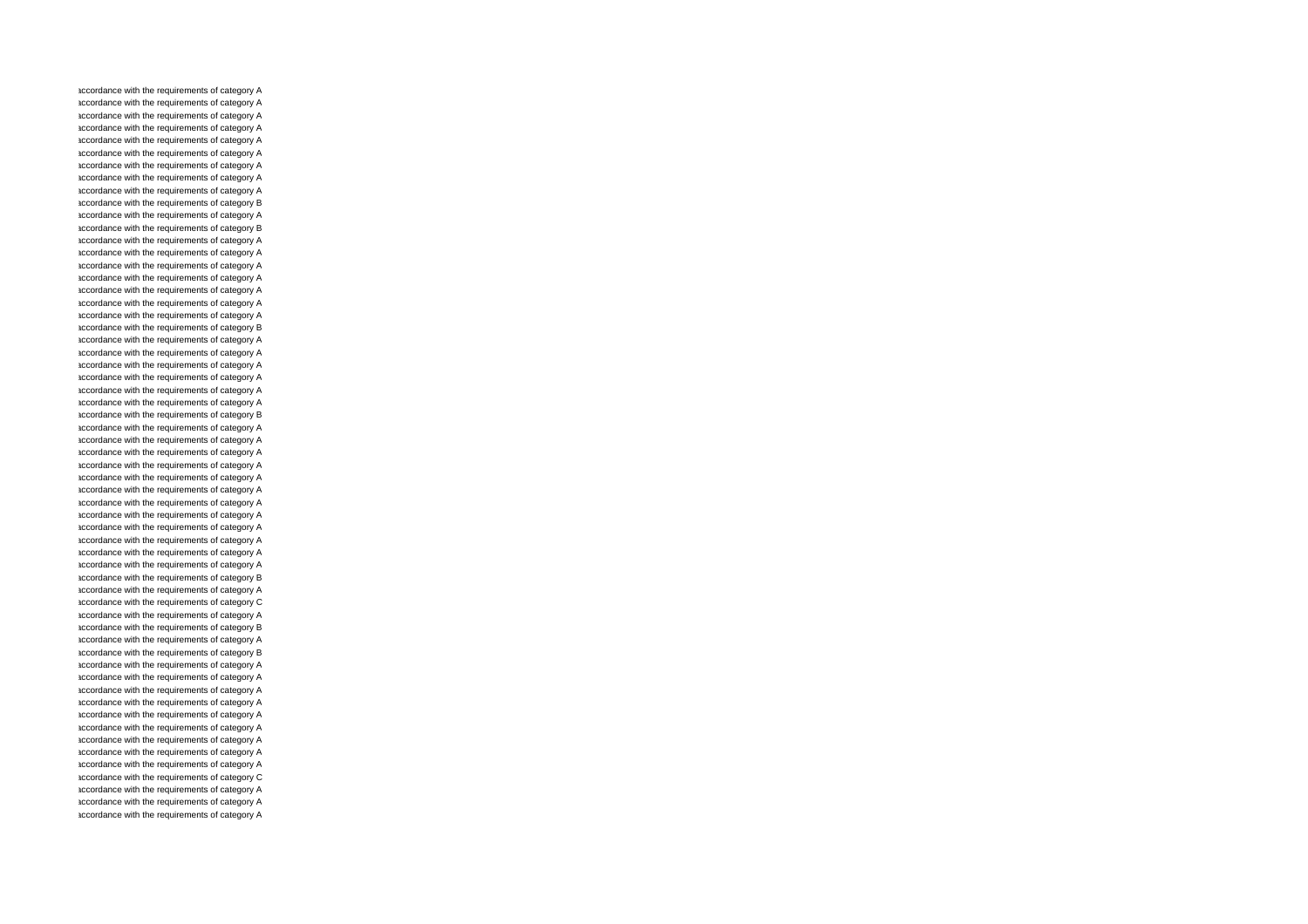accordance with the requirements of category A accordance with the requirements of category A accordance with the requirements of category B accordance with the requirements of category B accordance with the requirements of category A accordance with the requirements of category A accordance with the requirements of category C accordance with the requirements of category B accordance with the requirements of category A accordance with the requirements of category A accordance with the requirements of category A accordance with the requirements of category A accordance with the requirements of category A accordance with the requirements of category A accordance with the requirements of category A accordance with the requirements of category A accordance with the requirements of category B accordance with the requirements of category B accordance with the requirements of category A accordance with the requirements of category A accordance with the requirements of category A accordance with the requirements of category A accordance with the requirements of category A accordance with the requirements of category A accordance with the requirements of category A accordance with the requirements of category A accordance with the requirements of category A accordance with the requirements of category A accordance with the requirements of category C accordance with the requirements of category A accordance with the requirements of category B accordance with the requirements of category A accordance with the requirements of category A accordance with the requirements of category A accordance with the requirements of category A accordance with the requirements of category B accordance with the requirements of category A accordance with the requirements of category A accordance with the requirements of category A accordance with the requirements of category A accordance with the requirements of category A accordance with the requirements of category A accordance with the requirements of category A accordance with the requirements of category C accordance with the requirements of category A accordance with the requirements of category A accordance with the requirements of category B accordance with the requirements of category A accordance with the requirements of category A accordance with the requirements of category A accordance with the requirements of category B accordance with the requirements of category B accordance with the requirements of category A accordance with the requirements of category B accordance with the requirements of category A accordance with the requirements of category A accordance with the requirements of category A accordance with the requirements of category A accordance with the requirements of category A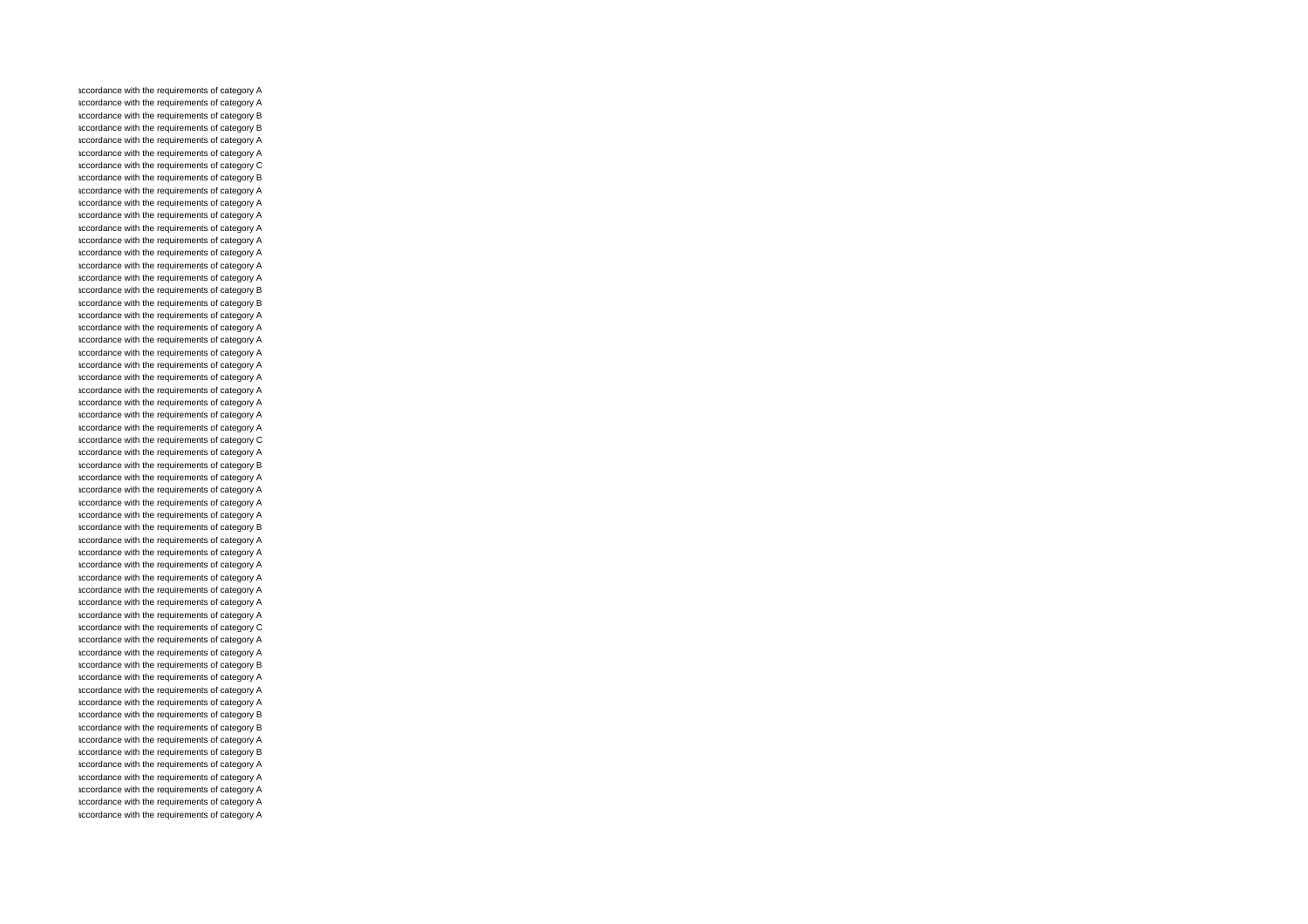accordance with the requirements of category A accordance with the requirements of category A accordance with the requirements of category A accordance with the requirements of category A accordance with the requirements of category A accordance with the requirements of category A accordance with the requirements of category A accordance with the requirements of category B accordance with the requirements of category A accordance with the requirements of category A accordance with the requirements of category A accordance with the requirements of category A accordance with the requirements of category A accordance with the requirements of category A accordance with the requirements of category B accordance with the requirements of category A accordance with the requirements of category A accordance with the requirements of category A accordance with the requirements of category A accordance with the requirements of category A accordance with the requirements of category A accordance with the requirements of category A accordance with the requirements of category A accordance with the requirements of category A accordance with the requirements of category C accordance with the requirements of category B accordance with the requirements of category B accordance with the requirements of category B accordance with the requirements of category A accordance with the requirements of category A accordance with the requirements of category A accordance with the requirements of category A accordance with the requirements of category A accordance with the requirements of category A accordance with the requirements of category A accordance with the requirements of category A accordance with the requirements of category A accordance with the requirements of category A accordance with the requirements of category A accordance with the requirements of category B accordance with the requirements of category B accordance with the requirements of category A accordance with the requirements of category A accordance with the requirements of category A accordance with the requirements of category A accordance with the requirements of category B accordance with the requirements of category C accordance with the requirements of category A accordance with the requirements of category A accordance with the requirements of category A accordance with the requirements of category A accordance with the requirements of category A accordance with the requirements of category B accordance with the requirements of category A accordance with the requirements of category A accordance with the requirements of category A accordance with the requirements of category A accordance with the requirements of category A accordance with the requirements of category A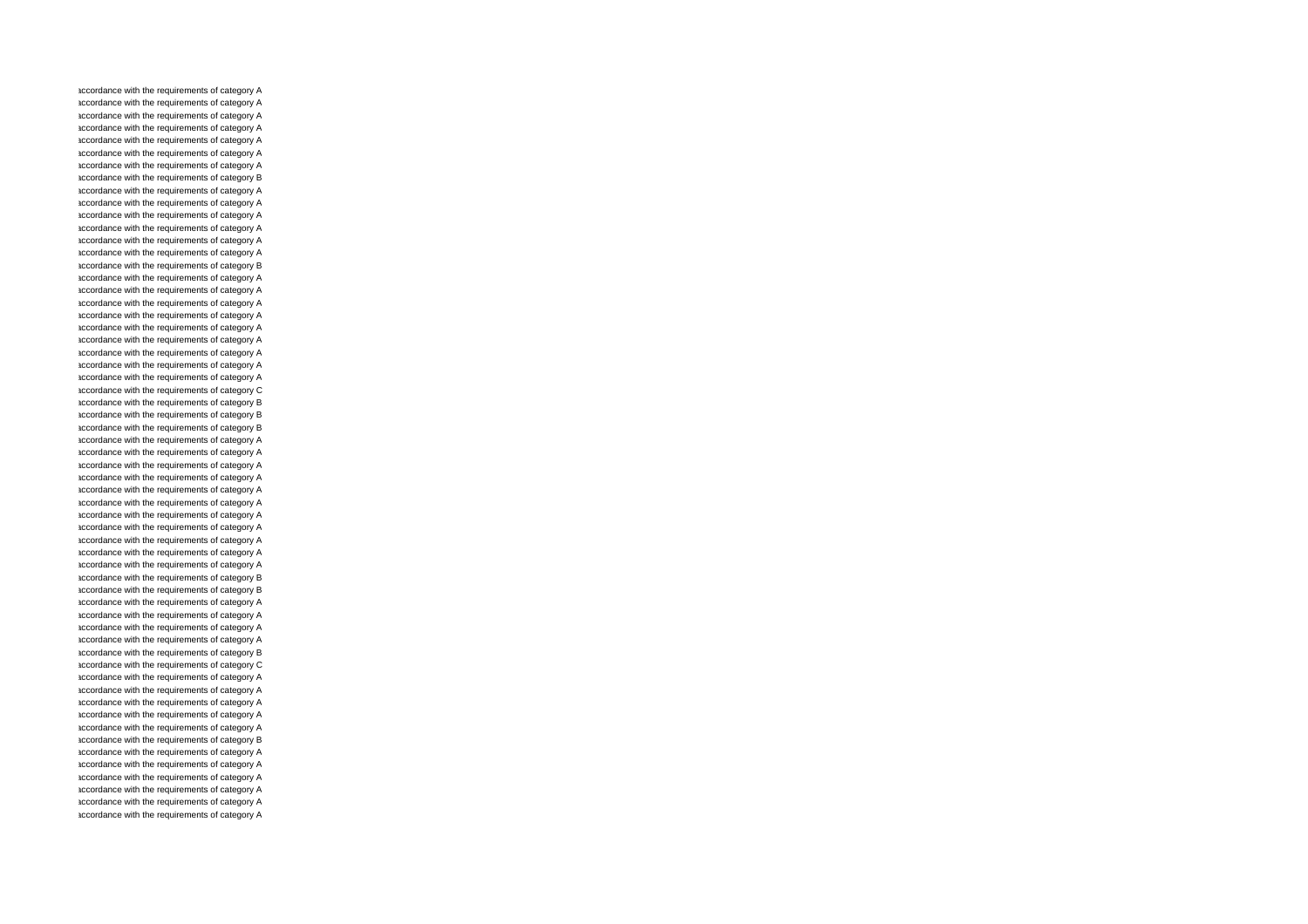accordance with the requirements of category A accordance with the requirements of category A accordance with the requirements of category A accordance with the requirements of category A accordance with the requirements of category A accordance with the requirements of category B accordance with the requirements of category A accordance with the requirements of category A accordance with the requirements of category A accordance with the requirements of category C accordance with the requirements of category B accordance with the requirements of category A accordance with the requirements of category A accordance with the requirements of category A accordance with the requirements of category C accordance with the requirements of category A accordance with the requirements of category A accordance with the requirements of category A accordance with the requirements of category A accordance with the requirements of category A accordance with the requirements of category B accordance with the requirements of category A accordance with the requirements of category A accordance with the requirements of category A accordance with the requirements of category C accordance with the requirements of category A accordance with the requirements of category B accordance with the requirements of category B accordance with the requirements of category A accordance with the requirements of category A accordance with the requirements of category A accordance with the requirements of category A accordance with the requirements of category A accordance with the requirements of category A accordance with the requirements of category A accordance with the requirements of category A accordance with the requirements of category A accordance with the requirements of category A accordance with the requirements of category A accordance with the requirements of category A accordance with the requirements of category A accordance with the requirements of category A accordance with the requirements of category A accordance with the requirements of category B accordance with the requirements of category A accordance with the requirements of category A accordance with the requirements of category A accordance with the requirements of category A accordance with the requirements of category A accordance with the requirements of category A accordance with the requirements of category A accordance with the requirements of category A accordance with the requirements of category A accordance with the requirements of category B accordance with the requirements of category A accordance with the requirements of category A accordance with the requirements of category B accordance with the requirements of category A accordance with the requirements of category A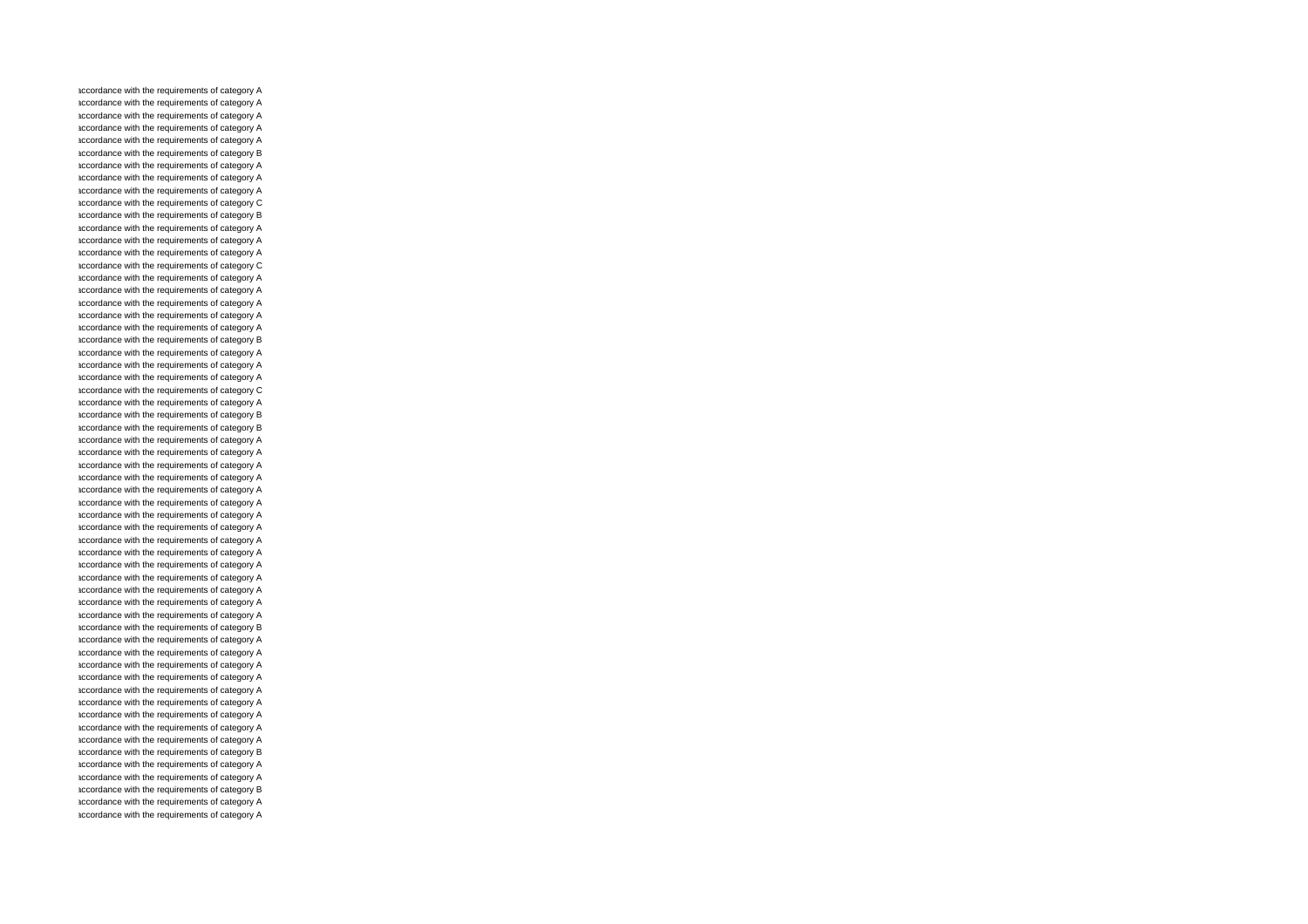accordance with the requirements of category A accordance with the requirements of category B accordance with the requirements of category A accordance with the requirements of category A accordance with the requirements of category B accordance with the requirements of category A accordance with the requirements of category A accordance with the requirements of category B accordance with the requirements of category A accordance with the requirements of category A accordance with the requirements of category A accordance with the requirements of category A accordance with the requirements of category A accordance with the requirements of category A accordance with the requirements of category A accordance with the requirements of category C accordance with the requirements of category A accordance with the requirements of category A accordance with the requirements of category A accordance with the requirements of category A accordance with the requirements of category B accordance with the requirements of category A accordance with the requirements of category A accordance with the requirements of category B accordance with the requirements of category A accordance with the requirements of category A accordance with the requirements of category A accordance with the requirements of category A accordance with the requirements of category A accordance with the requirements of category A accordance with the requirements of category A accordance with the requirements of category A accordance with the requirements of category B accordance with the requirements of category A accordance with the requirements of category A accordance with the requirements of category A accordance with the requirements of category A accordance with the requirements of category A accordance with the requirements of category A accordance with the requirements of category B accordance with the requirements of category C accordance with the requirements of category A accordance with the requirements of category A accordance with the requirements of category A accordance with the requirements of category B accordance with the requirements of category A accordance with the requirements of category A accordance with the requirements of category A accordance with the requirements of category A accordance with the requirements of category A accordance with the requirements of category A accordance with the requirements of category A accordance with the requirements of category A accordance with the requirements of category A accordance with the requirements of category A accordance with the requirements of category A accordance with the requirements of category A accordance with the requirements of category A accordance with the requirements of category A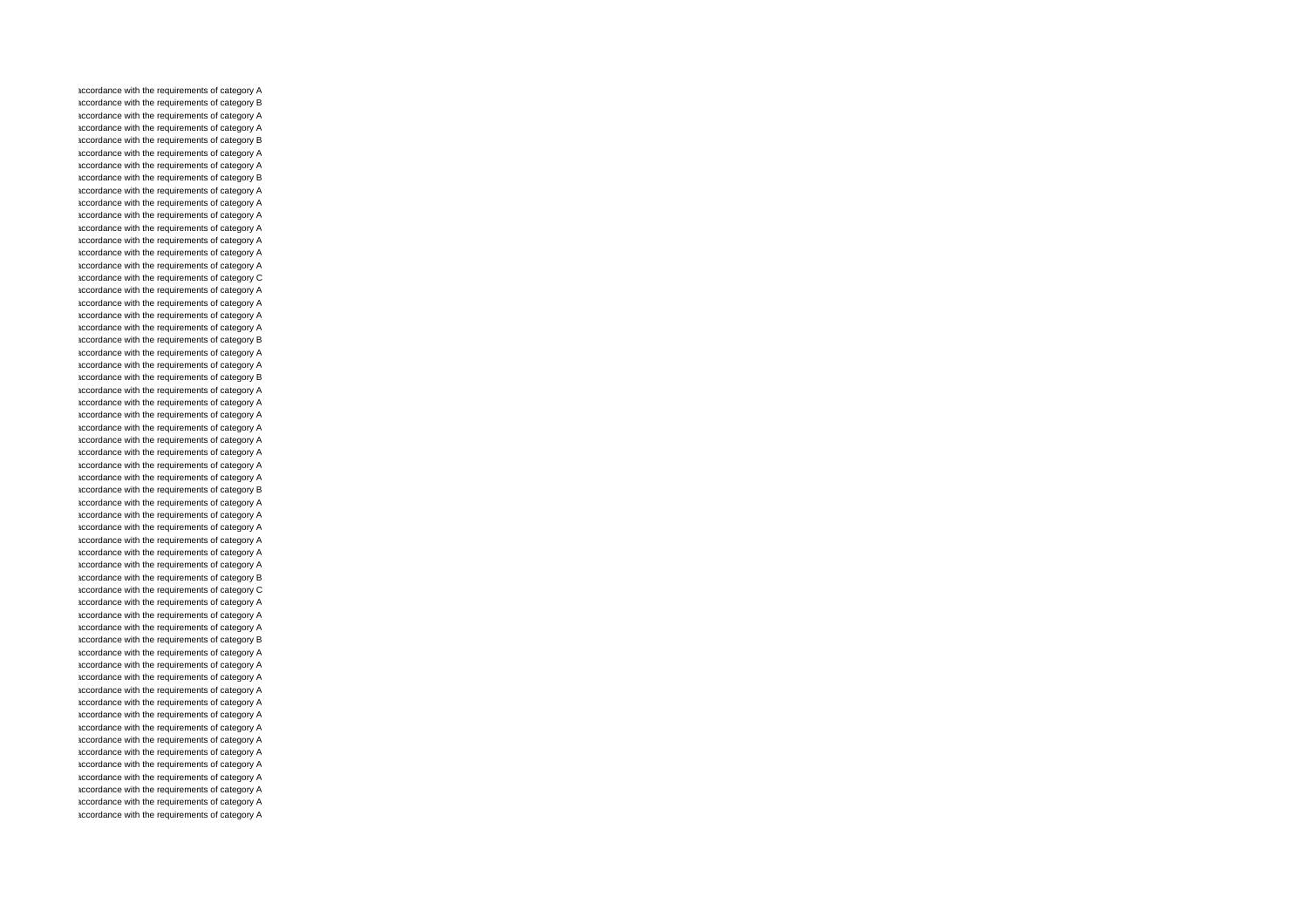accordance with the requirements of category A accordance with the requirements of category A accordance with the requirements of category A accordance with the requirements of category A accordance with the requirements of category A accordance with the requirements of category A accordance with the requirements of category A accordance with the requirements of category A accordance with the requirements of category A accordance with the requirements of category B accordance with the requirements of category A accordance with the requirements of category A accordance with the requirements of category A accordance with the requirements of category B accordance with the requirements of category A accordance with the requirements of category A accordance with the requirements of category A accordance with the requirements of category A accordance with the requirements of category A accordance with the requirements of category A accordance with the requirements of category A accordance with the requirements of category A accordance with the requirements of category A accordance with the requirements of category A accordance with the requirements of category A accordance with the requirements of category A accordance with the requirements of category B accordance with the requirements of category A accordance with the requirements of category A accordance with the requirements of category A accordance with the requirements of category B accordance with the requirements of category A accordance with the requirements of category A accordance with the requirements of category A accordance with the requirements of category A accordance with the requirements of category A accordance with the requirements of category A accordance with the requirements of category A accordance with the requirements of category B accordance with the requirements of category B accordance with the requirements of category A accordance with the requirements of category A accordance with the requirements of category C accordance with the requirements of category A accordance with the requirements of category A accordance with the requirements of category B accordance with the requirements of category A accordance with the requirements of category A accordance with the requirements of category A accordance with the requirements of category A accordance with the requirements of category A accordance with the requirements of category A accordance with the requirements of category A accordance with the requirements of category A accordance with the requirements of category A accordance with the requirements of category A accordance with the requirements of category A accordance with the requirements of category A accordance with the requirements of category A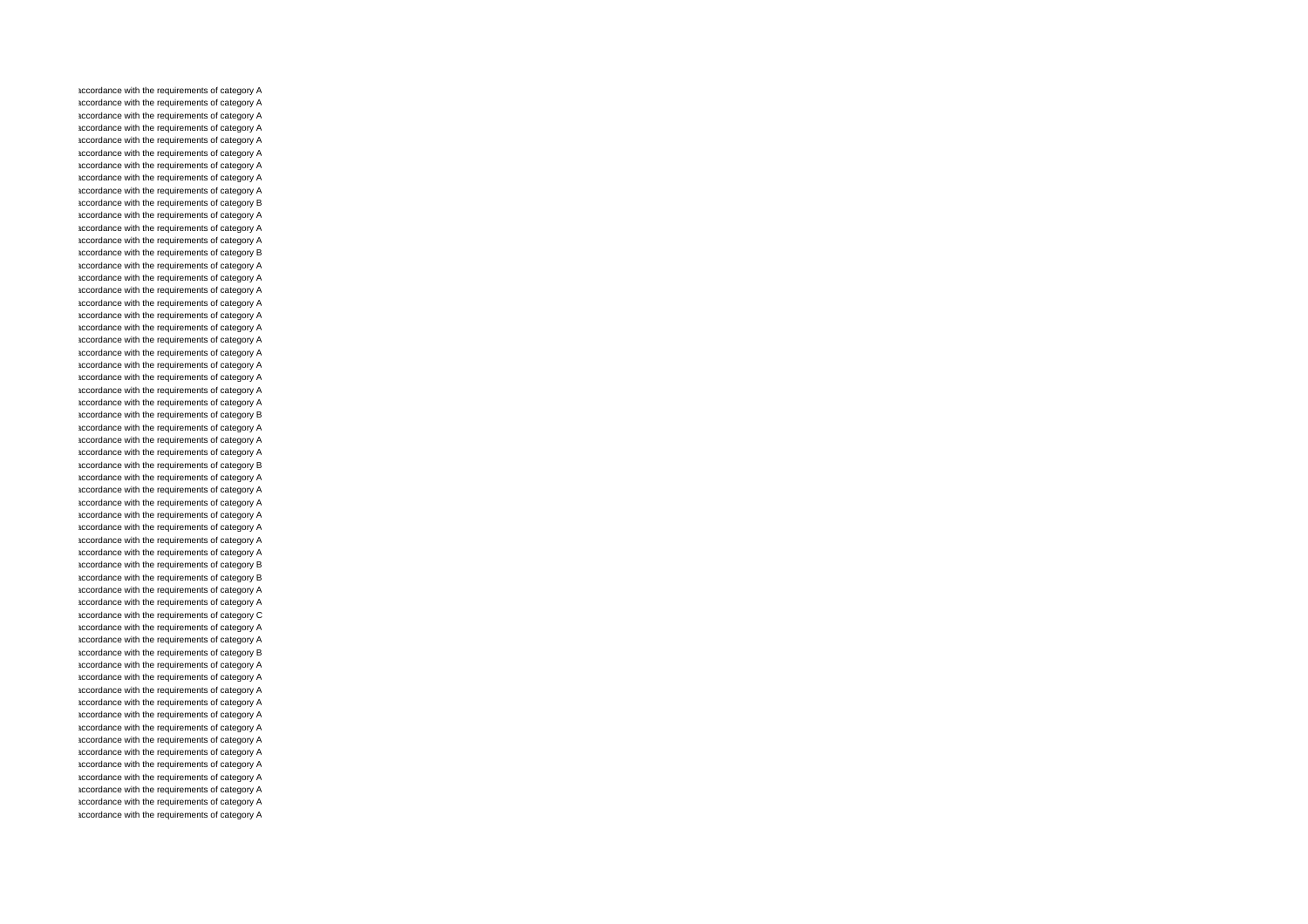accordance with the requirements of category A accordance with the requirements of category A accordance with the requirements of category A accordance with the requirements of category A accordance with the requirements of category B accordance with the requirements of category A accordance with the requirements of category A accordance with the requirements of category A accordance with the requirements of category A accordance with the requirements of category A accordance with the requirements of category A accordance with the requirements of category A accordance with the requirements of category A accordance with the requirements of category A accordance with the requirements of category A accordance with the requirements of category A accordance with the requirements of category A accordance with the requirements of category A accordance with the requirements of category A accordance with the requirements of category A accordance with the requirements of category A accordance with the requirements of category A accordance with the requirements of category A accordance with the requirements of category A accordance with the requirements of category C accordance with the requirements of category A accordance with the requirements of category A accordance with the requirements of category A accordance with the requirements of category A accordance with the requirements of category A accordance with the requirements of category A accordance with the requirements of category A accordance with the requirements of category B accordance with the requirements of category B accordance with the requirements of category A accordance with the requirements of category A accordance with the requirements of category C accordance with the requirements of category A accordance with the requirements of category A accordance with the requirements of category C accordance with the requirements of category A accordance with the requirements of category A accordance with the requirements of category A accordance with the requirements of category A accordance with the requirements of category A accordance with the requirements of category A accordance with the requirements of category A accordance with the requirements of category A accordance with the requirements of category A accordance with the requirements of category A accordance with the requirements of category C accordance with the requirements of category A accordance with the requirements of category A accordance with the requirements of category A accordance with the requirements of category A accordance with the requirements of category B accordance with the requirements of category A accordance with the requirements of category A accordance with the requirements of category A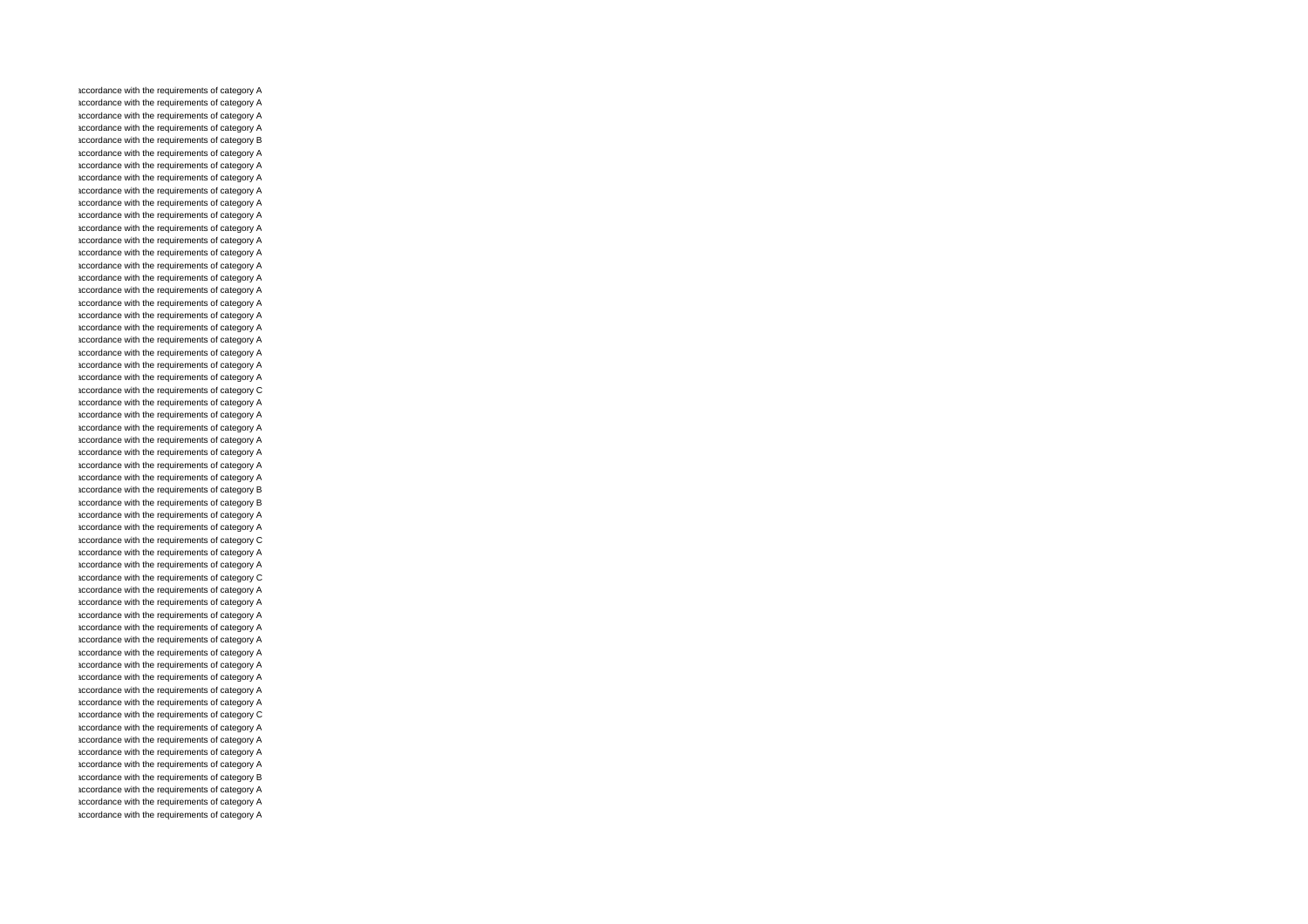accordance with the requirements of category A accordance with the requirements of category A accordance with the requirements of category A accordance with the requirements of category A accordance with the requirements of category A accordance with the requirements of category A accordance with the requirements of category A accordance with the requirements of category B accordance with the requirements of category A accordance with the requirements of category A accordance with the requirements of category A accordance with the requirements of category B accordance with the requirements of category A accordance with the requirements of category A accordance with the requirements of category A accordance with the requirements of category A accordance with the requirements of category A accordance with the requirements of category A accordance with the requirements of category A accordance with the requirements of category A accordance with the requirements of category A accordance with the requirements of category A accordance with the requirements of category A accordance with the requirements of category A accordance with the requirements of category A accordance with the requirements of category A accordance with the requirements of category A accordance with the requirements of category A accordance with the requirements of category A accordance with the requirements of category A accordance with the requirements of category A accordance with the requirements of category B accordance with the requirements of category A accordance with the requirements of category A accordance with the requirements of category A accordance with the requirements of category B accordance with the requirements of category A accordance with the requirements of category A accordance with the requirements of category A accordance with the requirements of category A accordance with the requirements of category A accordance with the requirements of category B accordance with the requirements of category A accordance with the requirements of category A accordance with the requirements of category A accordance with the requirements of category A accordance with the requirements of category A accordance with the requirements of category A accordance with the requirements of category A accordance with the requirements of category A accordance with the requirements of category A accordance with the requirements of category A accordance with the requirements of category A accordance with the requirements of category A accordance with the requirements of category A accordance with the requirements of category C accordance with the requirements of category A accordance with the requirements of category A accordance with the requirements of category A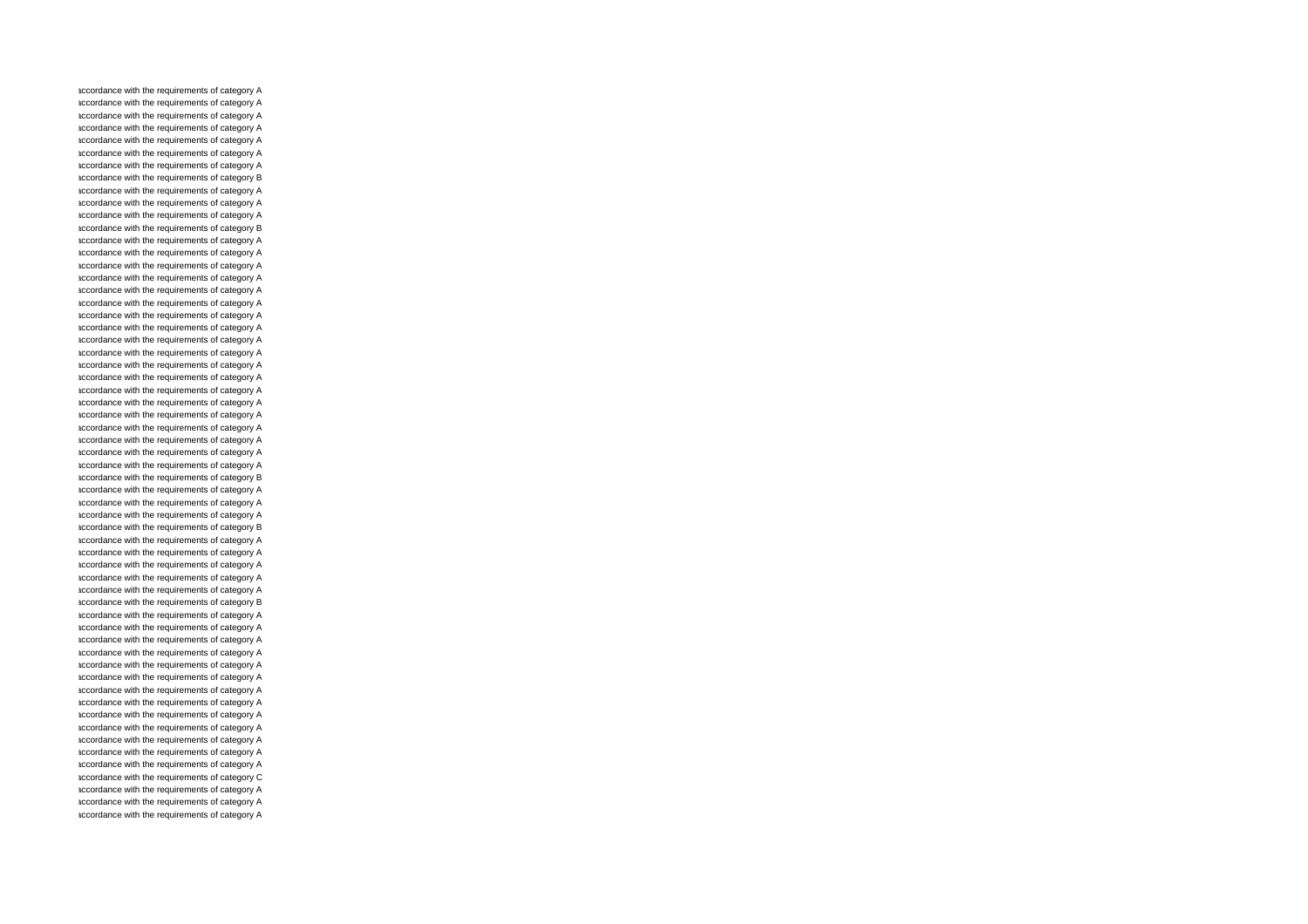accordance with the requirements of category A accordance with the requirements of category A accordance with the requirements of category A accordance with the requirements of category A accordance with the requirements of category A accordance with the requirements of category A accordance with the requirements of category A accordance with the requirements of category A accordance with the requirements of category A accordance with the requirements of category B accordance with the requirements of category A accordance with the requirements of category A accordance with the requirements of category B accordance with the requirements of category B accordance with the requirements of category A accordance with the requirements of category A accordance with the requirements of category A accordance with the requirements of category A accordance with the requirements of category A accordance with the requirements of category A accordance with the requirements of category A accordance with the requirements of category A accordance with the requirements of category A accordance with the requirements of category A accordance with the requirements of category A accordance with the requirements of category A accordance with the requirements of category A accordance with the requirements of category B accordance with the requirements of category A accordance with the requirements of category B accordance with the requirements of category B accordance with the requirements of category A accordance with the requirements of category B accordance with the requirements of category A accordance with the requirements of category A accordance with the requirements of category A accordance with the requirements of category B accordance with the requirements of category B accordance with the requirements of category B accordance with the requirements of category A accordance with the requirements of category A accordance with the requirements of category A accordance with the requirements of category B accordance with the requirements of category A accordance with the requirements of category A accordance with the requirements of category A accordance with the requirements of category A accordance with the requirements of category A accordance with the requirements of category A accordance with the requirements of category A accordance with the requirements of category A accordance with the requirements of category B accordance with the requirements of category A accordance with the requirements of category B accordance with the requirements of category A accordance with the requirements of category B accordance with the requirements of category B accordance with the requirements of category A accordance with the requirements of category B